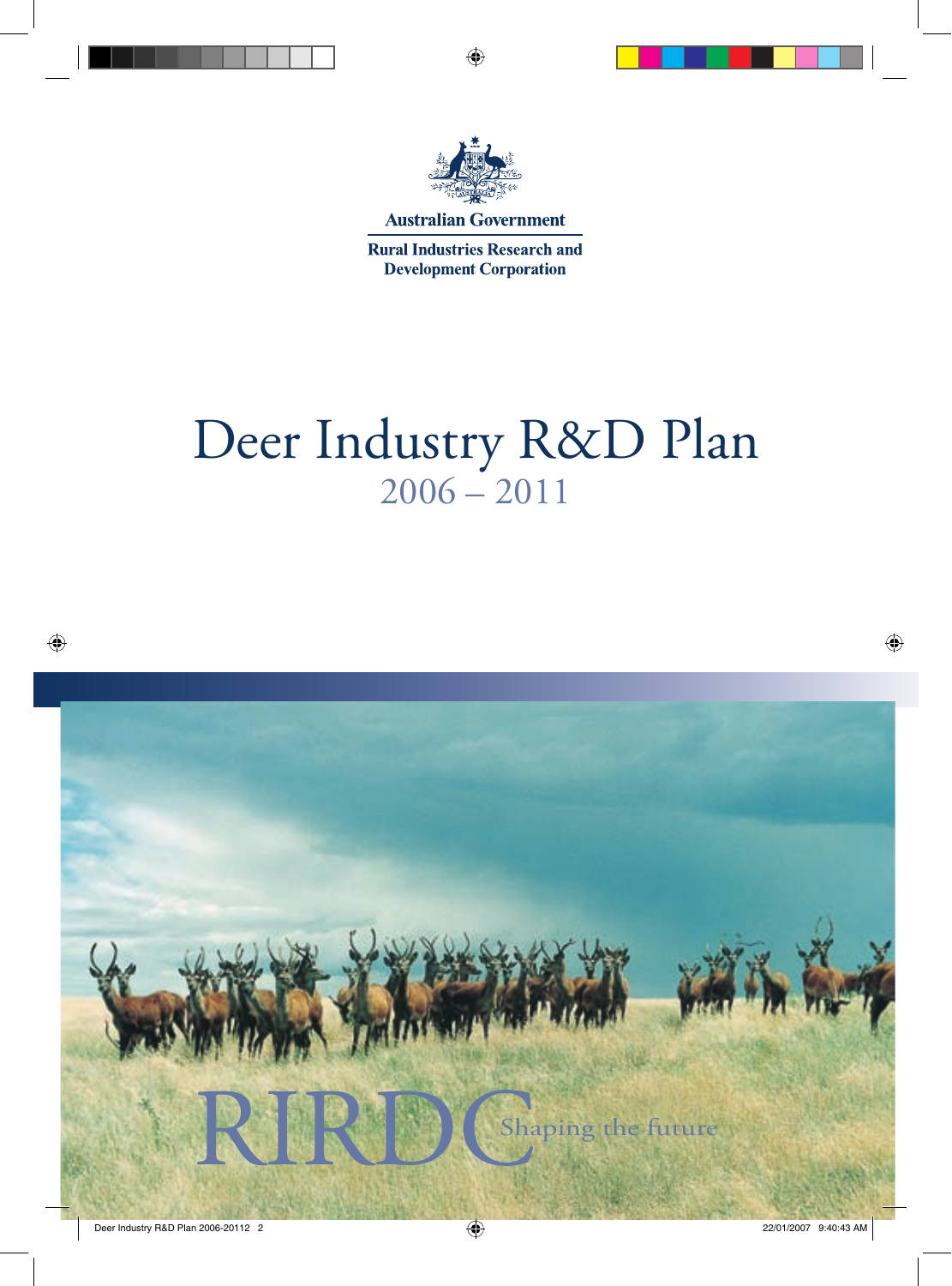

**Australian Government** 

**Rural Industries Research and Development Corporation** 

# **Deer Industry R&D Plan**

**2006 to 2011** 

**Rural Industries Research and Development Corporation** 

> January 2007 RIRDC Publication No 06/133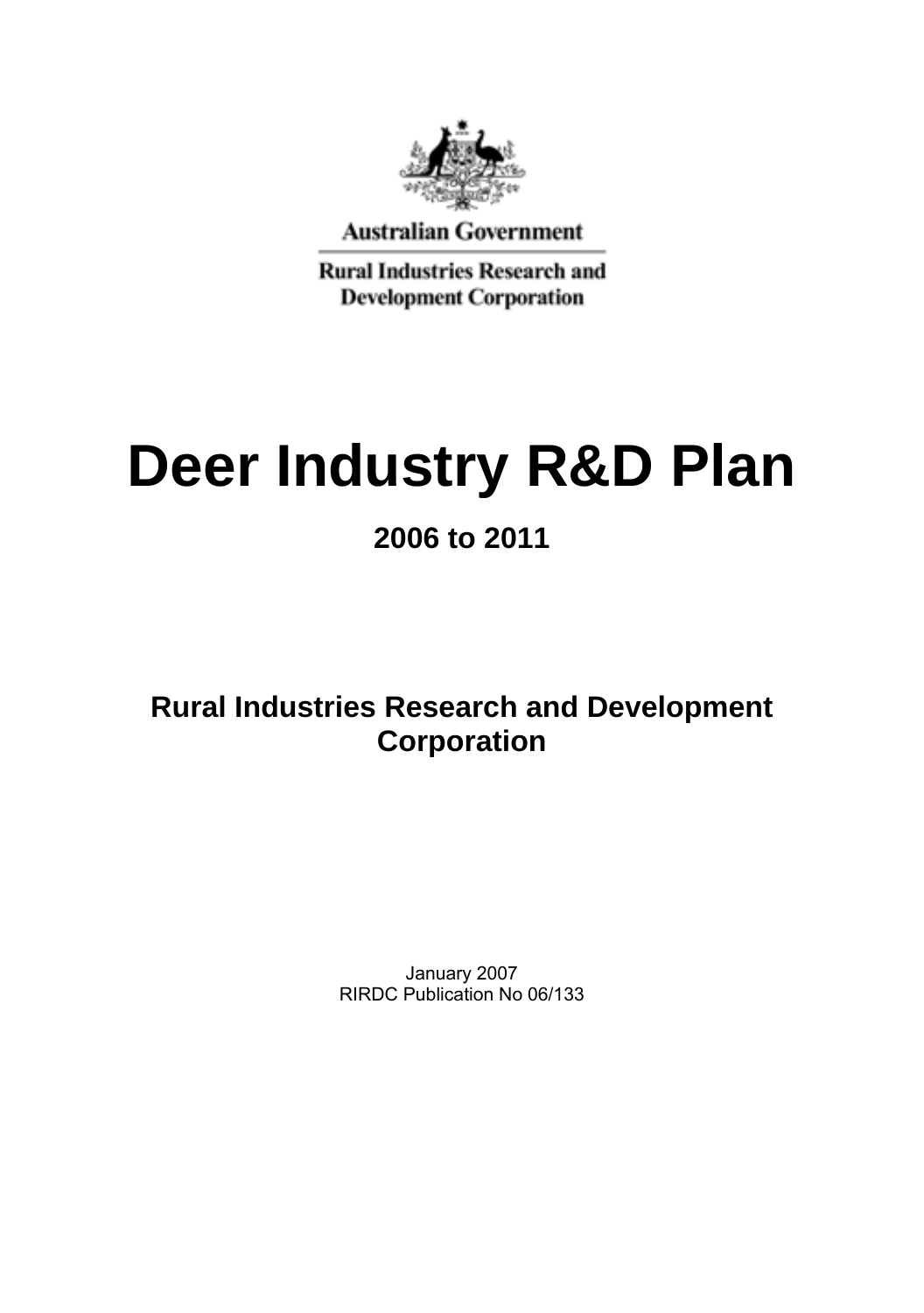© 2007 Rural Industries Research and Development Corporation. All rights reserved.

ISBN 1 74151 3960 ISSN 1440-6845

*Deer R&D Five Year Plan 2006-2011 Publication No. 06/133* 

The information contained in this publication is intended for general use to assist public knowledge and discussion and to help improve the development of sustainable industries. The information should not be relied upon for the purpose of a particular matter. Specialist and/or appropriate legal advice should be obtained before any action or decision is taken on the basis of any material in this document. The Commonwealth of Australia, Rural Industries Research and Development Corporation, the authors or contributors do not assume liability of any kind whatsoever resulting from any person's use or reliance upon the content of this document.

This publication is copyright. However, RIRDC encourages wide dissemination of its research, providing the Corporation is clearly acknowledged. For any other enquiries concerning reproduction, contact the Publications Manager on phone 02 6272 3186.

#### **RIRDC Contact Details**

Rural Industries Research and Development Corporation Level 2, Pharmacy Guild House 15 National Circuit BARTON ACT 2600 PO Box 4776 KINGSTON ACT 2604

Phone: 02 6272 4819 Fax: 02 6272 5877<br>Fmail: rirdc@rirdc.go Email: rirdc@rirdc.gov.au.<br>Web: http://www.rirdc.gov http://www.rirdc.gov.au

Published in January 2007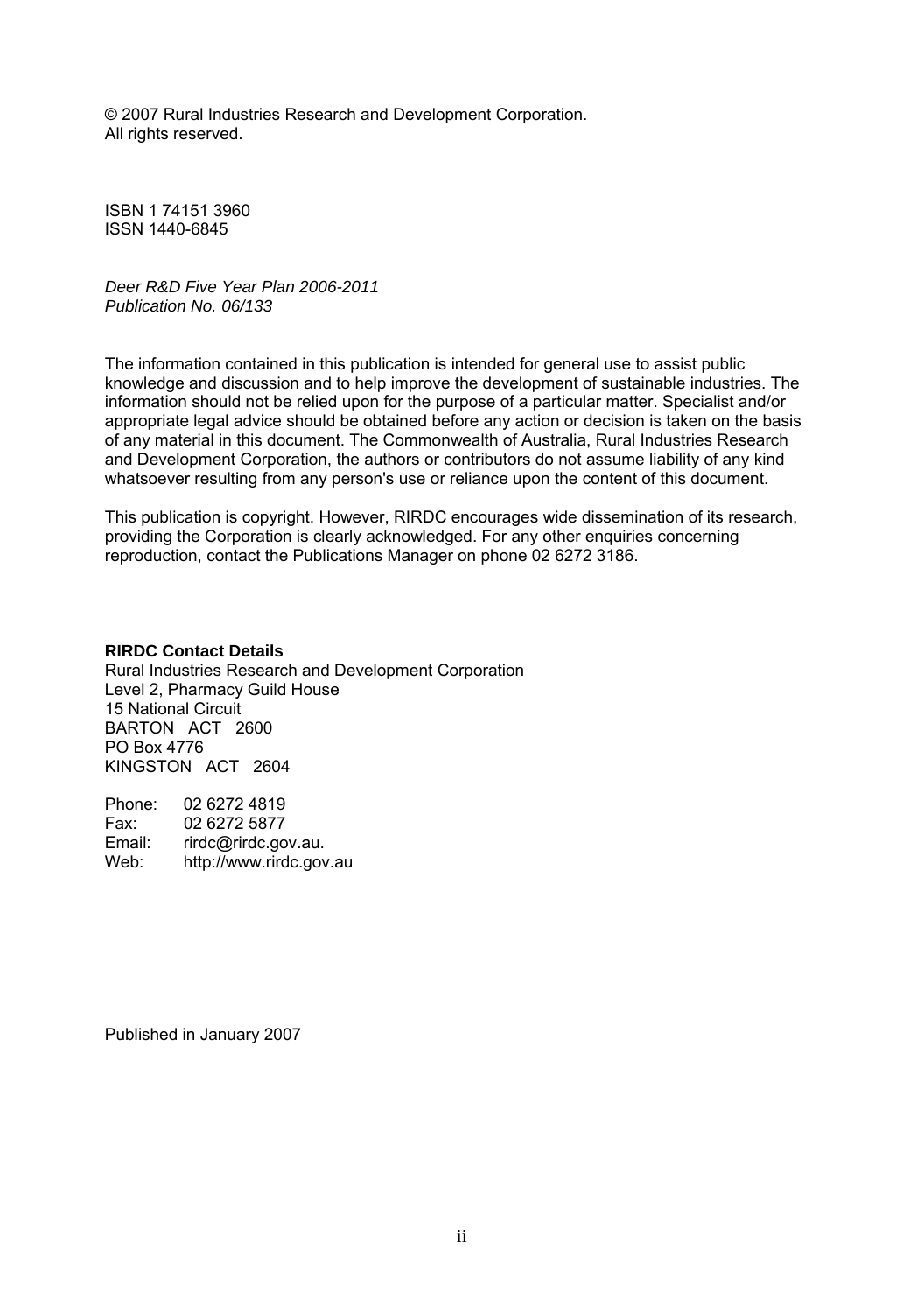## <span id="page-3-0"></span>**Foreword**

Five Year Research and Development (R&D) Plans are developed for each of RIRDC's major programs.

The 2006-2011 Deer R&D Plan is the third Five Year Plan developed by the Australian deer industry and the Australian Government and identifies key objectives for R&D investment. Associated with each objective is a set of strategies to be followed in pursuing each objective and a set of performance indicators to give guidance as to how the program can be assessed as it progresses. An indicative share of the R&D budget has also been proposed for each plan objective in order to guide investment priorities.

Preparation of the R&D Plan occurred partly in parallel with a comprehensive review of the Australian venison industry, and the development of an industry endorsed Strategic Plan for venison production, processing and marketing under a RIRDC funded project US-130A "An Industry Endorsed Strategic Plan for the Australian Venison Industry" (Cox, Watson & McRae, 2005). It was also developed as a result of consultation with the industry and through a workshop of deer industry participants held in Melbourne in early 2006.

The R&D Plan reflects the state of the industry in 2006 as it recovers from drought, low commodity prices and some industry restructuring. The industry's goal is to become a profitable and sustainable food industry with efficient vertically integrated supply chains, effective marketing for a range of internationally competitive products and skilled human resources. This will be achieved through the organisation funding and management of a research, development and extension program that is both market focussed and stakeholder driven.

In April 2006, the Deer Industry Association of Australia (DIAA) applied for additional industry development funding under the Australian Government's Industry Partnership Program (IPP) to further the industry's R&D program. The Minister for Agriculture, Fisheries and Forestry, the Hon. Peter McGauran MP, announced in June 2006 that the Government would provide \$350,000 to the DIAA for this purpose. This additional IPP funding will allow rapid implementation of this R&D plan, and, in particular, will allow the industry to support market development activities included in the Venison Supply Chain Alliances, which are critical to industry growth. All market related activities will be managed by Department of Agriculture, Fisheries and Forestry on behalf of the DIAA. The joint funding arrangement, including how the IPP funding will be managed, is outlined in this Five Year Plan.

This Plan is consistent with the RIRDC Corporate Plan (2003-2008) and the Australian Government Rural Research Priorities. The R&D Plan will be implemented in accordance with the provisions of the *Primary Industries and Energy Research and Development Act 1989*.

This R&D Plan is an addition to RIRDC's diverse range of over 1500 publications and forms part of our Deer R&D Program which aims to assist in developing the Australian deer industry.

#### **Peter O'Brien Nola Anderson Nola Anderson Nola Anderson**

Managing Director Chairperson Rural Industries Research and Development Corporation Deer R&D Advisory **Committee**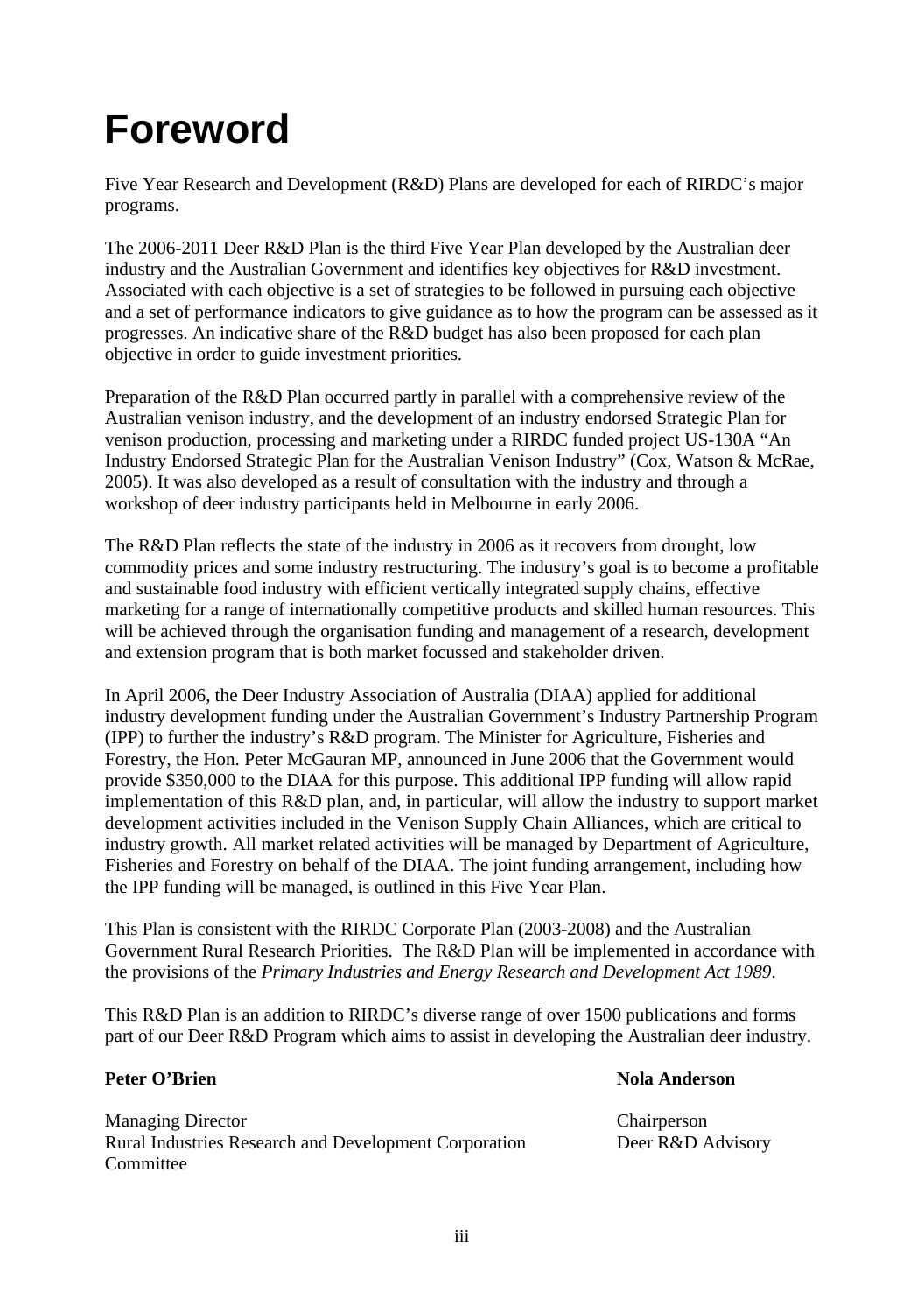# **Abbreviations**

| ADH&CP       | Australian Deer Horn and Co-Products                  |
|--------------|-------------------------------------------------------|
| <b>DAFF</b>  | Department of Agriculture, Fisheries and Forestry     |
| <b>DIAA</b>  | Deer Industry Association of Australia                |
| DIC.         | Deer Industry Company                                 |
| <b>DINZ</b>  | Deer Industry New Zealand                             |
| <b>IPP</b>   | <b>Industry Partnerships Program</b>                  |
| <b>NVAS</b>  | National Velvet Accreditation Scheme                  |
| <b>RIRDC</b> | Rural Industries Research and Development Corporation |
| <b>SWOT</b>  | Strengths, Weaknesses, Opportunities and Threats      |

#### **Acknowledgements**

The author of this revised plan wishes to acknowledge the assistance of deer farmers and processors, the DIAA, the RIRDC Deer Industry Research and Development Advisory Committee and RIRDC staff in development of this plan. In particular, thanks are extended to the following individuals for their contributions in different ways to the Plan:

- Nola Anderson, Chair, Deer Industry Research and Development Advisory Committee
- Jim Moir, President, Deer Industry Association of Australia
- Rod Cox and Geoff Watson, Charles Sturt University, Orange
- Solange Shapiro, Secretary, Deer Industry Association of Australia
- Chris Tuckwell (author of the previous Five- Year Plan)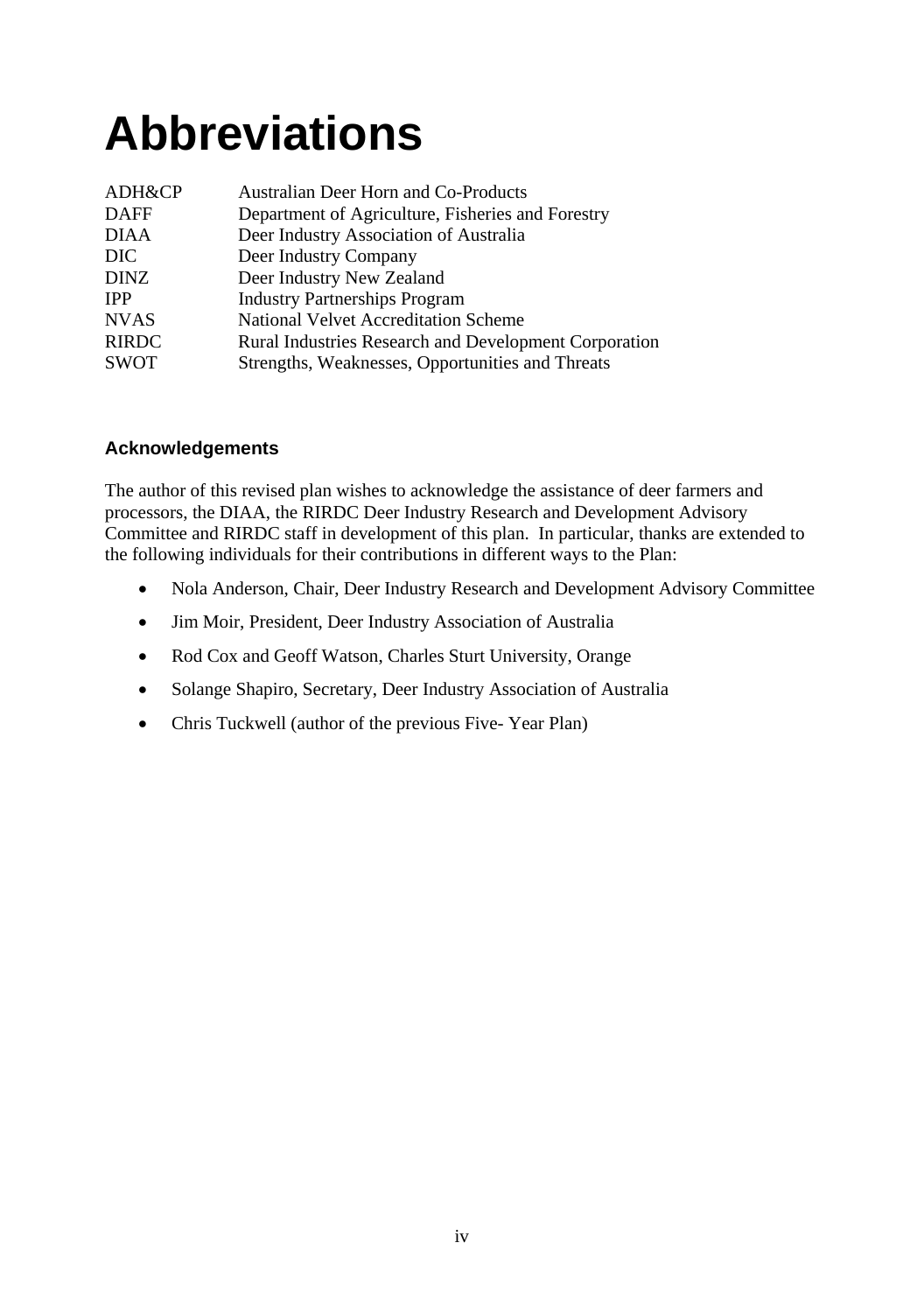## <span id="page-5-0"></span>**Snapshot of the Five Year Plan**

## **Goal**

The Deer Industry's goal is to be a profitable and sustainable food industry, with efficient vertically integrated supply chains, skilled human resources and effective marketing for a range of internationally competitive products. This will be achieved through the organisation, funding and management of a research, development and extension program that is both market focussed and stakeholder driven.

## **Objectives**

(an indicative allocation of resources is given in brackets)

The Deer Industry's Research and Development (R&D) Plan for 2006 to 2011 is directed towards improving industry performance in four key areas where the industry has identified problems at both whole-of-industry and industry sector-specific levels. Improvement is sought in:

- Efficiency, profitability and sustainability of deer farm production (15%);
- Supply chain efficiency, quality management and value adding (59%);
- Market access and marketing arrangements (22%);
- Human capital formation, industry organisation and communications (4%).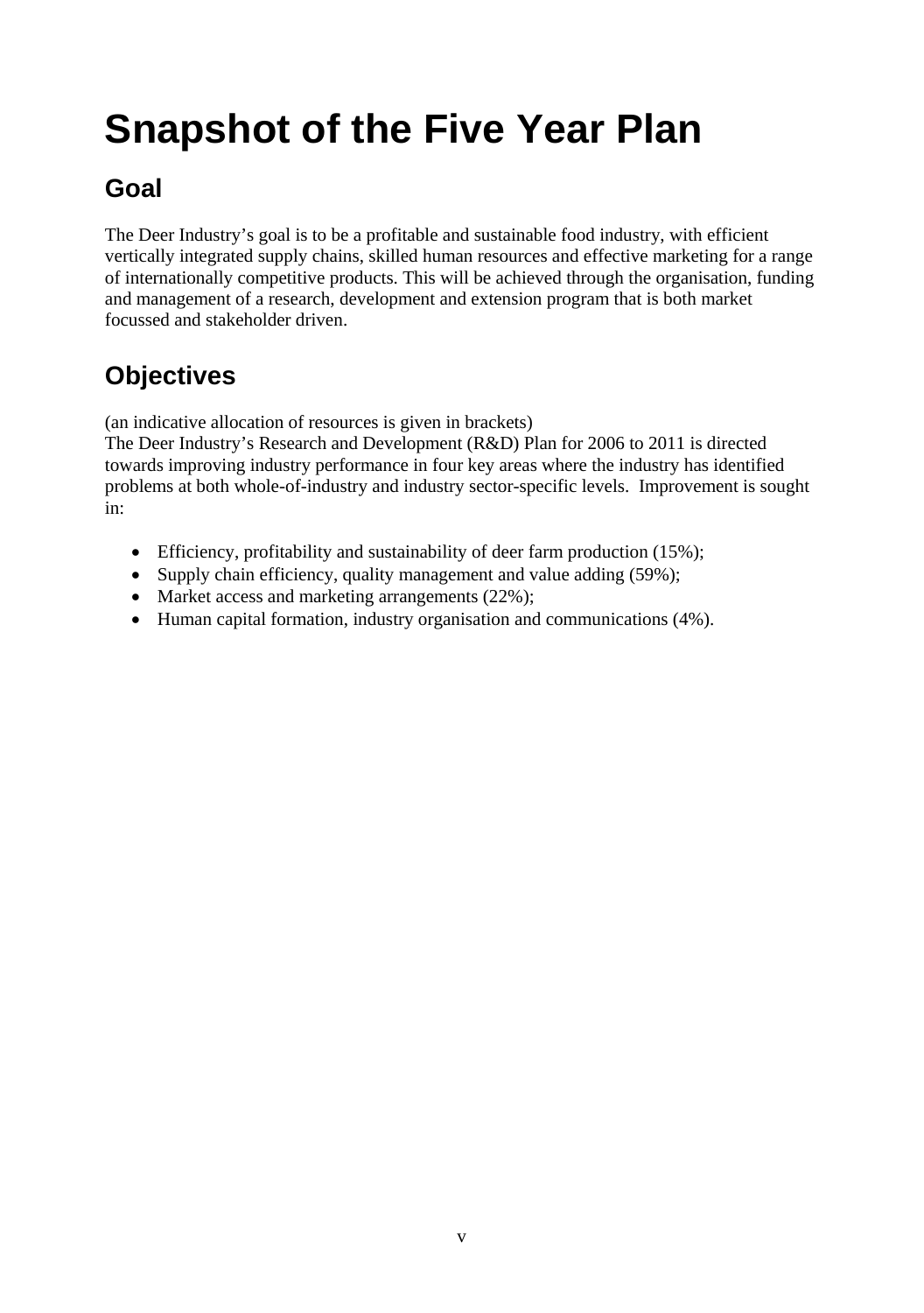## **Contents**

|     | <b>Foreword</b>                                                       |  |
|-----|-----------------------------------------------------------------------|--|
|     |                                                                       |  |
| 1.  |                                                                       |  |
| 2.  |                                                                       |  |
| 3.  |                                                                       |  |
| 4.  |                                                                       |  |
| 5.  |                                                                       |  |
| 6.  | External Priorities and R&D Priorities in Other Industries 15         |  |
| 7.  |                                                                       |  |
| 8.  |                                                                       |  |
| 9.  |                                                                       |  |
| 10. | Implementing the deer industry R&D program through producer initiated |  |
|     | 11. The boundary between marketing R&D and marketing23                |  |
|     |                                                                       |  |
|     |                                                                       |  |
|     |                                                                       |  |
|     |                                                                       |  |

### **Appendices**

| $\mathbf{1}$ . | Alignment of Plan Objectives with RIRDC'S Corporate          |  |  |
|----------------|--------------------------------------------------------------|--|--|
|                |                                                              |  |  |
| 2.             |                                                              |  |  |
| 3.             | Market Focused Venison Supply Chain Alliances Guidelines for |  |  |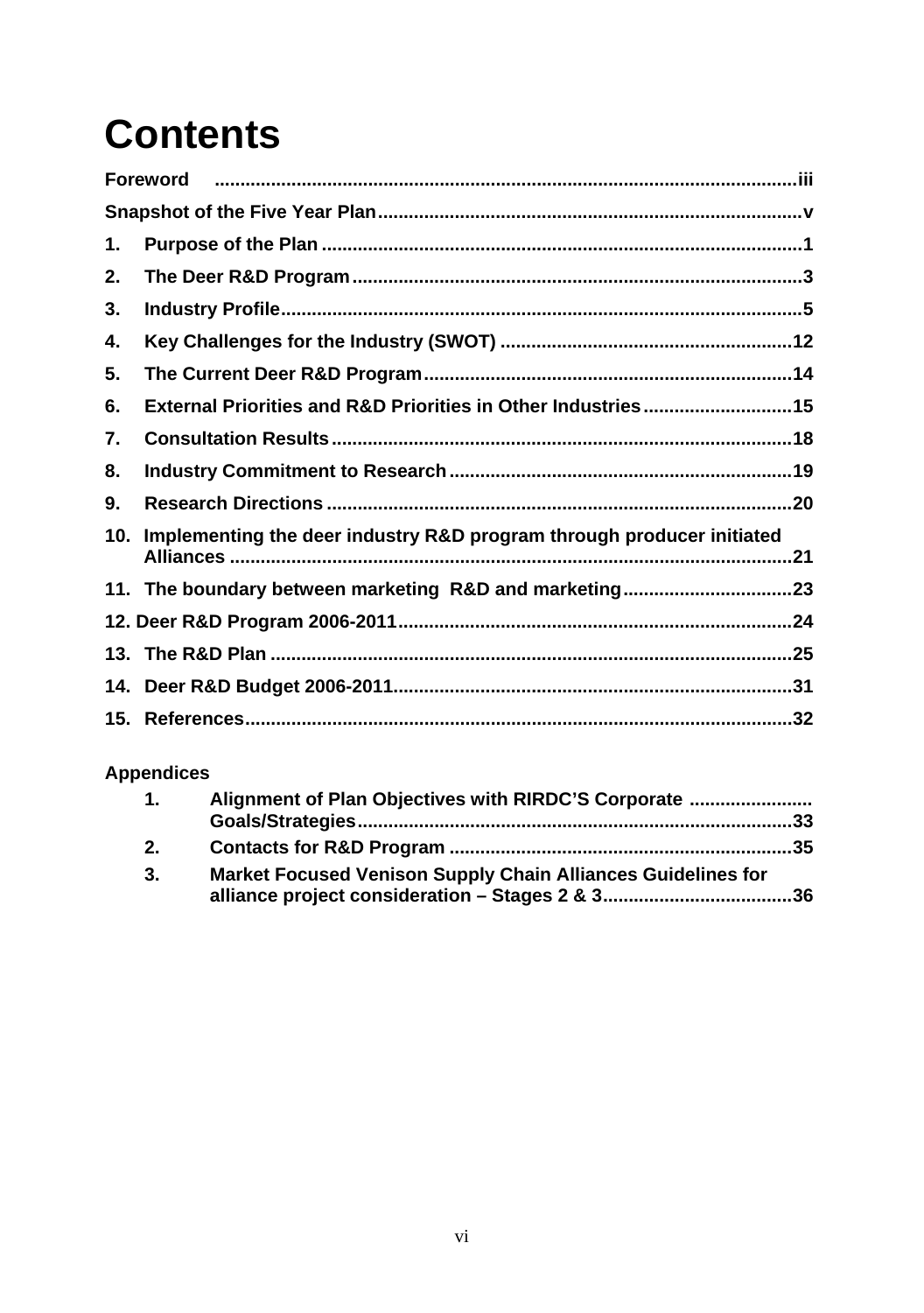## <span id="page-7-0"></span>**1. Purpose of the Plan**

The purpose of this Five Year Plan is to:

- outline the rationale for the Deer Research and Development (R&D) Program that RIRDC will manage, in conjunction with the Deer Industry Association of Australia (DIAA), on behalf of the Australian Government and the Australian deer industry;
- indicate the specific role that RIRDC funded R&D will play in expanding the knowledge base of the industry and improving its profitability and sustainability over the next five years;
- provide clear signals to the deer industry and the research community concerning deer industry R&D needs and priorities for the period 2006 to 2011;
- outline the broad priorities that RIRDC will pursue through its investment in the program over the next five years, taking account of national research priorities and RIRDC corporate policies;
- encourage collaboration and coordination in future deer industry R&D, including new joint investment, where this is appropriate;
- encourage and support discussion between the deer industry, RIRDC and the research, development and extension community that will enable the future needs of the industry to be identified and incorporated in annual and longer term planning.

This Five Year Plan reflects a major change in the direction of the deer industry's R&D activities in 2005/06. Following extensive consultation with industry participants, a Strategic Plan for venison was endorsed in 2005. This led to significant changes in focus for the RIRDC Deer R&D Program, with the most important of these being support for the establishment of Market Focused Venison Supply Chain Alliances.

The R&D Plan is based on consultation with industry via a workshop of industry participants held in Melbourne in early 2006. Venison and velvet producers and processors, owners of abattoirs that currently slaughter deer, the major industry representative organisation (Deer Industry Association of Australia -DIAA), and members of the RIRDC Deer Industry R&D Advisory Committee participated in this workshop. The DIAA and the Advisory Committee have considered the draft R&D Plan, which has been refined following feedback received. The Plan should be regarded as a living document that will be updated as changing circumstances in the industry require.

As participants in an export focussed industry, deer farmers face cyclical and often unstable trading conditions. This has driven the deer industry towards the commodity approach to production and marketing of deer products. In this approach, industry participants compete for market and profit share within a price framework determined outside the supply chain, but with export market prices controlling decisions about future production levels. Under these production and marketing arrangements there are few incentives for deer farmers to adopt technology or management practices that improve product standards.

Accordingly, the bulk of product available to downstream processors in the supply chain is usually below the quality required in markets that provide price premiums. In the highly competitive part of the world venison market where quality is valued, the commodity supplier is a "supplier of last resort".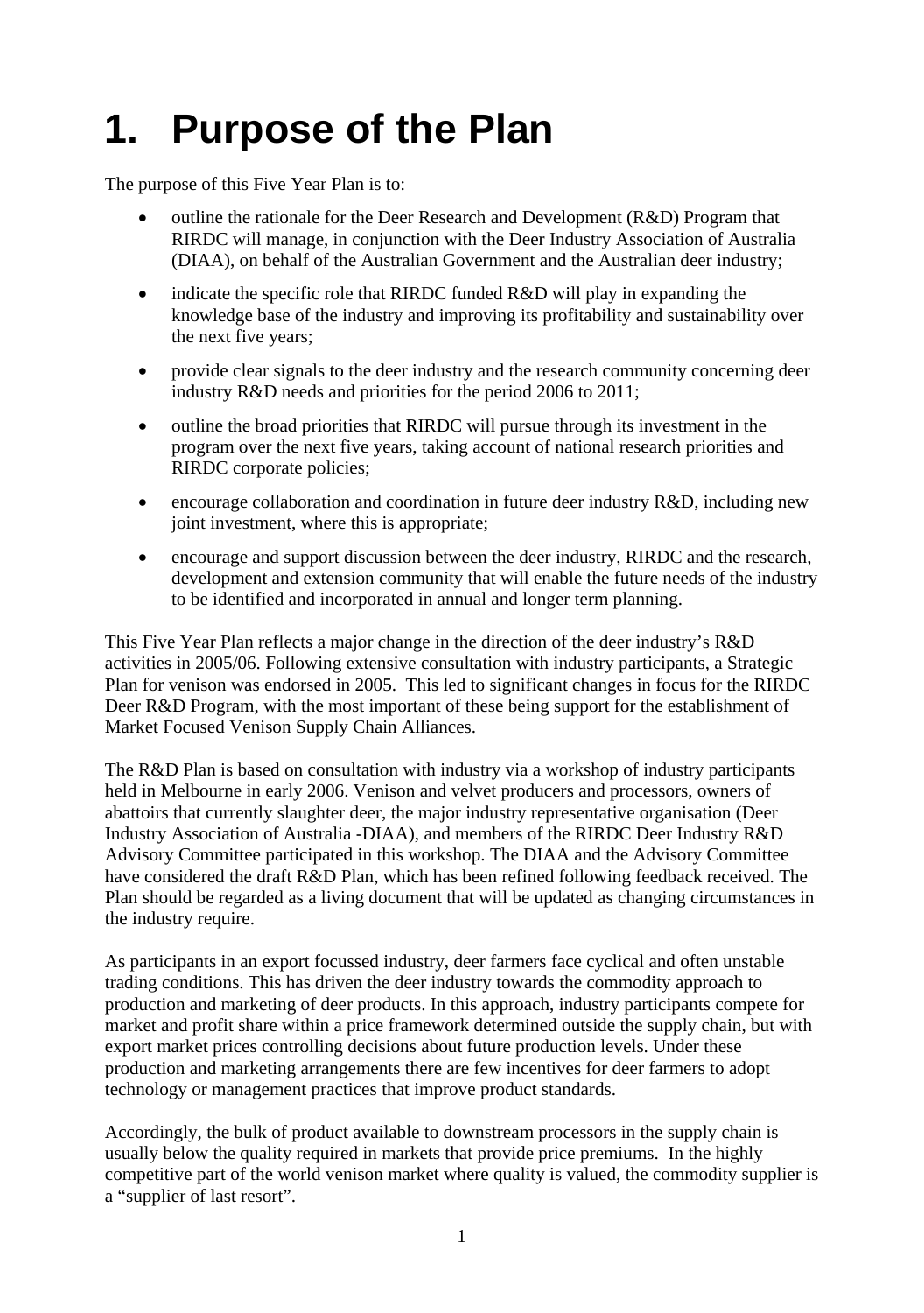To progress beyond this "price-taking" approach to venison and velvet marketing and improve the international competitiveness of the Australian deer industry, all sectors of the industry producers, processors, marketers and providers of the industry's R&D support - must work together to improve the focus of all sectors in the supply chain, including deer farmers, on end market requirements.

This can only be achieved by supply chain arrangements that facilitate the recognition of value according to end market requirements at all stages in the supply chain. Sustainable development of the industry is dependent on improving the incentives available to participants in the supply chain for reliable supply of consistent quality products.

This Five Year Plan is heavily focussed on stimulating and supporting the R&D initiatives that are necessary for the deer industry to achieve this change from a commodity focus to an end market focus.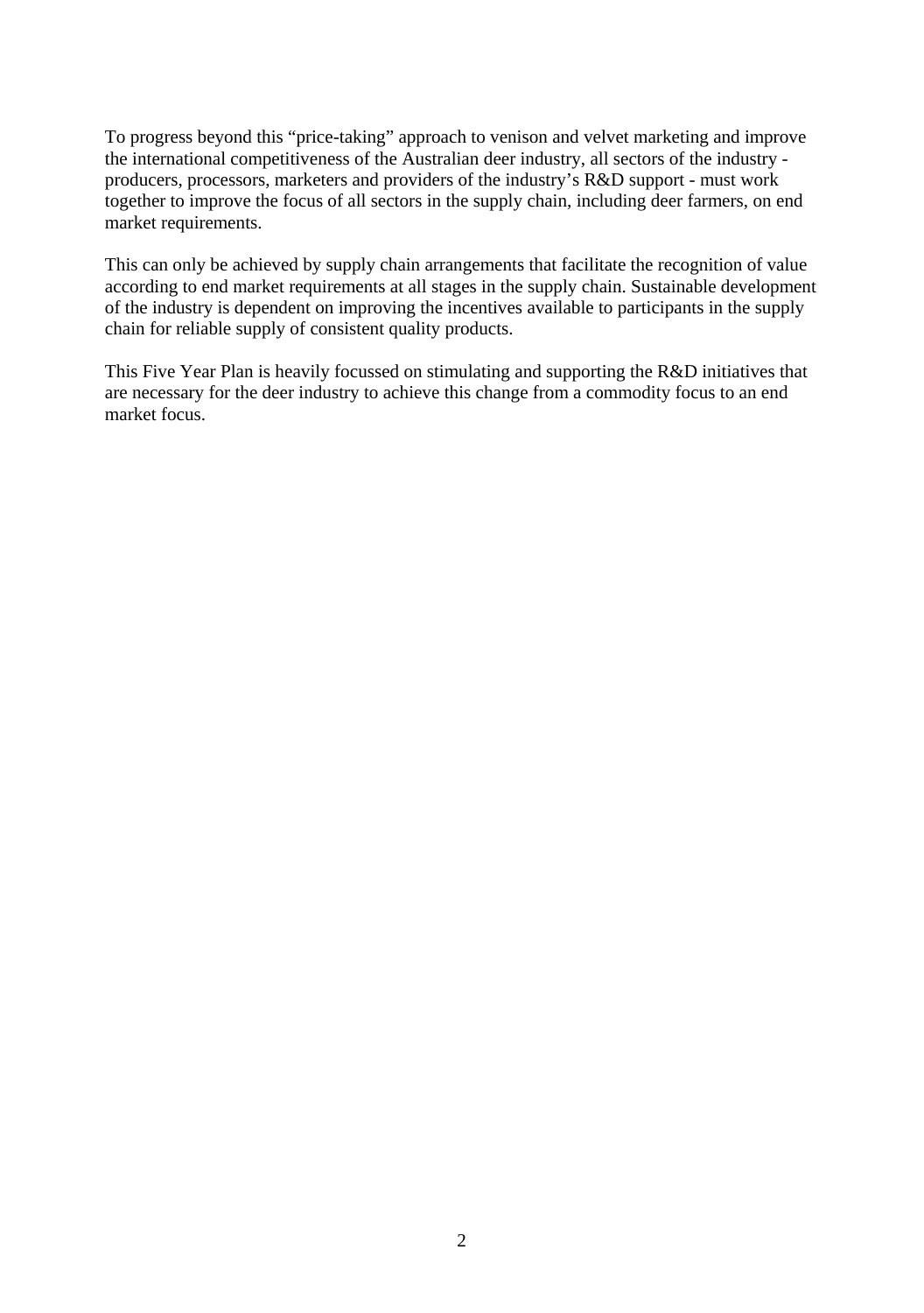## <span id="page-9-0"></span>**2. The Deer R&D Program**

Under the *Primary Industries and Energy Research and Development (PIERD) Act 1989*, Australian deer farmer levies are matched on a dollar for dollar basis by the Australian Government, up to a maximum of 0.05% of the Gross Value of Production (GVP) for the industry.

At this stage in the industry's development, it has a relatively modest GVP (approximately \$A5 million per annum) in comparison to other red meat industries. As a result, the Deer R&D Program is currently funded mainly from producer levies. This R&D program is facilitated and managed by RIRDC, which contributes an additional \$52,000 per annum to the program from RIRDC core funds.

Compulsory levies on deer products were introduced in the 1980's by the Australian Government at the request of the main deer farmer representative organisation, the Deer Industry Association of Australia (DIAA). Initially, the levies were struck at a high rate, relative to those of other comparable industries, to create sufficient funds for the emerging industry to develop an effective R&D program. A reduction in levy charges has been proposed by the industry (DIAA) including reduced rates for the slaughter levy, the export charge on live deer, the velvet levy and the velvet export charge, although the R&D levies for deer remain at that are levels well above those of other industries.

- Slaughter Levy reduced from 10.5 cents to 8 cents per kilogram carcase weight;
- Export Charge (on live deer) reduced from \$7.75 to \$5.00 a head;
- Velvet Levy reduced from 3.5 per cent to 2 per cent of the sale value; and
- Velvet Export Charge reduced from 3.5 per cent to 2 per cent of the declared value.

In this Deer R&D program, projects consistent with R&D priorities identified in the industry's Five Year Plan were conducted by a range of bodies including universities, Departments of Primary Industry and other research institutes, usually with joint funding. The Deer Industry Company, a corporation established by the DIAA to undertake applied R&D work for the industry, has also been a key R&D contractor over the last decade. R&D funding is targeted at all parts of the venison and velvet value chains, from deer breeding through carcass processing to end product packaging and marketing development. Projects are conducted over a wide range of categories from basic biomedical research on the pharmacological properties of velvet antler, through to training deer farmers in live animal condition scoring, and export market research.

Project funding is guided by the RIRDC Deer Industry R&D Advisory Committee according to the directions established by the industry in its Five Year Plans.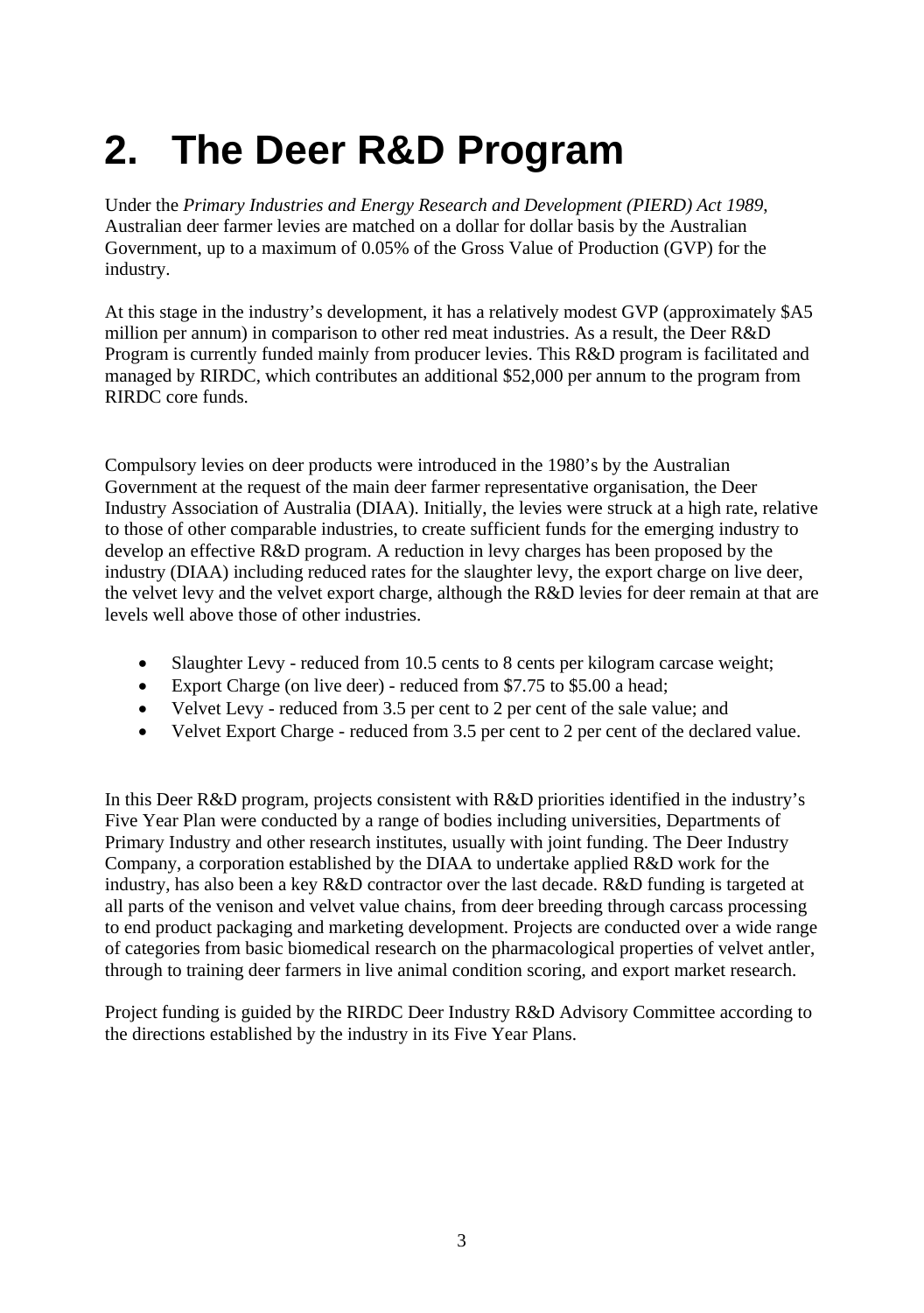### **The Deer Industry R&D Advisory Committee (DIRADAC)**

The RIRDC Deer Industry R&D Advisory Committee comprises:

- The Chair (appointed by the RIRDC Board after consideration of advice from the DIAA);
- Two deer farmers nominated by the DIAA; and
- Two independent technical experts nominated by the DIAA.

Through the RIRDC Deer Program Manager, the Committee reports annually to the DIAA on the R&D program. These meetings provide an opportunity for deer producers to raise any concerns that need to be considered in both annual and longer term R&D planning.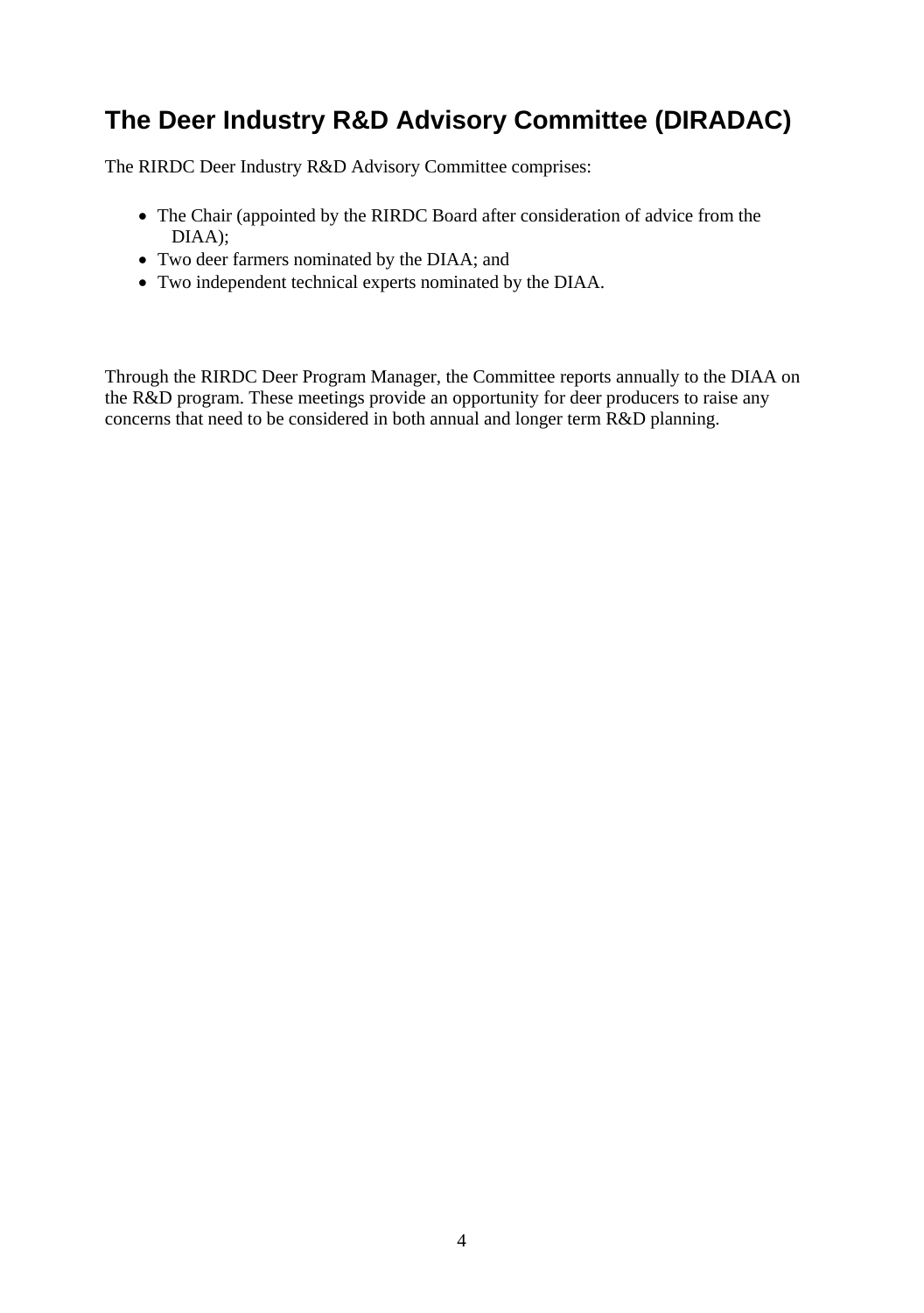## <span id="page-11-0"></span>**3. Industry Profile**

## **Location**

Deer farms are found throughout all Australian states, but production is now concentrated in Victoria, South Australia, New South Wales and Tasmania. There has been a significant decline in deer production across Australia, but particularly in Queensland and Western Australia.

## **Industry Features**

Deer are not indigenous to Australia. They were introduced into Australia during the nineteenth century programs governing the introduction of exotic (non native) species of animals and birds into Australia. Many introduced species of deer were released at various locations. The animals dispersed and six of the introduced species established wild populations at various locations across Australia, mostly close to the points of their release into the wild. These wild herds formed the basis for establishment of the deer industry in Australia.

Commercial deer farming in Australia commenced in Victoria in 1971 with the authorised capture of Rusa Deer from the Royal National Park, NSW. Until 1985, only four species of deer, two from temperate climates (Red and Fallow Deer) and two tropical species (Rusa and Chital Deer) were confined for commercial farming. Late in 1985, pressure from industry to increase herd numbers saw the development of import protocols and in turn, the introduction of large numbers of Red Deer and Red Deer/North American Elk (Wapiti) hybrids from New Zealand, and North American Elk (Wapiti) from Canada.

Statistics suggest that in 1997-98 there were about 190,000 farmed deer in Australia - Fallow Deer comprised about 49%; Red Deer (including red hybrids) comprise about 39%, Elk/Wapiti about 3%, Chital about 2.5% and Rusa 6.5% of the total farmed deer population. The national herd increased until the onset of drought in 2002, but has declined significantly since that time and is now estimated to be about 150,000 head in 2005. Over this period Red Deer and Red Deer hybrids became the predominant species on Australian deer farms as they are a dual purpose animal, having better production of velvet antler and a larger carcass size (for the venison) which reduces slaughter and processing costs .

The number of animals processed annually has continued to increase, despite the downward trend in venison prices. Of concern is the apparent increase in the number of female animals processed in recent years (which may suggest that the industry's production capacity is being reduced) and the number of 'whole herds' committed for processing. There is concern that future years may see a major drop in production.

Average venison prices (weighted to consider variations of price paid relative to hot carcass weight and less the industry levy) did improve from an industry low of approximately \$1.60/kg hot carcass weight in June 1999, but fell again in 2002 and 2003 as a large number of drought affected stock were slaughtered. Prices for animals meeting market specifications improved in late 2005, with processors paying in excess of \$2.50/kg hot carcass weight for prime animals. By mid-2006 this price had increased to \$3.10 and up to \$4/kg hot carcass weight for prime animals in the optimal carcass weight range.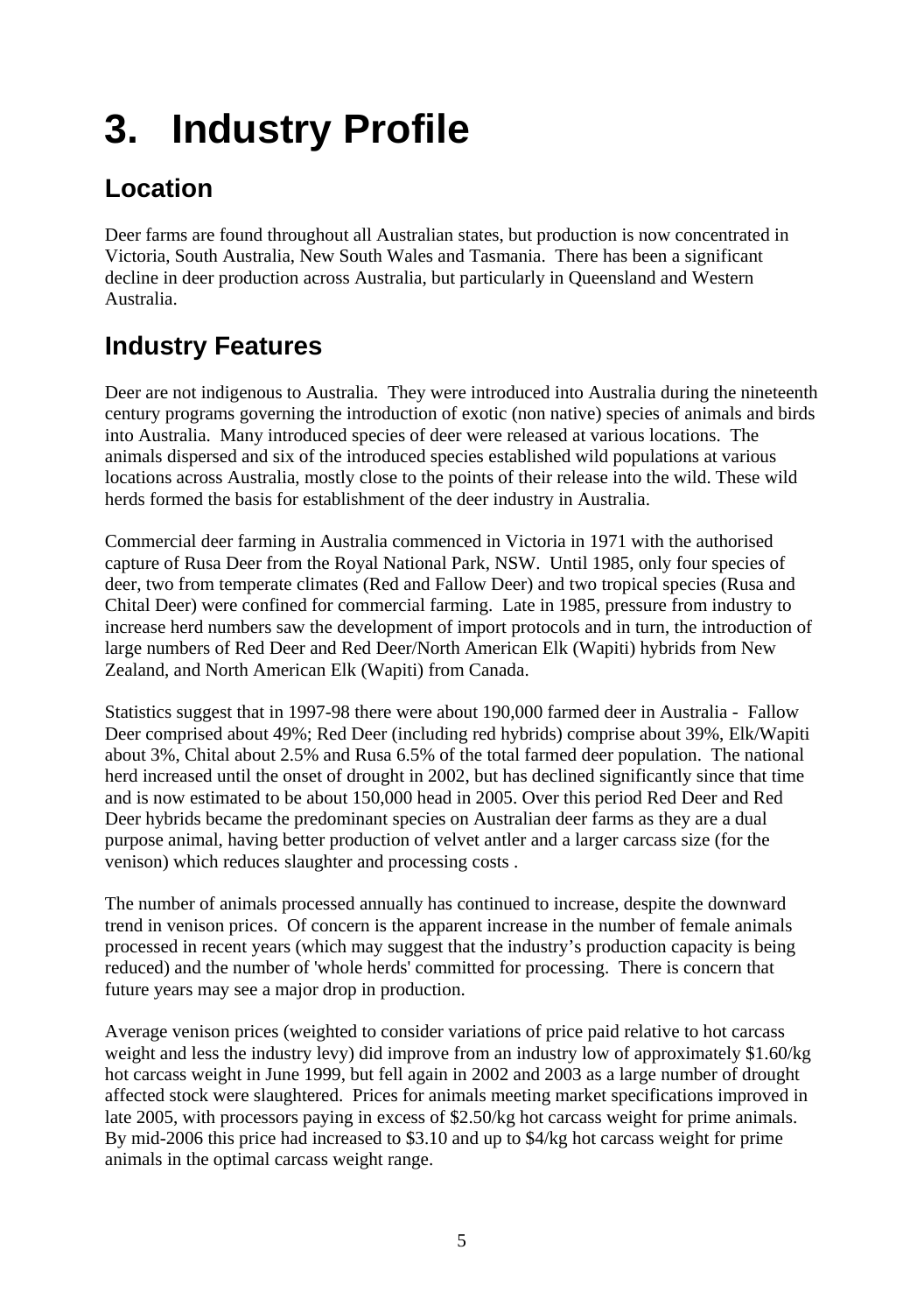Prices (weighted to consider variations in price paid for different grades within and between species) for velvet antler were similarly depressed in historic terms over the last five years. Recovery from a previous downturn for velvet occurred in 1999 when average prices exceeded \$100/kg for top grade velvet, but then fell again to around \$45/kg in 2006. However, an interesting trend in 2006 was the \$75/kg price achieved for "second-cut" velvet regrowth which had previously attracted low prices, possibly signalling a major shift in the velvet market following scientific evidence of increased bioactivity in the growing antler tips.

Quality consistency in velvet remains an issue for the industry although the National Velvet Accreditation Scheme, established by the industry in consultation with state Veterinary Boards and the Australian Veterinary Association, continues to have a positive effect on quality that in turn has a positive effect on price paid to growers. In addition to a significant volume of velvet sold in private treaty trading, the industry conducts two annual pool sales for velvet through a non profit marketing company established for this purpose by the DIAA.

The industry has embarked on a Quality Assurance program that is slowly growing, in an effort to increase client confidence in the commodities it produces and to guarantee international market access for those commodities.

In 2006, the industry is emerging from a period of restructuring precipitated by the drought and low commodity prices. Many former deer farmers, particularly those with smaller enterprises, exited from the industry over the last three years. There are however, a significant number of larger, more efficient producers remaining. Some of these deer farmers have more than 1,000 animals and report an acceptable rate of return from their enterprises when assessed over a number of years. Some of these farmers derive their entire income from the deer industry. Whilst their enterprises provide strong evidence of the viability of deer farming in the future, at a wider industry level and particularly amongst smaller producers there has been considerable dissatisfaction and pessimism about the future.

In 2005, the estimated farmed deer population in Australia was around 150,000 head. In 2000- 01, 1,680 tonnes of venison was processed – representing 50,000 animals slaughtered. Estimated velvet antler production in 2001-02 was 27.8 tonnes.

Over 90% of venison production is currently exported, predominantly to the European Union and South-East Asia, with velvet exported to Korea, Hong Kong and China. The total gross value of deer production (GVP) at the farm gate in 2000-01 was \$7.6 million and the estimated GVP for 2001-02 was \$5.5 million (Department of Agriculture, Fisheries and Forestry).

The industry is characterised by a large number of small scale producers, although there are now many deer farmers with more than 1,000 animals. Since the industry was established in Australia in the 1970's, it has experienced the cyclical "boom or bust" phenomena of most export commodity driven industries.

The Australian deer industry struggles to be internationally competitive against strong global competition from a much larger deer industry in New Zealand where deer farming is a mainstream farm industry. In 2004-05, the New Zealand deer industry earned \$NZ263 million in export revenue. This was derived from the 762,427 deer slaughtered from which 27,319 tonnes of venison worth \$NZ213 million was exported, in addition to 260 tonnes (dried equivalent weight) or about 780 tonnes (unprocessed weight) of velvet worth \$NZ24 million.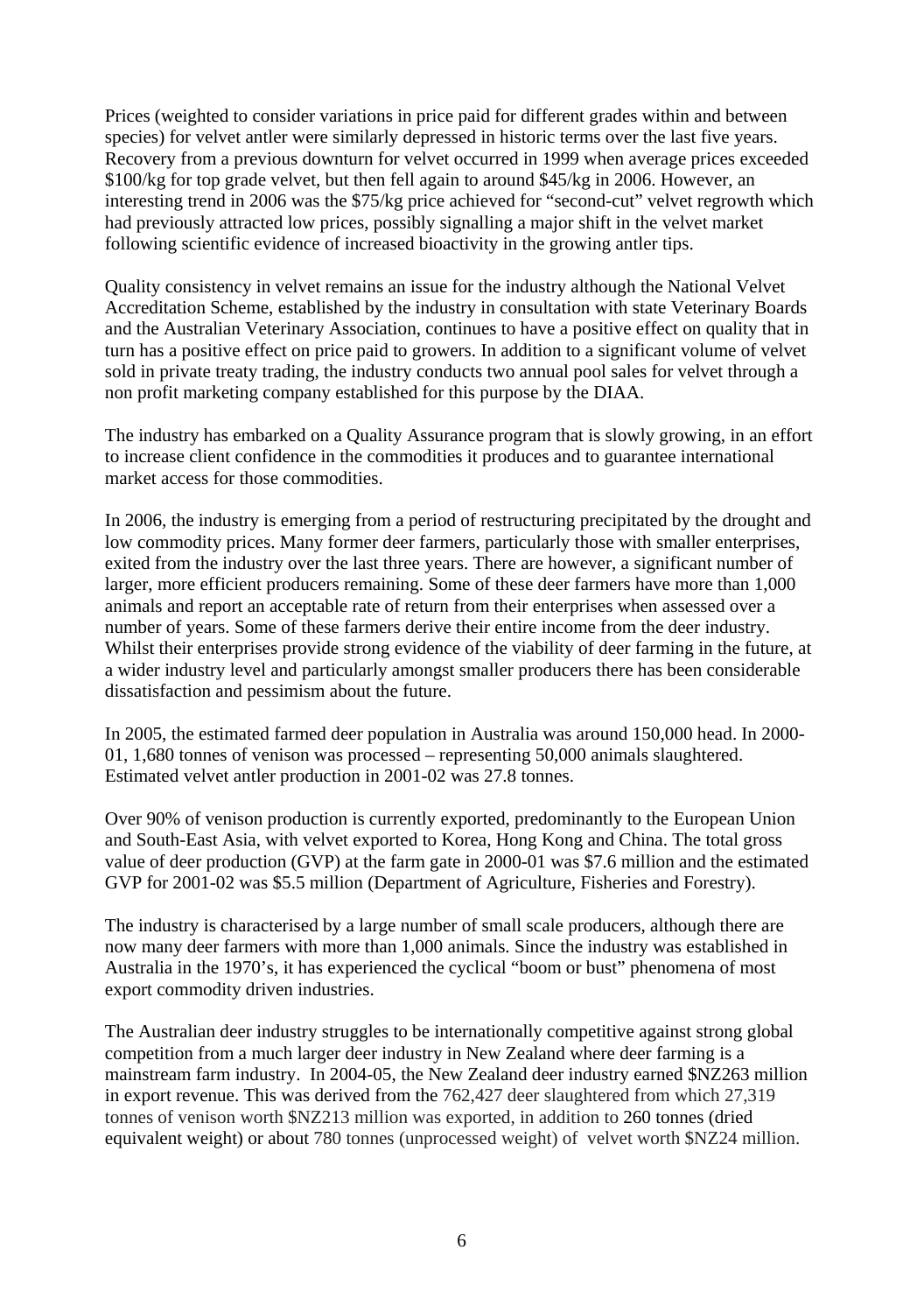The only inherent competitive advantages that the New Zealand industry has over the Australian industry are scale and the capacity to use statutory producer levies for product promotion in venison markets - including the Australian domestic market. In other respects the two industries are alike – with similar production systems and processing facilities and access to the same markets.

### **Industry Structures**

From the formation of the Australian Deer Breeders Federation in 1979, the industry representative body has evolved through the Deer Farmers Federation of Australia to the Deer Industry Association of Australia Ltd (DIAA), which was registered in 1995.

The DIAA represents all sectors of the Australian industry and members subscribe directly or through state branches, breed societies or processing associations. The DIAA has established two product development and marketing companies, the Australian Deer Horn and Co Products Pty Ltd (ADH&CP) and the Deer Industry Projects and Development Pty Ltd, which trades as the Deer Industry Company (DIC).

ADH&CP collects, grades and markets Australian deer velvet and co-products on behalf of Australian deer farmers. It promotes the harvest of velvet antler according to the strict Quality Assurance (QA) program promoted by the industry. The company also co-ordinates regular velvet accreditation courses for deer farmers.

## **Industry Development**

With the development of strong overseas markets for venison (RIRDC funded venison market development project) and velvet (Australian Deer Horn and Co Products Pty Ltd) and prospect of better seasons ahead, a more positive market trend has developed since 2005. However, the current supply of venison products has been limited by the slaughter of young breeding females during the drought.

The relatively small size of the Australian farmed deer herd imposes some constraint on the rate at which herd numbers can be expanded to meet demands for its products. Against its NZ competitors, the Australian industry struggled to achieve economies of scale, particularly in processing. New Zealand has the capacity to quickly meet any increasing domestic demand for venison whereas expansion of supply by Australian deer farmers can take several years. Industry estimates suggest that until the early 1990's the rate of annual increase in the number of farmed deer was up to 25%, but after 1993 this rate of increase fell to less than 10%. The main reasons for this decline at such a critical time in industry development were: (i) severe drought in 2001-2003 affecting Eastern Australia again following the 1993-94 drought, (ii) a dramatic drop in international returns for venison in 2003 and (iii) a significant decline in velvet antler returns, which all contributed to (iv) a significant decrease in confidence within the industry. This drop in confidence led to the slaughter of large numbers of breeding females, at very low prices. Lack of confidence also led to a drop in new investment within the industry and a lack of willingness of established farmers to expand their herds.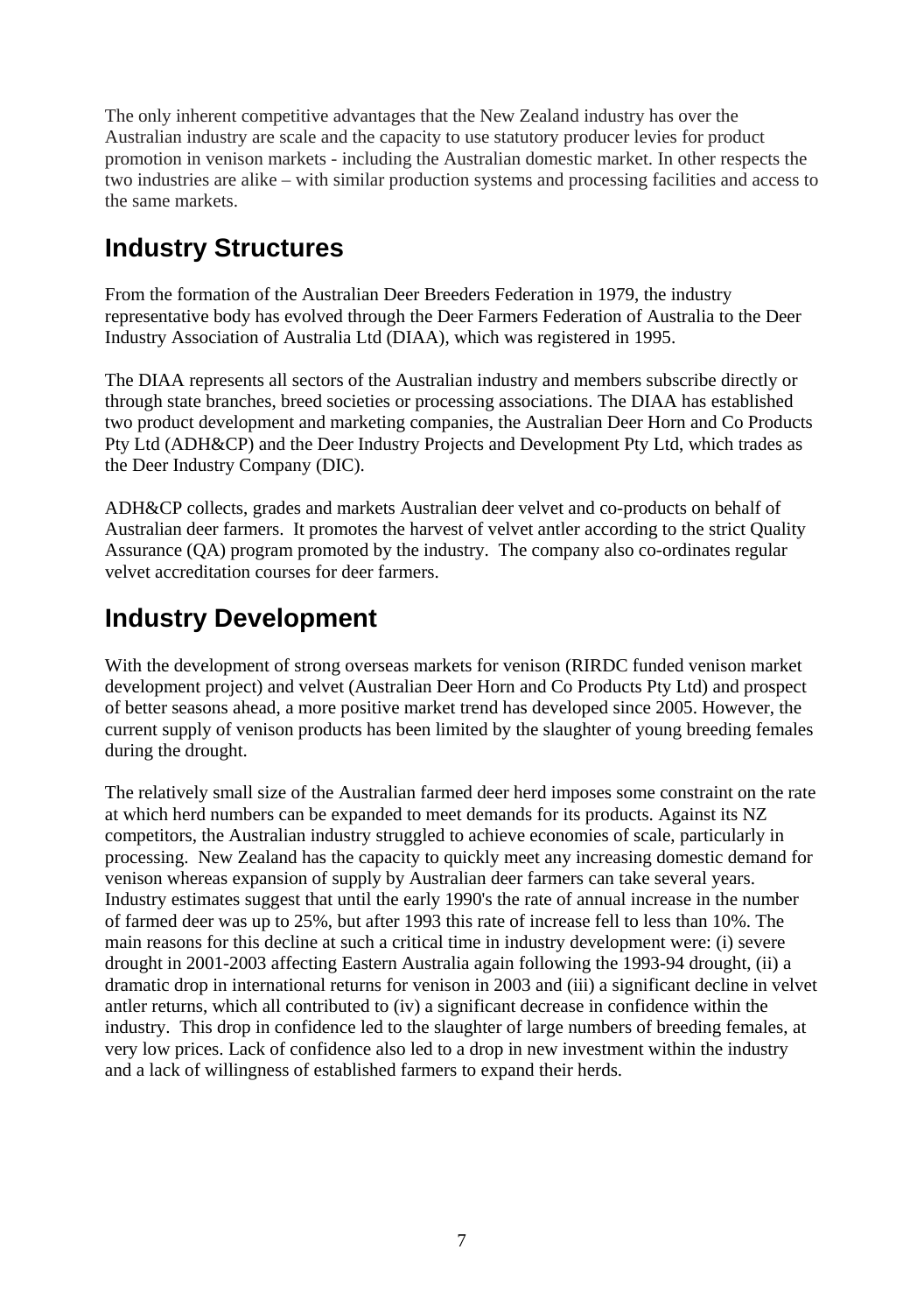### **Research and Development**

Industry research and development programs are funded by statutory levies on the sale of animals for venison, velvet antler and live animals for export. The bulk of funds are collected from levies on deer slaughter (venison). In the past, RIRDC has funded projects in animal nutrition, disease control, pasture improvement, carcass quality, antler harvesting and the development of promotional material. All have generated a significant volume of research information, which complements similar research undertaken in New Zealand and other deer farming countries.

Major projects funded by levy funds include the Venison Market Development project undertaken from 1992 to 1996, which resulted in a dramatic increase in international demand for Australian venison and, later, in an increase in the domestic consumption of venison. However, when export prices improved in the late 1990's, funding of market development activities in the domestic market ceased. What had become a strong domestic market with RIRDC support was lost when the limited volumes of Australian venison were diverted to better paying export markets. The rapid increase in exports of venison was, however, accomplished at the expense of maintaining the size of the national herd, (depletion of female stock through slaughter for venison and live exports).

When export prices fell again, a significant proportion of the Australian domestic market was captured by New Zealand producers seeking market opportunities for venison previously sold in Europe.

In an effort to maintain existing venison markets in the short term and to increase them in the long term, the industry's top priority became the increase in size and production capacity of the national herd. However, since 1997, the decline in farm gate returns has significantly reduced industry confidence, with an increasing number of small producers leaving the industry and decreasing interest in new industry investment.

The annual budget allocated for deer industry research during the 1996-2005 period under the RIRDC Deer Industry Research and Development Program ranged from \$100,000 to \$350,000. Although most of this funding was obtained from the deer slaughter levy, the current contribution of velvet antler levies to total levies receipts has increased due to the growing number of large specialist velvet producers.

Industry stakeholders recognise the greater contribution of velvet antler levies to R&D funds and this Plan reflects industry support for a reasonable allocation of R&D resources between the Industry's major commodities.

In 2006, the industry is again seeking a reduction in levies. In any analysis of the impact of such a reduction it is important to consider:

- (i) future production forecasts (and hence predicted levy revenue);
- (ii) industry expectations of its research and development programs; and
- (iii) the availability of other research funds to meet the industry's Research and Development expectations.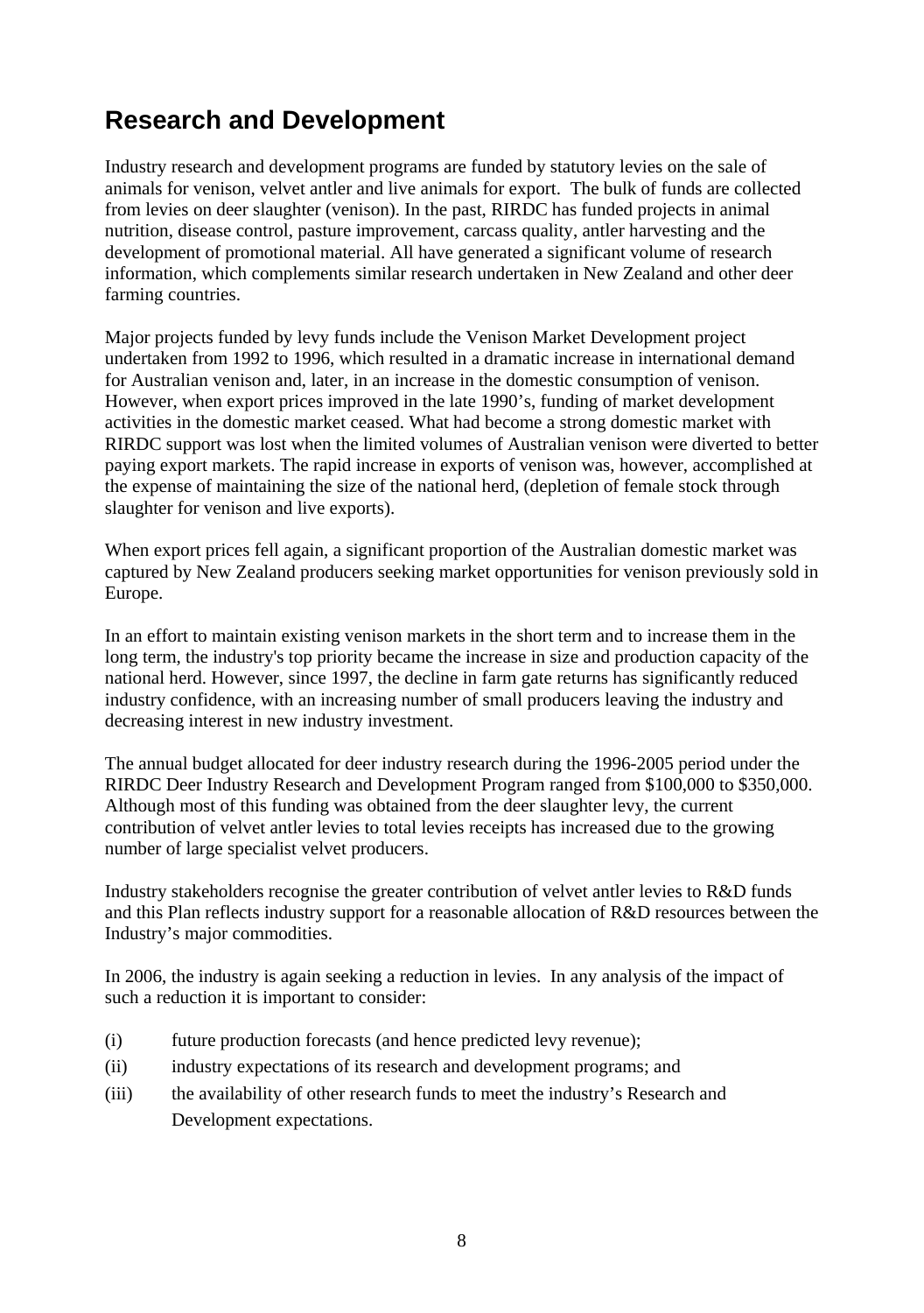### **Markets**

In farm gate value terms, more than 80% of the deer products produced in Australia are exported. With some exceptions, export success and global competitiveness have been undermined by the commodity approach to export marketing. The major export markets for Australian venison are in the European Union (especially Germany) and South East Asia. The major markets for velvet are in Asia. The New Zealand industry also supplies these markets and has developed strong venison markets in the USA and North Asia.

Australia imports a significant volume of venison from New Zealand (in excess of 1,000 tonnes per annum in recent years) and New Zealand increased its share of the Australian domestic venison market as production of quality Australian venison declined during the drought. Development of the domestic market is problematic for the Australian industry due to this dominance of the New Zealand industry.

The international venison market is complicated and volatile, distorted by tariffs in many countries including the United States, Japan, Korea and the European Union. Australian deer farmers however, receive no direct Government assistance other than the matching grants for industry research and development programs up to 0.05% of GVP and RIRDC's current core contribution of \$52,000.

### **Industry Success and Outlook**

The majority (at least 80%) of commodities currently produced by the Australian deer industry are sold in export markets. This makes the industry especially vulnerable to international market forces over which it has no control (international exchange rates, international import requirements etc) and to international competition from the world's largest deer farming industry in New Zealand.

Historically, the Australian industry appears to have performed best when its export activities are underpinned by a strong domestic market and less well when it has concentrated exclusively on exports. Competition from New Zealand venison however, also is a major factor in the Australian domestic market.

Development of an internationally competitive deer industry in Australia was initially dependent on the development of efficient farm production systems and RIRDC has supported production research in the deer industry for many years. As a result, the industry now has available the solutions to its most significant on-farm problems and to most technical problems in product processing. The knowledge required for farmers and processors to consistently produce high quality venison and velvet antler products is available and much of this is incorporated into a well developed quality assurance program.

To facilitate the adoption of the available knowledge from research, RIRDC has supported extension and communication of practical messages to industry. RIRDC has also funded a number of market analysis and market development programs for the deer industry.

Despite solutions to most of the industry's production problems, profitability of deer farming over the last few years has not been sufficient to drive industry expansion. Despite evidence of strong demand for the industry's higher quality products in high value markets, both export and domestic, the industry has not established the capacity to meet the requirements of these higher value markets in areas of product consistency and reliability of supply. The industry continues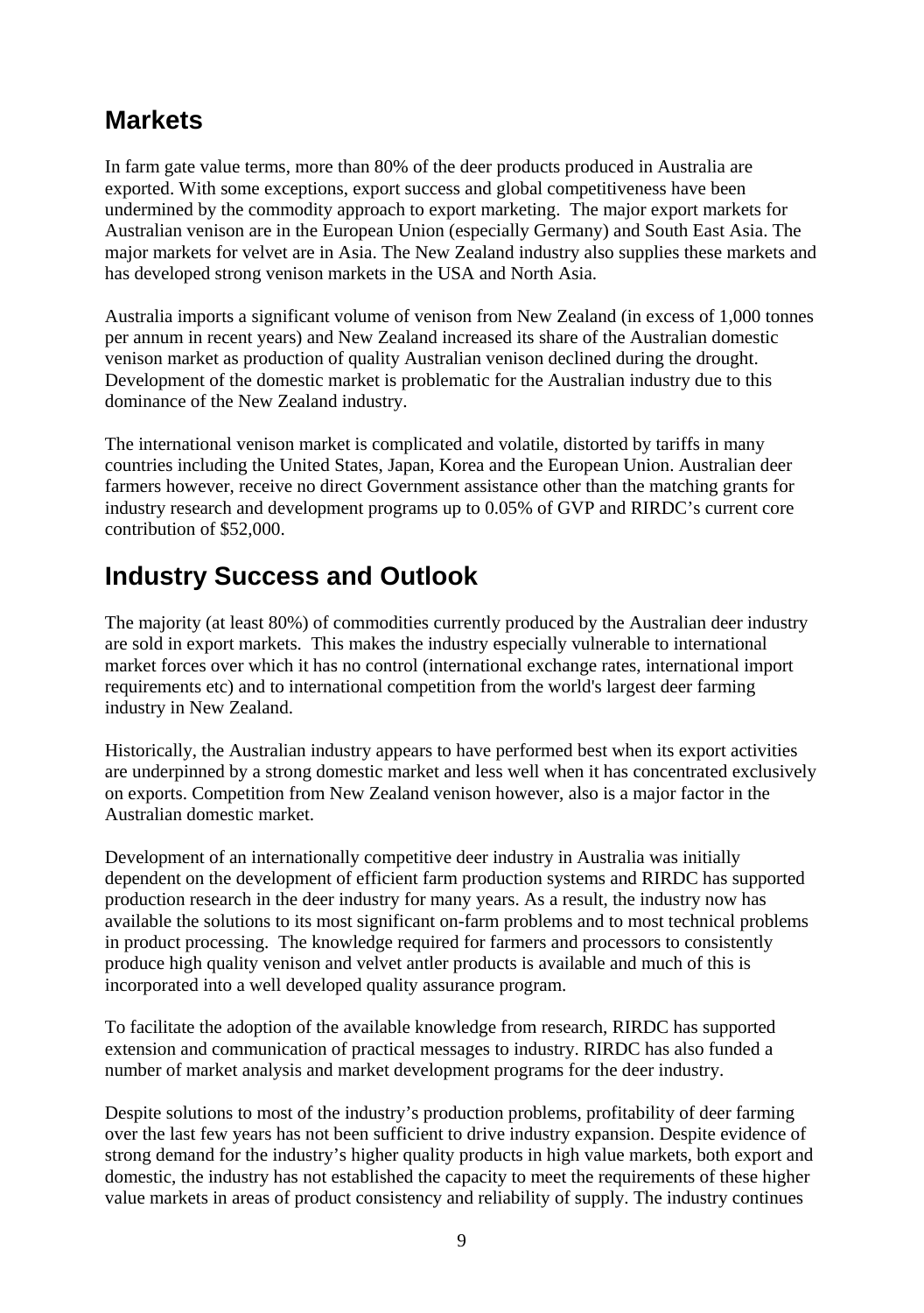to sell most of its products in commodity markets where prices on offer do not support profitable deer production in Australia.

In 2004, RIRDC commissioned a major project to improve the industry's understanding of the impediments to its expansion. This project identified several significant issues in supply chain organisation as the principal limiting constraints to industry expansion.

The recommendations from the review were incorporated into a Strategic Plan, which was strongly endorsed by the industry in December 2005. The recommendations of this report underpin this Five-Year R&D Plan.

## **Current Situation**

The Australian venison industry is currently in an extended slump, characterised by low returns to producers and a declining number of large-scale deer farmers. Of major concern to the industry at present is the fact that whilst venison supplies and production are at historically low levels, prices being received for deer are also at historically low levels – a situation that indicates the existence of significant demand and supply chain related issues. This being said, the effect of the downturn in Australian venison export markets also needs to be taken into consideration.

The current trend of decreased production and decreased prices for the Australian venison industry is in complete contrast to other competing meat industries, where reduced production levels have resulted in historically high prices in recent years. The competing meat industries such as beef, lamb and pork have experienced significant growth in demand despite higher retail prices - largely a result of targeted, consumer focussed market campaigns. While it is acknowledged that the Australian venison industry does not have the financial or production capacity to match the marketing initiatives of larger industries, it is of significant concern that venison has not capitalised on the growth in demand for meat products in recent years.

Also of great concern is the rapid reduction in the number of viable farmers within the industry. Indeed, the numerous interviews and surveys undertaken with industry participants by researchers have suggested that many producers within the industry are looking to exit production and are simply waiting for the best time to sell stock and "cash-out" of the industry. Thus, if returns for deer were to rise in the near future, the action of producers would need to be closely monitored as any further reduction in the domestic herd or number of producers could further harm the future of the industry. This situation has been a serious consideration in the development of the industry endorsed Strategic Plan, with many of the strategic initiatives aimed at producing slow, medium to long-term growth - as opposed to a short-term boom that could ultimately have a negative effect upon the industry's future.

Without a significant change in supply chain management, the current situation facing the Australian venison industry is bleak. Producers are discouraged by low returns, with many either having exited or planning to exit the industry. Furthermore, there are only a limited number of processors remaining in the industry and these are burdened with high infrastructure costs. Demand for venison in the domestic market is very limited with strong competition in the food service sector from imported New Zealand venison. Australian consumers remain relatively uneducated about the benefits of venison as an alternative meat product.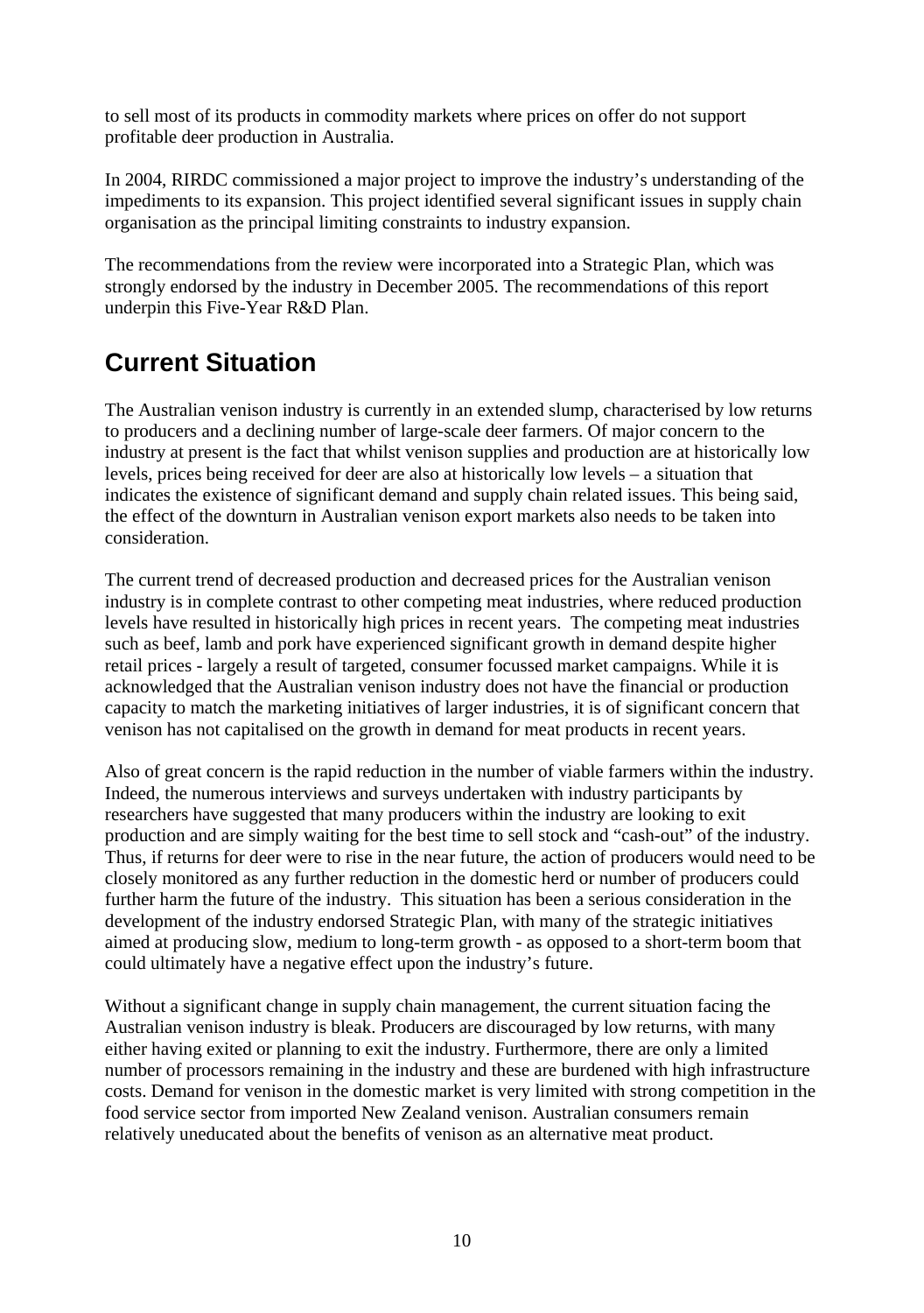## **Key issues or problems for the Industry**

Through the research undertaken by Cox, Watson and McRae (2005) into the Australian venison industry, it has become evident that there are several key issues or problems that need to be addressed.

Through reflection and industry consultation, the researchers have identified five key problems for the Australian Venison Industry. These problems are:

- 1. *Declining economic viability* of the Australian Venison Industry in the domestic market – including high infrastructure and slaughter charges, the low number of viable participants in the industry and low deer prices received by producers.
- 2. *Lack of consumer awareness* of venison in the domestic market across all sectors. Contributing to the lack of awareness of venison in the domestic market is the absence of a researched Venison Marketing Plan for the industry.
- 3. *Underutilisation of the deer carcass* particularly for secondary cuts and by-products.
- 4. *Lack of suitable product specifications and feedback* to enhance demand throughout the whole venison production chain – including inconsistency in product presented, very little feed forward information and no consistently applied grading system.
- 5. *Competition from NZ at the high quality end of the food service market*, particularly in the leading markets of Sydney and Brisbane. New Zealand venison's consistency and quality are perceived to be above that of the Australian product.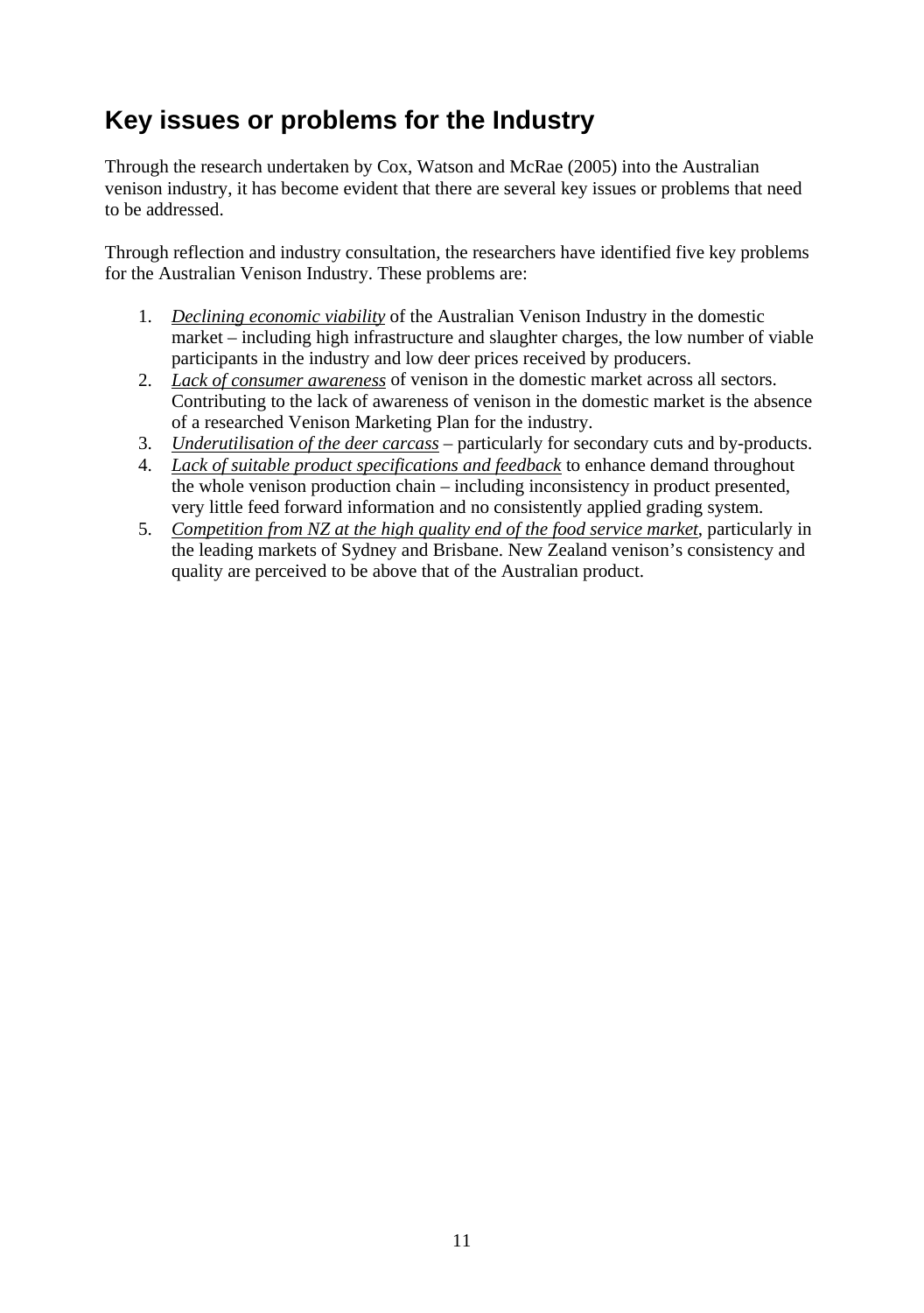## <span id="page-18-0"></span>**4. Key Challenges for the Industry (SWOT)**

## **Strengths of the industry**

From the extensive consultation carried out with the Australian Venison Industry, there exist numerous strengths identified for the industry that will help it reach its key challenge. While not all the strengths for the industry are listed below, the main strengths include:

- *Desire to change* there is an acceptance emerging within the industry that change needs to occur. This acceptance also comes from a general acknowledgement of what will happen to the industry if change does not occur.
- *Well positioned in the foodservice sector* Operators involved in the foodservice industry typically perceive venison as a premium product. This is a position that many other competing meat products are trying to achieve.
- *Eating quality and health attributes* Moffat's (2005) research indicates that venison has taste attributes that are highly attractive to important consumer segments such as women and that venison can outscore high quality beef in terms of eating quality. In terms of health attributes, Moffat (2005) states "Venison potential is enhanced by the very favourable feedback on its health features". Venison's healthy attributes are certainly strengths for the industry in achieving its key challenges and are something that can be used to increase demand.

## **Weaknesses of the industry**

- *Lack of supply* if the Australian venison industry was to experience a sharp increase in demand, the industry currently does not have the supply capacity to capitalise on this opportunity.
- *Lack of funds* the limited funds that the Australian Venison Industry has at its disposal to achieve the key challenges highlighted in this Strategic Plan is a weakness for the industry. While more funds would not necessarily create an improved Strategic Plan for the industry, the small amount of funds the industry has available has limited the scope of the strategic options that can be feasibly considered in this research.
- *Product not meeting specifications* it is a weakness for the industry that considerable amounts of product right through the production chain fail to meet the specifications desired. Moffat (2005) reinforces this weakness in the survey results from chefs and the food service industry by noting *"The product's failure to deliver consistent satisfaction in terms of quality and price as the major impediment to increasing commercial usage".*
- *Consumer awareness of venison* the very low consumer awareness of venison is a major weakness for the Australian venison industry to overcome. Growth in demand will need to be managed if supply is to be maintained.
- *Existing perceptions of potential consumers to venison* venison is widely perceived as a strong, gamey meat. This image appeals to a very narrow market segment and does not align with the actual eating experience of potential consumers who took part in the market research conducted by Moffat (2005). Repositioning venison will require a quantum shift in existing perceptions of the product to align with key attributes identified in the market research.
- *Lack of viable producers* a significant weakness for the Australian venison industry is the lack of viable producers existing in the industry. As highlighted by Cox, Watson and McRae (2005), the number of deer farmers with an estimated value of agricultural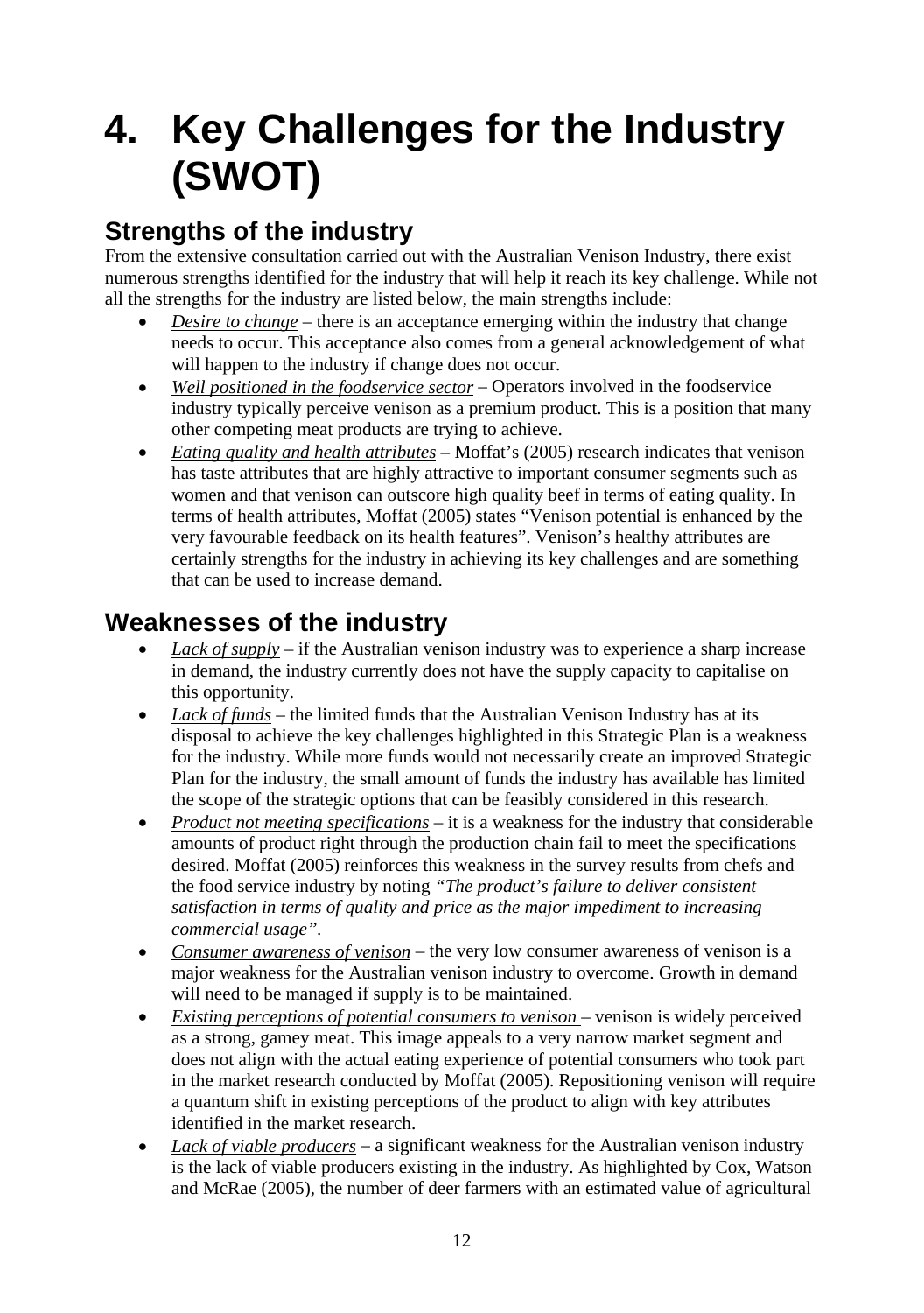output over A\$22,500 has fallen significantly, down from approximately 400 producers in the mid 1990's, to less than 50 in 2002-03.

• *Industry cohesion* – a lack of industry cohesion will be a big threat to the strategic directions being considered. While the industry acknowledges the need for change it will be crucial for the industry to be cohesive for these changes to occur. Previous consultation with the industry has shown cohesiveness and cooperation within the industry can be difficult to achieve and maintain.

### **Opportunities for the industry**

- *Consumer education* given the low consumer awareness of venison in the domestic market, there is a significant opportunity for the industry to educate consumers about the positive attributes associated with venison. Moffat (2005) highlights this opportunity by stating *"The foundation of a marketing plan (for the Australian Venison Industry) should be to support and communicate a new image for venison that reflects key attributes and differentiating features identified in the research"*
- *Alternative markets to be targeted* there is an opportunity for the Australian venison market to research and target alternative markets. Moffat (2005) highlights that there are a number of potential target markets for the industry including:
	- Top end restaurants:
	- Commercial catering facilities that service international or top end clients;
	- Cultural groups receptive to the product such as German communities;
	- Restaurants and cultural groups with particular requirements, such as Muslims for halal;
	- Health conscious consumers:
	- Special occasion eat at home; and
	- Frequent restaurant goers.
- *Use of cheaper secondary cuts*  while venison is seen as a premium product the significant and broad appeal of the health features indicates potential for creating new markets using cheaper cuts for use in mid level restaurants and homes.

### **Threats to the industry**

- New Zealand venison's current standing and positive reputation in the Australian food service industry for delivering consistent, high quality product, poses a major threat for Australian produced venison. There would be a considerable threat to the Australian industry if New Zealand decided to increase their emphasis on the Australian market.
- *Poor first impression to consumers* there is a real threat to the Australian Venison Industry that upon trying venison for the first time, consumers will depart with a poor first impression of the product. This first impression will be very difficult to overcome and will harm demand substantially. If a consumer doesn't have a good first experience of venison they may be "lost" forever.
- *Time frame for recovery* there is a real threat that changes may not take place quickly enough for improvement to be successful. It has been acknowledged by many respondents that the industry is "on its last legs" with a concern that major changes need to be made in the short term to provide a boost to the industry.
- *Downturn in export demand -* With the majority of Australian venison being exported, any downturn in demand for venison from export markets will be a major threat to the Australian Venison Industry. Increasing this threat is the possible scenario that a reduction in demand from the export market (particularly in Europe) could see increased amounts of New Zealand venison imported into Australia as New Zealand exporters look for alternative markets.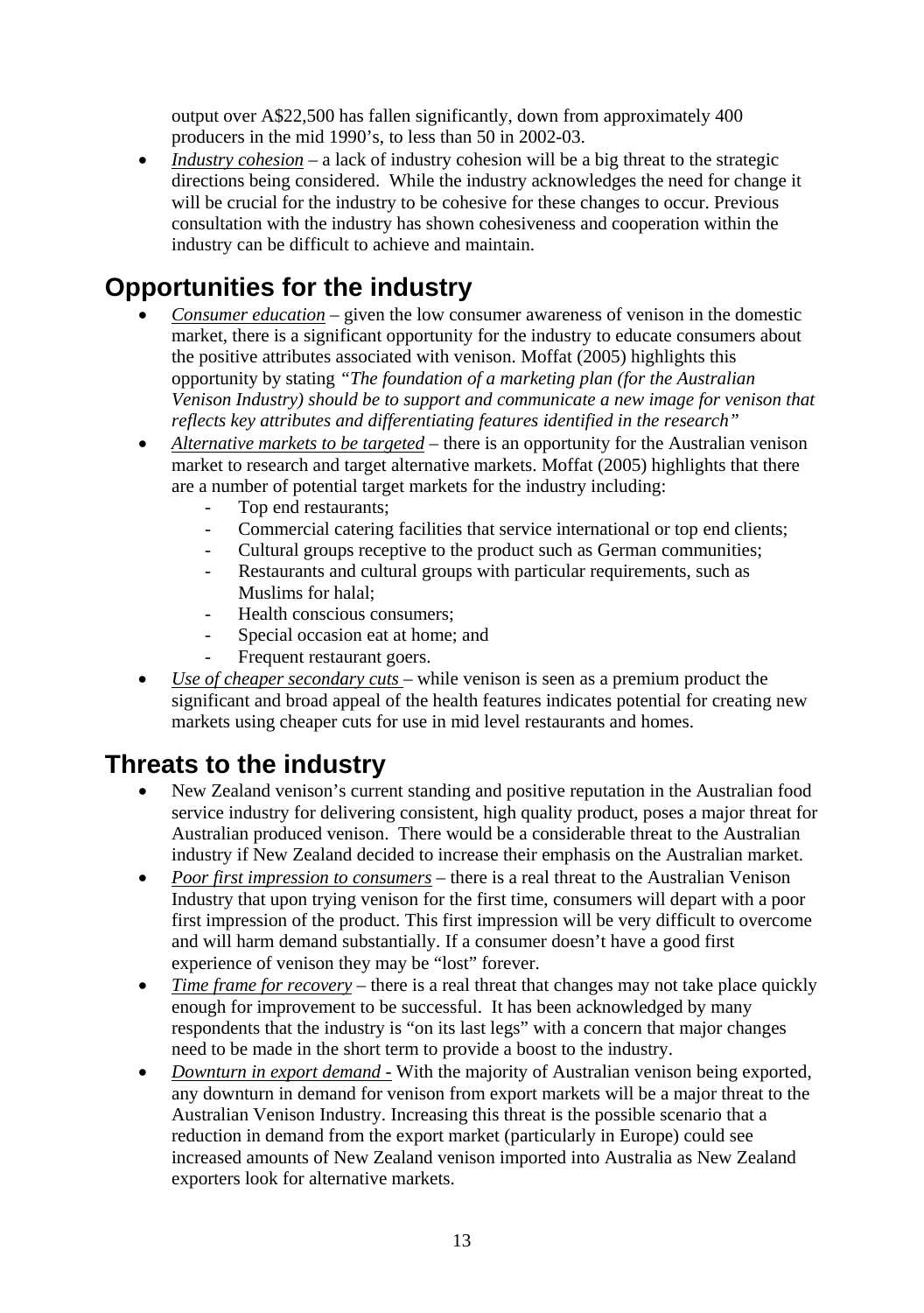## <span id="page-20-0"></span>**5. The Current Deer R&D Program**

## **Cox, Watson and McRae (2005)**

The review of the current RIRDC Deer R&D Program by Cox, Watson and McRae (2005) reveals the following lessons:

- The Deer R&D Program has been dominated by research in which success was intended to result in an increasing supply of deer products.
- Little thought was given to the management of demand.
- Whilst RIRDC research resulted in identification of the product parameters that define "quality" in established markets, producer adoption of practices necessary to deliver quality has been low because these practices usually increase costs, but have not to date attracted price premiums.
- Further research to improve product quality or production efficiency is less desirable unless accompanied by changes in supply chain organisation that provide mechanisms to support the adoption of the research results.

## **RIRDC Cost-Benefit Analysis of the Deer Industry (1998)**

Apart from the extensive qualitative review of the Deer Program by Cox, Watson and McRae (2005), the last RIRDC review of the program was documented by the Centre for International Economics in 1998. Based on a review of four projects relating to animal health and nutrition, it was found that the likely benefit-cost ratio of the deer R&D program was 2:1.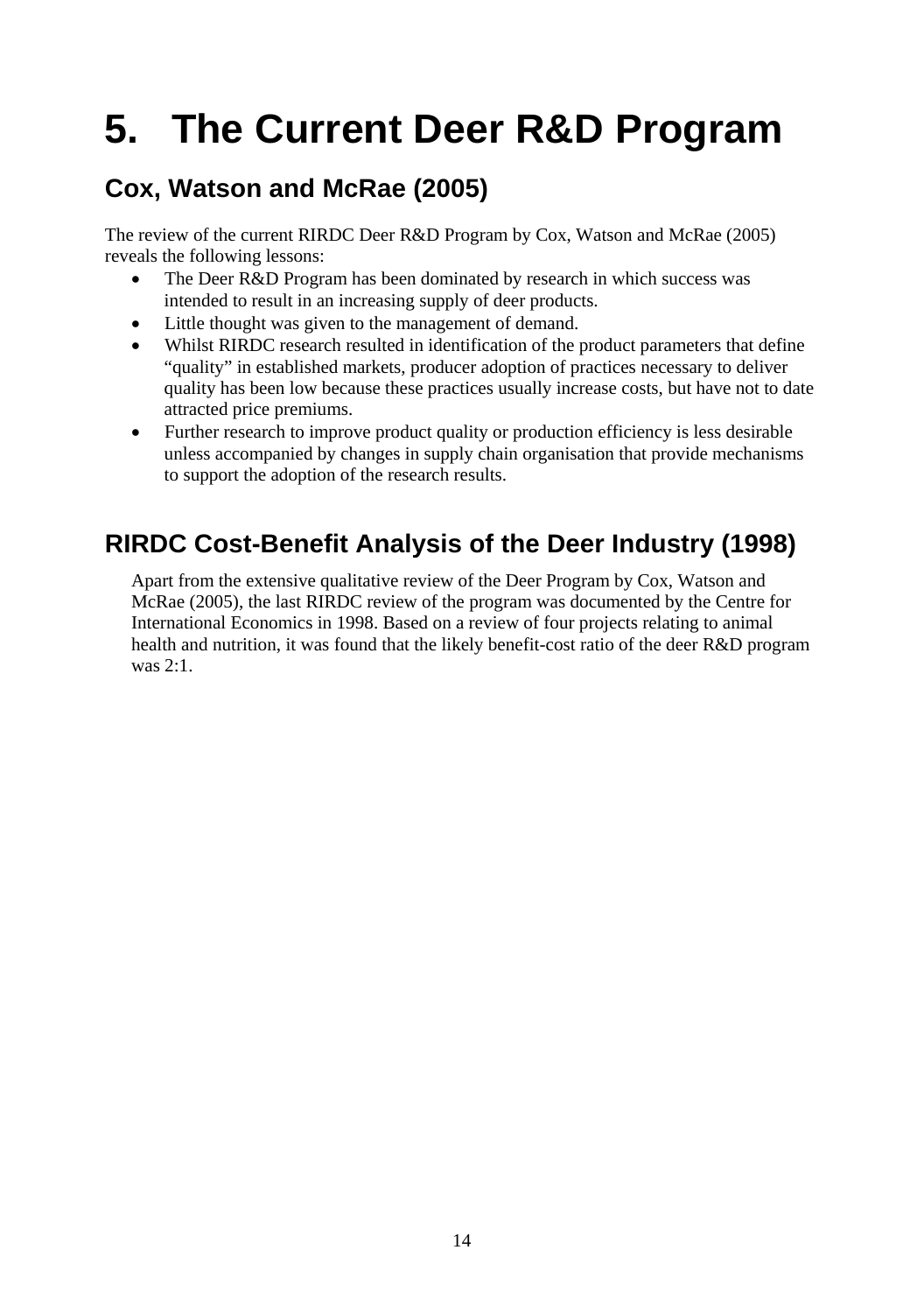## <span id="page-21-0"></span>**6. External Priorities and R&D Priorities in Other Industries**

The priorities for the RIRDC Deer R&D Plan 2006 to 2011 need to be set against knowledge of:

- The broader national R&D agenda including Australian Government National Research Priorities, Australian Government Rural Research Priorities and RIRDC Corporate Goals.
- National research trends CSIRO National Research Flagships Program and research in other red meat industries by Meat and Livestock Australia.
- International deer research trends, particularly in New Zealand.
- The Industry Partnerships Program (IPP) established by the Australian Government's Department of Agriculture, Fisheries and Forestry (DAFF).

## **National Priorities and Rural Research Priorities**

Australian Government National Research Priorities as outlined by the Prime Minister on 5 December 2002 are:

- An environmentally sustainable Australia;
- Promoting and maintaining good health;
- Frontier technologies for building and transforming Australian industries; and
- Safeguarding Australia.

The Australian Government Priorities for Rural Research are:

- *Sustainable natural resource management* water as a critical resource, transforming existing industries to ensure their sustainability, overcoming soil loss, acidity and salinity, and sustainable use of Australia's biodiversity are all key goals for this priority.
- *Improving competitiveness through a whole of industry approach agricultural* industries export the majority of their produce and face intense global competition. To be successful, industry must focus on meeting the needs of increasingly sophisticated and demanding consumers, while at the same time coping with often distorted markets for their products. This demands a whole-of-industry approach to the value chain.
- *Maintaining and improving confidence in the integrity of Australian agricultural, food, fish and forestry products* – Research and Development Corporations (RDCs) must provide leadership on food supply chain policies and food regulation reform to ensure that rational, evidence-based policies are developed.
- *Improved trade and market access* the rural sector is highly dependent on access to international markets and to the prices received on those markets. These markets are often difficult to penetrate because they are distorted by protection. However, there are opportunities available for the removal of protection, through various bilateral and multilateral trade forums.
- *Use of frontier technologies* new technologies, particularly biotechnology and genomics, have the potential to significantly contribute to the sustainability and profitability of Australian agriculture.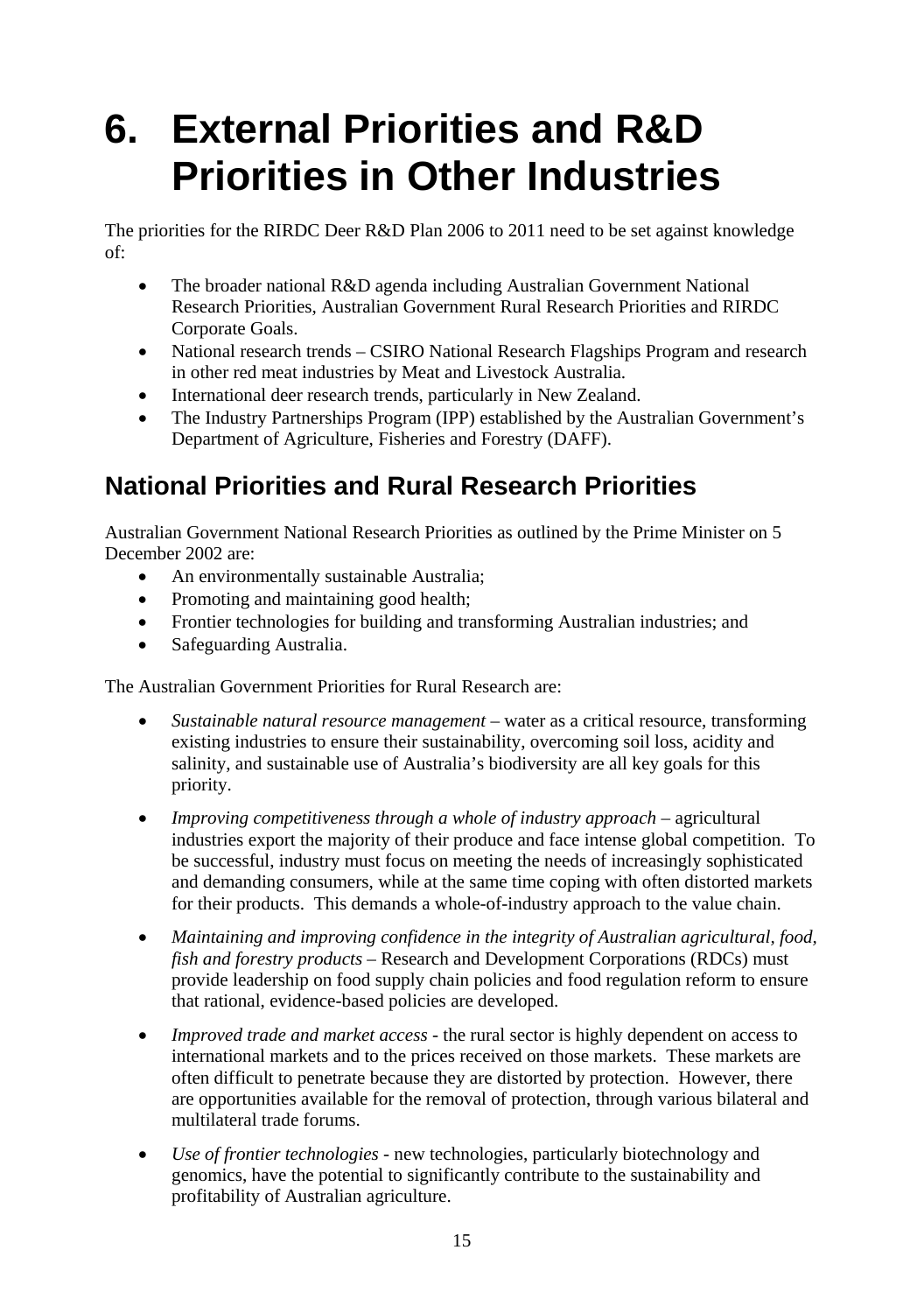- *Protecting Australia from invasive diseases and pests protecting Australia's animal,* plant and human health status through effective national quarantine arrangements is a key challenge. As our approach affects our relationship with key trading partners there are also significant implications for the export and ongoing market access of key commodities and processed products. The Government takes a scientific approach to its quarantine rules and regulations, and any necessary import risk analysis.
- *Creating an innovative culture*  the RDCs have a clear and strong mandate to develop the skills and abilities of the people in their industries and those of the relevant scientific community. An innovative culture is essential for those involved in our rural industries.

The Government Priorities for Rural Research have been incorporated into RIRDC Corporate Goals and hence the objectives of the Deer R&D Plan.

## **RIRDC Corporate Goals**

RIRDC's Corporate Goals, expressed through the RIRDC Corporate Plan 2003-2008 are:

- *Develop new opportunities* to achieve a more diverse rural sector through development of new agricultural and related industries;
- *Adopt new technologies and systems for established industries* to enhance and foster innovative rural industries through targeted investment in research and development;
- *Improve the competitiveness and sustainability of Australian agriculture* to enhance the efficiency and sustainability of agriculture by research into trade and environmental options to improve profitability while safeguarding future agricultural production potential; and
- *Underpin innovation and change in Australian agriculture* to build a broader comprehension of farm and regional community opportunities and human capacity for change, learning and innovation in Australian agriculture.

RIRDC's Corporate Goals are driven by the principle that it will invest in lesser developed industries that would not otherwise be covered by the larger commodity based Research and Development Corporations.

## **CSIRO and the National Research Flagships Program**

The National Research Flagships Program, a partnership of CSIRO and other research providers, addresses six national objectives:

- Strong, sustained economic growth, new industries, competitive enterprises, quality jobs;
- Healthier, more productive lives for Australians;
- Clean, cost-efficient energy;
- More productive and sustainable use of water;
- Sustainable wealth from our oceans; and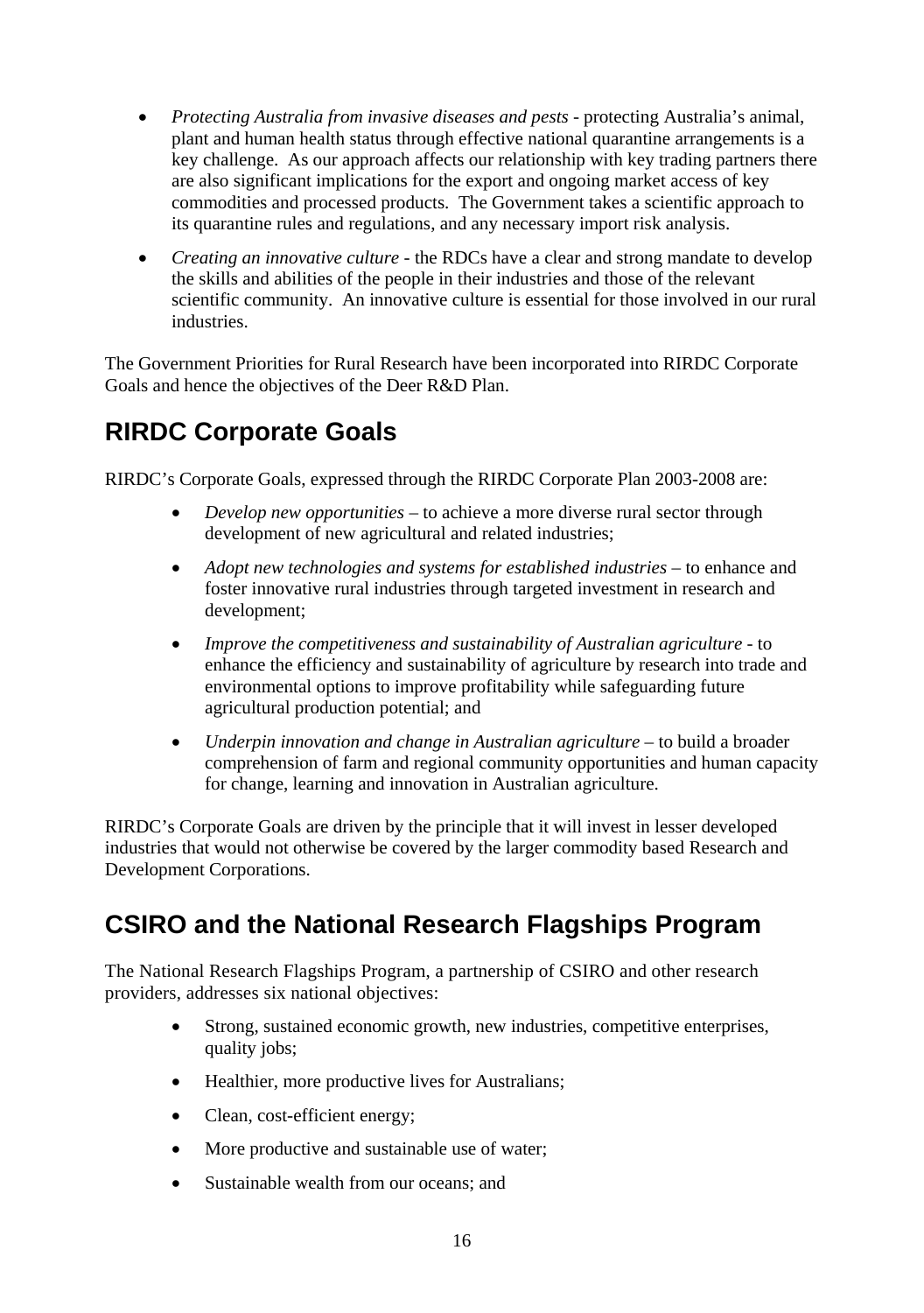• Growth and prosperity for regional Australia.

Of most relevance to the Deer Industry R&D Plan is the Food Futures Flagship. The Food Futures Flagship will:

- Address the international competitiveness of the Australian agrifood industry;
- Apply frontier technologies to high potential industries:
- Seek outcomes that benefit all aspects of Australian life; and
- Cover the entire food-supply chain.

The combination of new Government funding, redirected CSIRO funding and external revenue will take the total investment in the Flagships Program to close to \$1.5 billion over the seven years to 2012.

## **DAFF Industry Partnerships Program (IPP)**

In the 2005 Budget, the Australian Government announced a three-year \$15 million Industry Partnerships Program (IPP) as an extension of the pilot programme it introduced in 2004-05.

The Program aims to improve industry competitiveness, sustainability and profitability by working within industries to:

- highlight the industry's successes and build on its strengths;
- improve the industry's ability to identify and respond appropriately to threats and risks;
- ensure key stakeholders throughout the supply chain and in supporting services contribute to the industry's vision and directions; and
- develop skills and structures to improve industry and organisational capacity.

With the assistance of RIRDC, the deer industry has obtained \$350,000 in IPP funding to support the establishment and growth of Market Focused Venison Supply Chain Alliances. Key parts of the R&D Program described in this Plan will be undertaken using IPP funds contributed by the DIAA. The balance of the DIAA's IPP funding will be distributed directly to the Alliances under contract for activities outside the mandate of RIRDC (under the PIERD Act) to support the R&D program described in this plan. To ensure consistency of approach and purpose, the allocation of funds to Alliances from both funding streams (i.e. the RIRDC R&D Program and the Direct IPP program) will be based on the recommendations of a single Steering Committee established for this purpose, with representation from RIRDC, the DAFF IPP and the deer industry.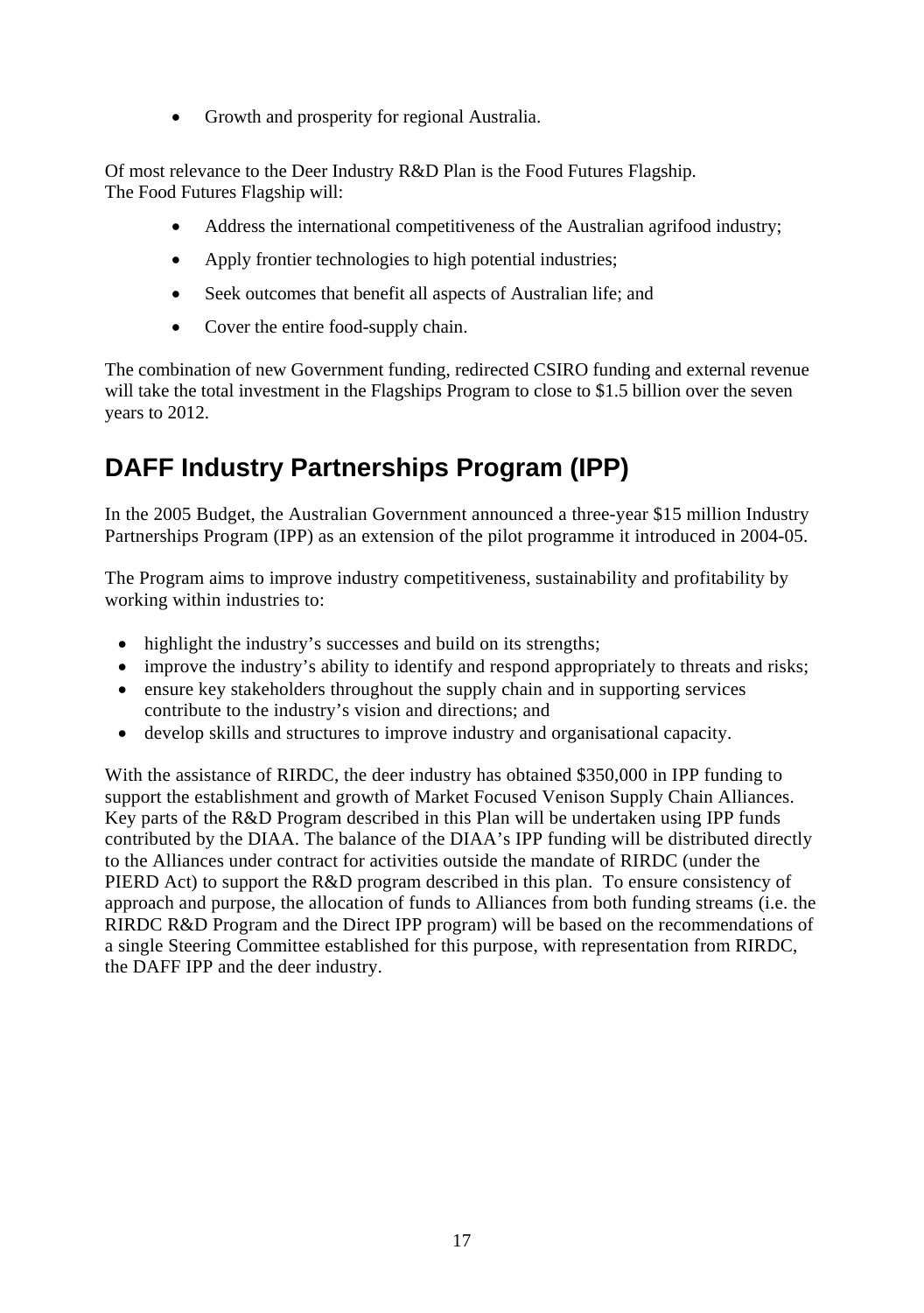## <span id="page-24-0"></span>**7. Consultation Results**

Consultation with the deer industry demonstrated exceptionally strong support for the proposal to use producer R&D levy funds to support the establishment of Market Focused Venison Supply Chain Alliances. There was also support for proposals to distribute a major portion of the industry's research levy derived funds to these Alliances through R&D designed to overcome the specific impediments to growth of these Alliances, as identified by the Alliance themselves in consultation with the RIRDC Deer R&D Advisory Committee. The creation of a number of private (Alliance) benefits for discrete businesses was considered by those consulted to be the best available strategy for creating the desired public benefit. At an industry level, it is well accepted that success of the industry is most likely to occur through the promotion of these Alliances.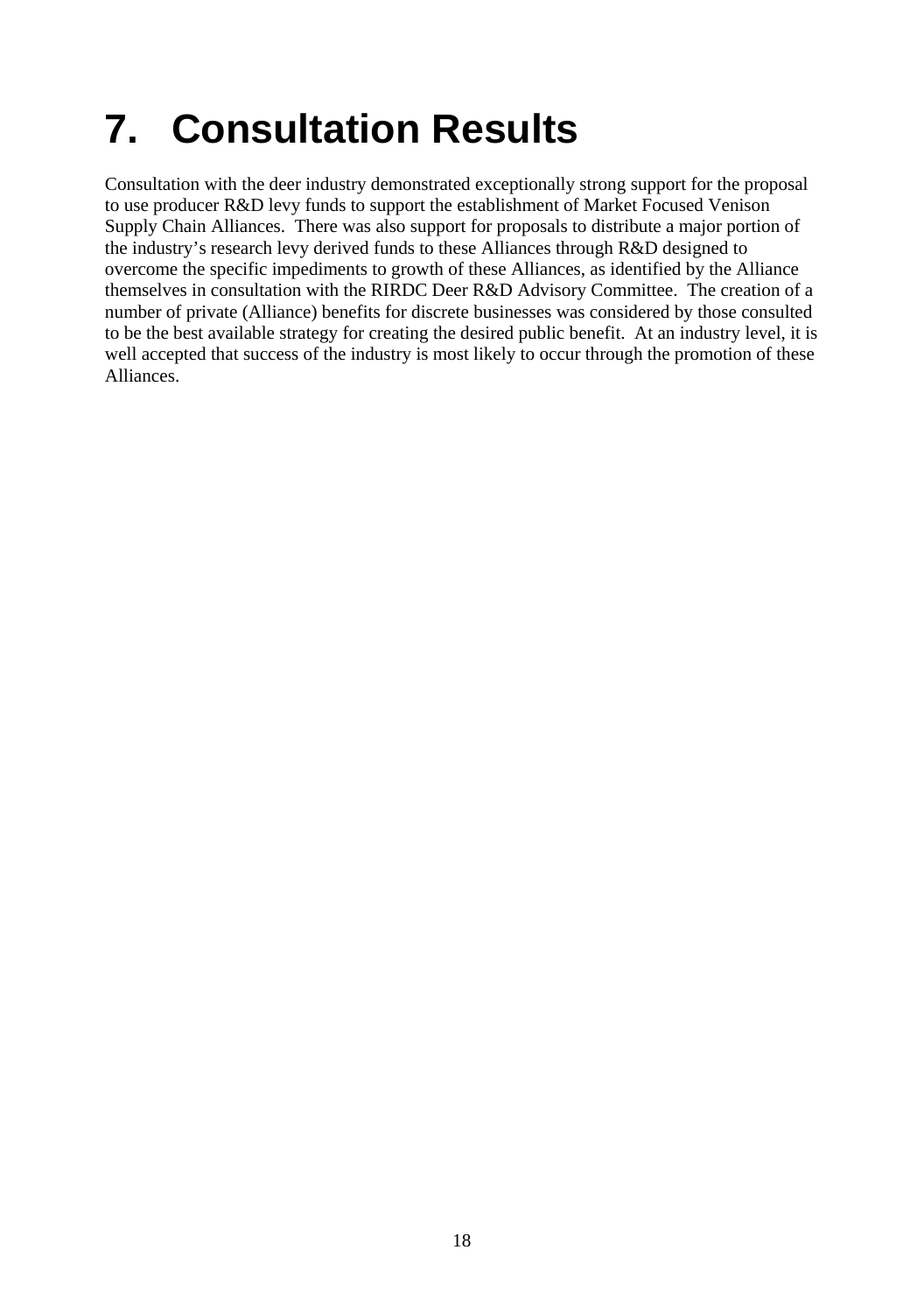## <span id="page-25-0"></span>**8. Industry Commitment to Research**

The commercial success of the Australian deer industry is closely linked to its commitment to R&D and there continues to be support in the industry for a levy-based industry Research and Development program. In fact, the levies were originally established at the request of the industry to assist the industry's development. However, it is realised that support for the RIRDC Deer R&D Program is likely to be strengthened through a strategic change in emphasis in the new Five Year Plan objectives and strategies as recommended in the industry endorsed approaches documented by Cox, Watson and McRae (2005).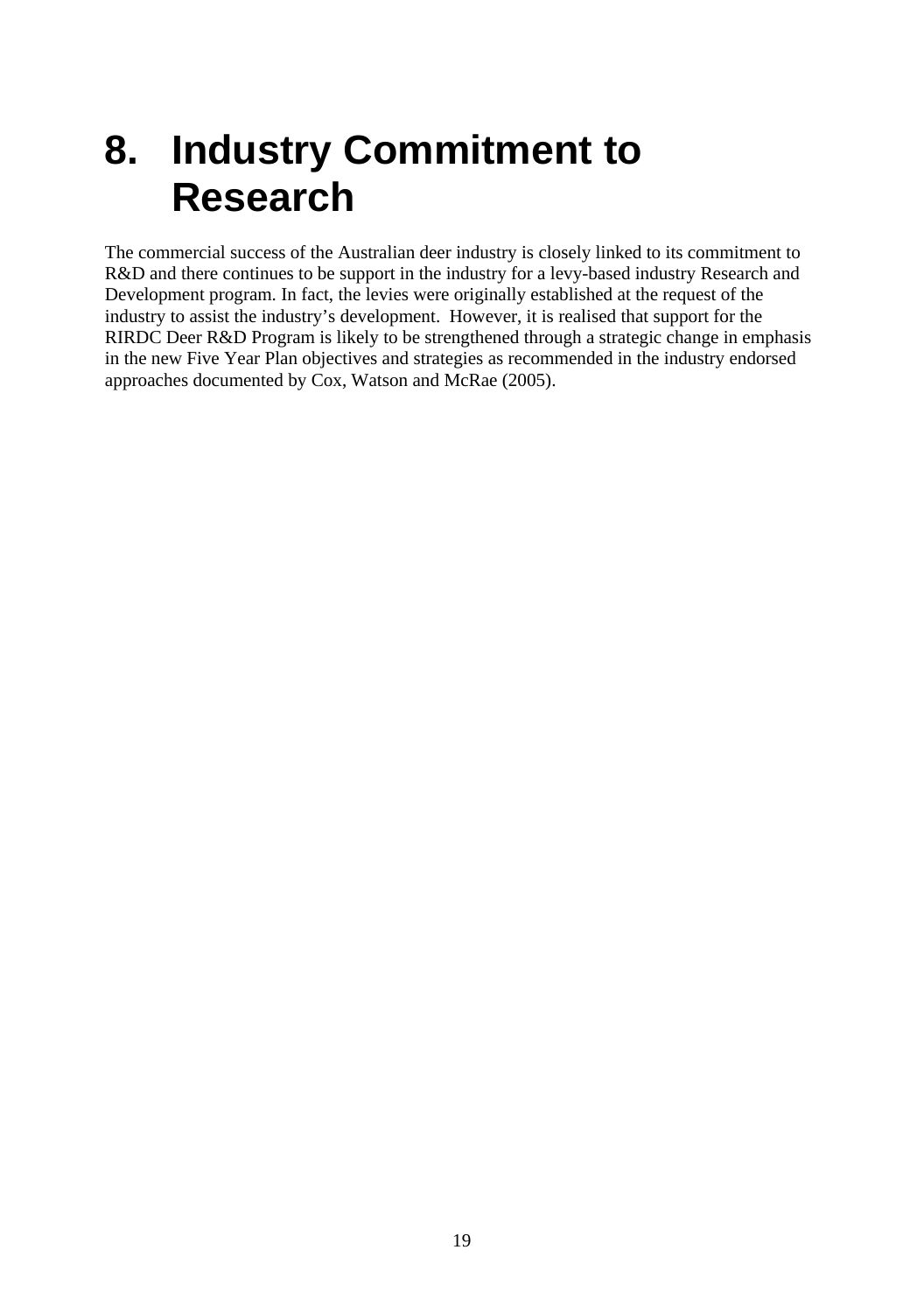## <span id="page-26-0"></span>**9. Research Directions**

This R&D Plan provides strategic direction for the industry over the next five years. The Plan presents a fundamental change in the direction and delivery methodology of the deer industry's R&D program – through vertically integrated Market Focused Venison Supply Chain Alliances and, where appropriate, velvet supply chain Alliances.

Under this plan, the initial establishment of Alliances has been supported by RIRDC (Stage 1, commenced February 2006), with each established Alliance to be subjected to an intense business planning and viability evaluation against criteria approved by the R&D Advisory Committee (Stage 2). Each Alliance that is assessed as operating according to the agreed criteria under an approved business plan that includes supply chain management, production scheduling, planned marketing, market development, transparent internal communications and grievance procedures, will then be eligible for further R&D funding for Alliance-specific projects to overcome priority factors limiting future success and growth of the particular Alliance, with priorities determined by consultation between RIRDC's Deer R&D Advisory Committee and the Alliance (Stage 3). Alliance-specific projects may be contracted to the Alliance itself (like producer-initiated R&D) or externally contracted if the Alliance does not have the necessary R&D capacity. Only those Alliances operating under an approved Business Plan will be eligible for Stage 3 funding. Over the life of the Five Year Plan it is expected that the bulk of deer R&D funding will be distributed directly to these eligible Alliances or to external R&D contractors undertaking projects for Alliances.

If the Alliances are successful, it is intended that they will be need to be largely self-supporting by 2010. Thereafter it is anticipated that the RIRDC Deer R&D Program will return to a more conventional R&D program and revisit many of its former production related objectives, with greater priority than they are given in this Plan.

See Appendix 3 for protocols for management of the IPP funds in relation to the Market Focused Venison Supply Chain Alliances – Stage 2 & 3.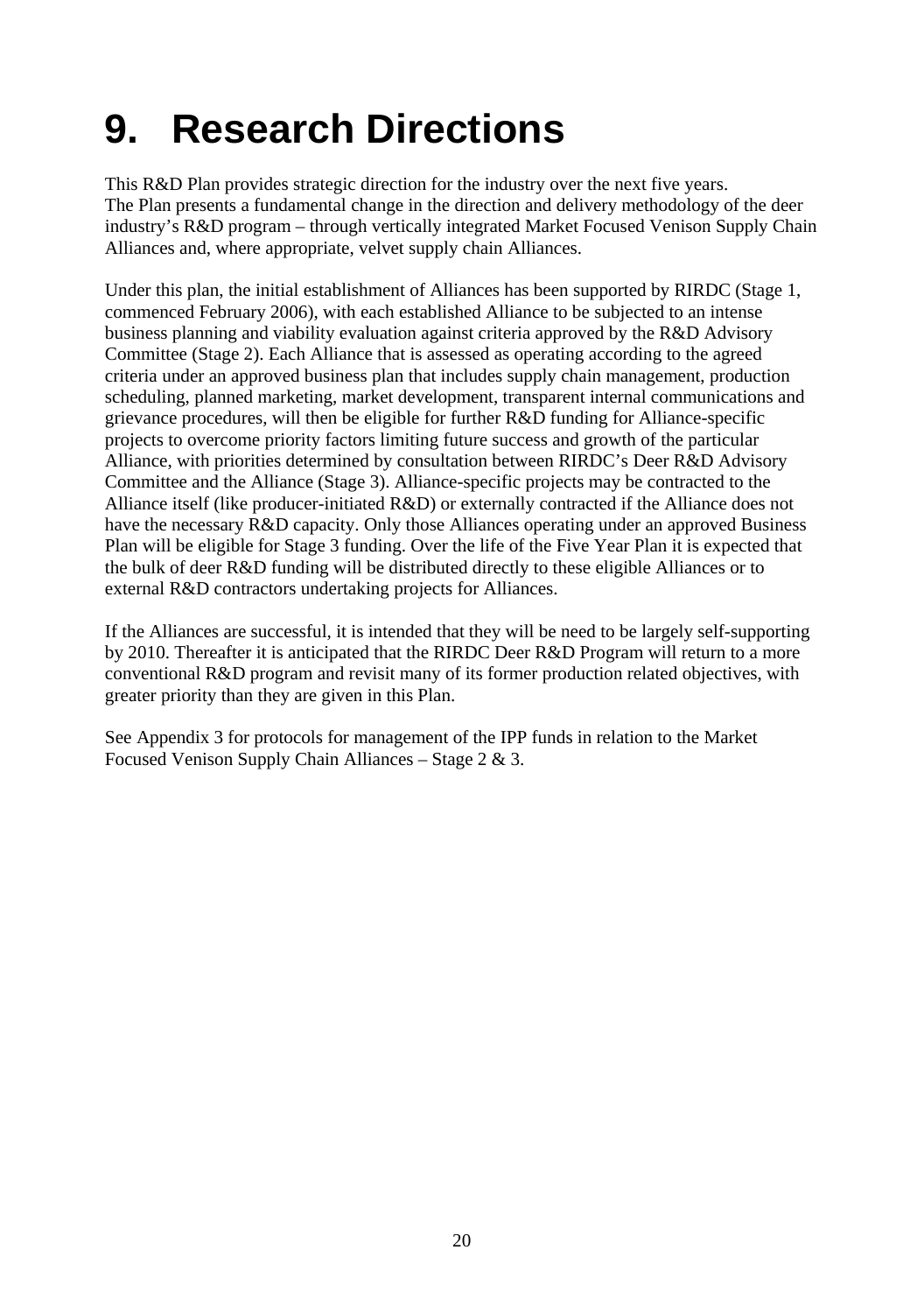## <span id="page-27-0"></span>**10. Implementing the deer industry R&D program through producer initiated Alliances**

The industry endorsed strategic plan for development of the venison industry recommended greater commercial relevance in RIRDC R&D funding through the establishment and funding of Venison Supply Chain Alliances.

Public funding for the establishment of Market Focused Venison Supply Chain Alliances and channelling industry R&D funds through these Alliances to assist their growth and development is based on two premises - first that the future success of the deer industry in Australia is directly dependent on overcoming existing supply chain organisational problems and secondly, that the industry will obtain maximum short to medium term return from its limited R&D funds if its R&D activities support the commercial success of Supply Chain Alliances.

However, supporting Market Focused Venison Supply Chain Alliances unavoidably results in the creation of Alliance-specific benefits, benefits that might be considered "private" benefits. The creation of such private benefits by R&D activity can however be justified if appropriate public benefits are created in the process.

Research by the United State Department of Agriculture (USDA) Economic Research Service (ERS) showed that non-exclusivity of access to R&D results is a common and significant impediment to maximising the economic benefits from public R&D activities. Since the late 1980's the USDA and other US research agencies have actively managed their technology transfer processes through exclusive or co-exclusive licensing of access to R&D results designed to create and protect the competitive advantage of its licensees on the understanding that this is necessary to maximise the national economic benefits from US Government funded research.

This principle that the economic benefits from publicly funded research can be maximised by some restriction on access to R&D information underlies the approach proposed in this plan to the creation of Alliance-specific benefits and disclosure of the results of R&D activities undertaken by Alliances. The R&D plan accepts that such benefits may be created and retained from its R&D activities so long as there is a sufficient public benefit from this activity.

Adoption of R&D results is likely to be maximised where there is a perceived commercial advantage from adoption and this perception is itself likely to be maximised if the party has involvement and a stake in the original R&D activity. Provision of R&D funding to producerinitiated supply chain Alliances is intended to achieve this effect.

Equity of access to the benefits of R&D funding is maintained by the opportunity that every producer has had to join (or establish) a Market Focused Venison Supply Chain Alliance. The majority of producers have now taken that opportunity. (It should be noted that under the usual system where R&D funds are disbursed to independent R&D contractors, the only producers who can share in benefits obtained from their R&D contributions are those that adopt successful technologies. In the case of the deer industry, the evidence for widespread adoption of past R&D is not compelling.) Allowing producer Alliances to initiate their own R&D activities is designed to improve adoption rates.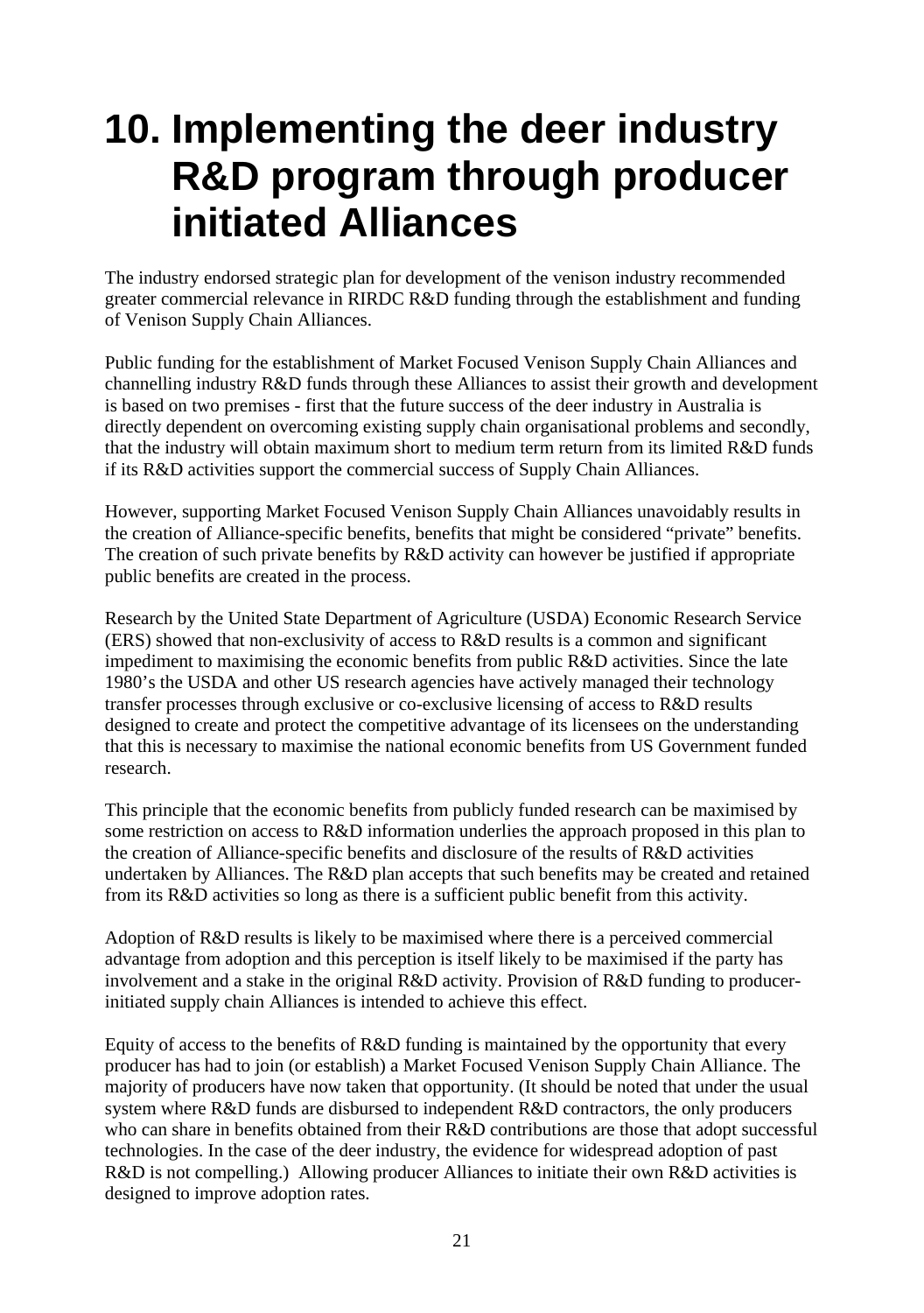In recognising the benefits and interests of its Alliance partners in this R&D program and supervising the conduct of R&D activities by individual Alliances, the RIRDC Deer R&D Advisory Committee and its Venison Alliance Steering Committee will be required to properly balance the interests of the individual Alliance and its members against the broader interests of the deer industry as a whole and the public interest. Guidelines have been prepared to assist these Committees in achieving this balance.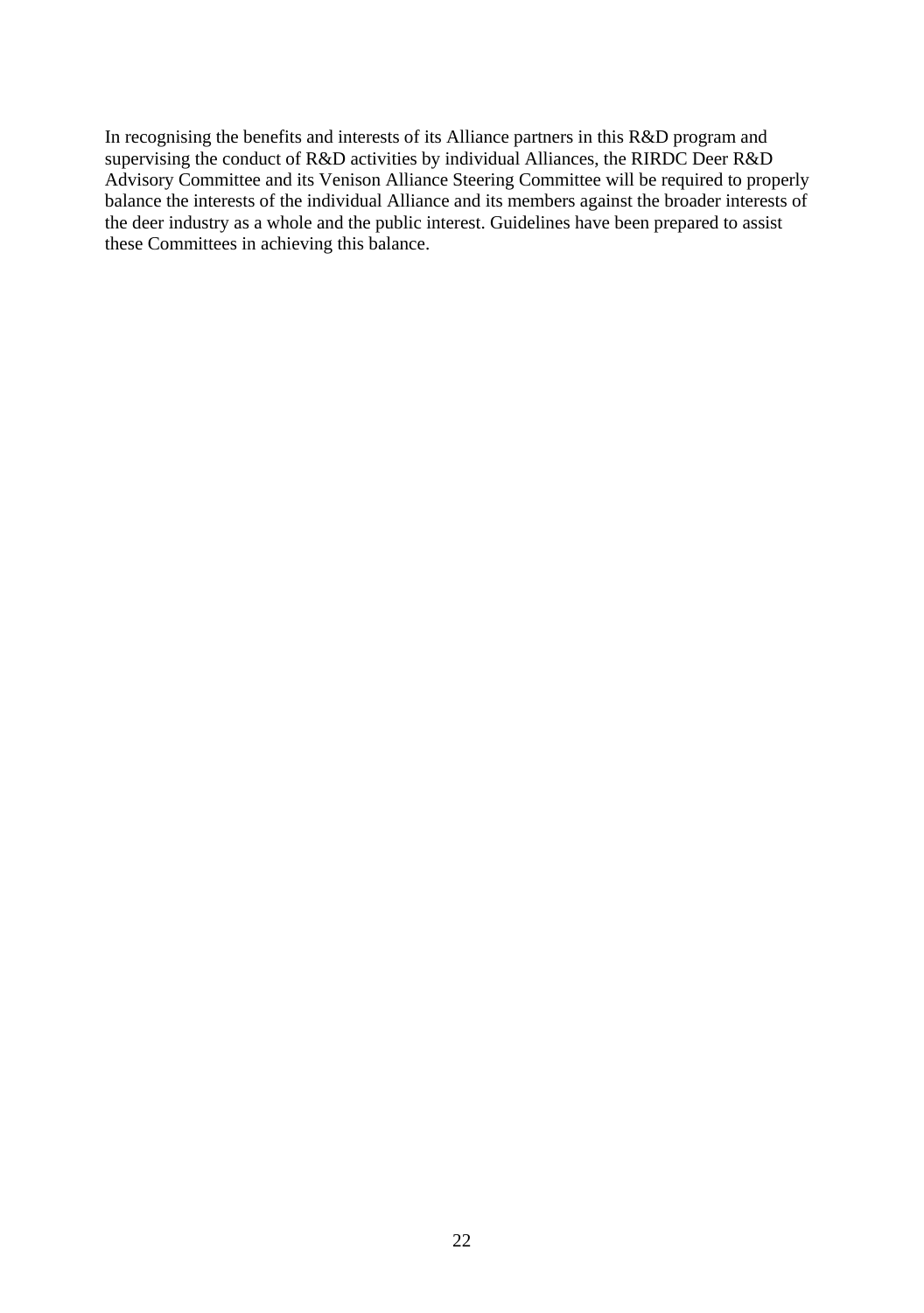## <span id="page-29-0"></span>**11. The boundary between marketing R&D and marketing**

The Primary Industries and Energy Research and Development Act 1989 ("The Act") under which RIRDC operates provides no authority for RIRDC to directly undertake marketing activity on behalf of any industry. It is clear that it was the statutory intent that RIRDC would provide assistance to persons or organisations engaged in marketing primary products but without directly undertaking such marketing. RIRDC may also assist industries with marketing of their products by "facilitat[ing] the dissemination, adoption and commercialisation of the results of [research and development](http://www.austlii.edu.au/au/legis/cth/consol_act/piaerada1989531/s4.html#research_and_development) in relation to the [primary industry](http://www.austlii.edu.au/au/legis/cth/consol_act/piaerada1989531/s4.html#primary_industry) or class of primary industries in respect of which the Corporation was established".

RIRDC will support projects that fall within the boundaries of this definition and which are based on systematic experimentation or analysis of data collected in the course of the project for application as new knowledge. RIRDC will not support funding of any marketing or marketingrelated project that does not involve this process or projects that are directed only at promotion or marketing without more detailed analysis.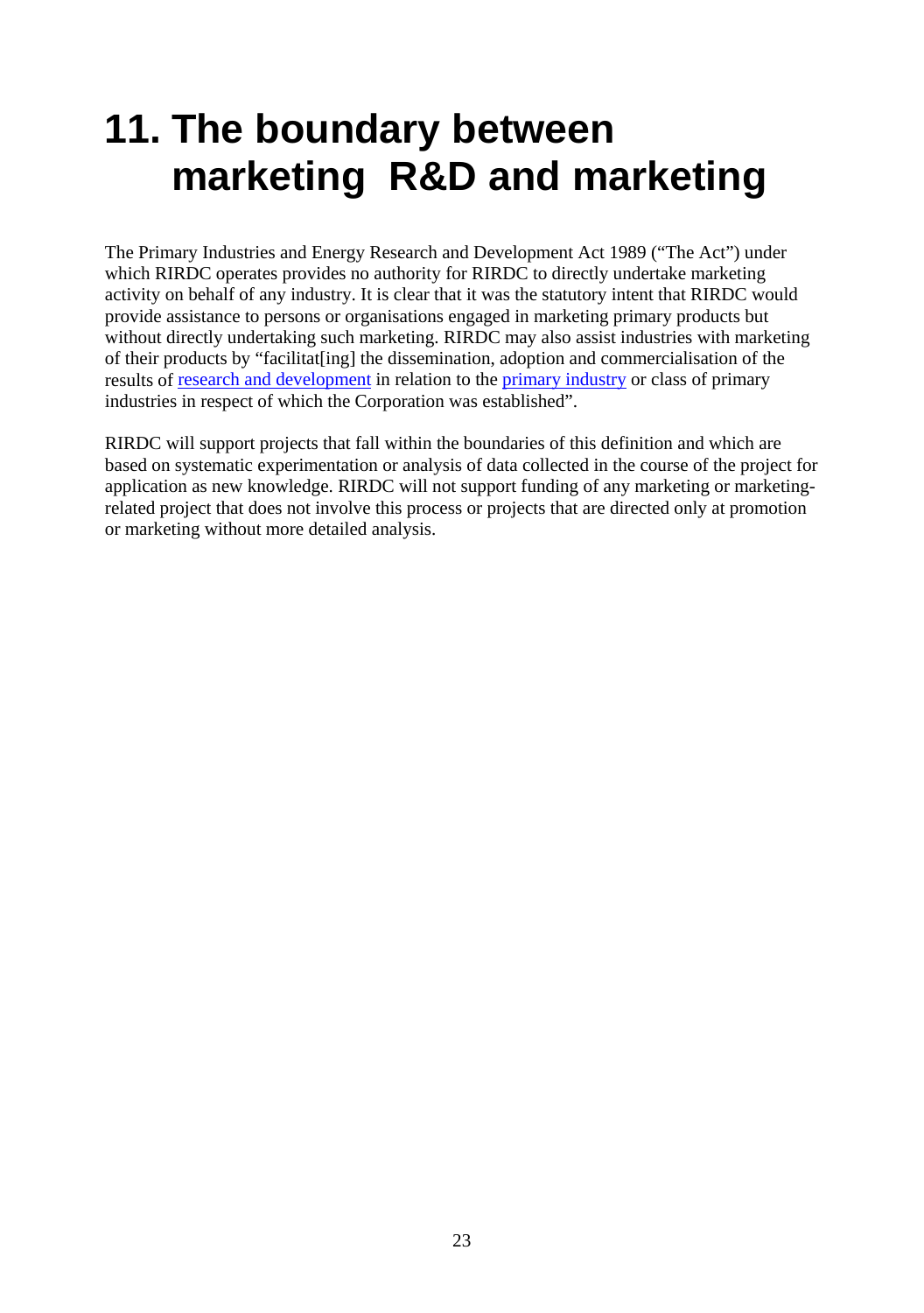## <span id="page-30-0"></span>**12. Deer R&D Program 2006-2011**

## **Goal**

The Deer Industry's goal is to be a profitable and sustainable food industry, with efficient vertically integrated supply chains, skilled human resources and effective marketing of a range of internationally competitive products. This will be achieved through the organisation, funding and management of a research, development and extension program that is both market focussed and stakeholder driven.

## **Objectives**

The Deer Industry's R&D objectives for 2006 to 2011 address four key areas in which the industry has identified problems at both whole of industry and sector-specific levels:

- Efficiency, profitability and sustainability of deer farm production
- Supply chain efficiency, quality management and value adding
- Market access and marketing arrangements;
- Human capital formation, industry organisation and communications.

### **Strategies**

Strategies indicate specific research areas that will contribute to achieving the Deer R&D objectives. Strategies have been defined at a level that gives research providers some guidance on where RIRDC is intending to target its investments over the period 2006-2011 and are intended to contribute to the longer term planning requirements of those providers. Strategies will be complemented by more specific research priorities published annually to give further guidance about the priority project areas that RIRDC is seeking to fund in the coming year.

## **Performance Indicators**

Performance indicators are provided to assess whether the research strategies have contributed to the R&D objectives. Where possible, performance indicators are linked to benchmarks for industry performance.

## **Budget Allocation**

Indicative ("target") budget allocations have been prepared following review of the program, based on anticipated levy revenue. These are shown in Section 13 of the Plan.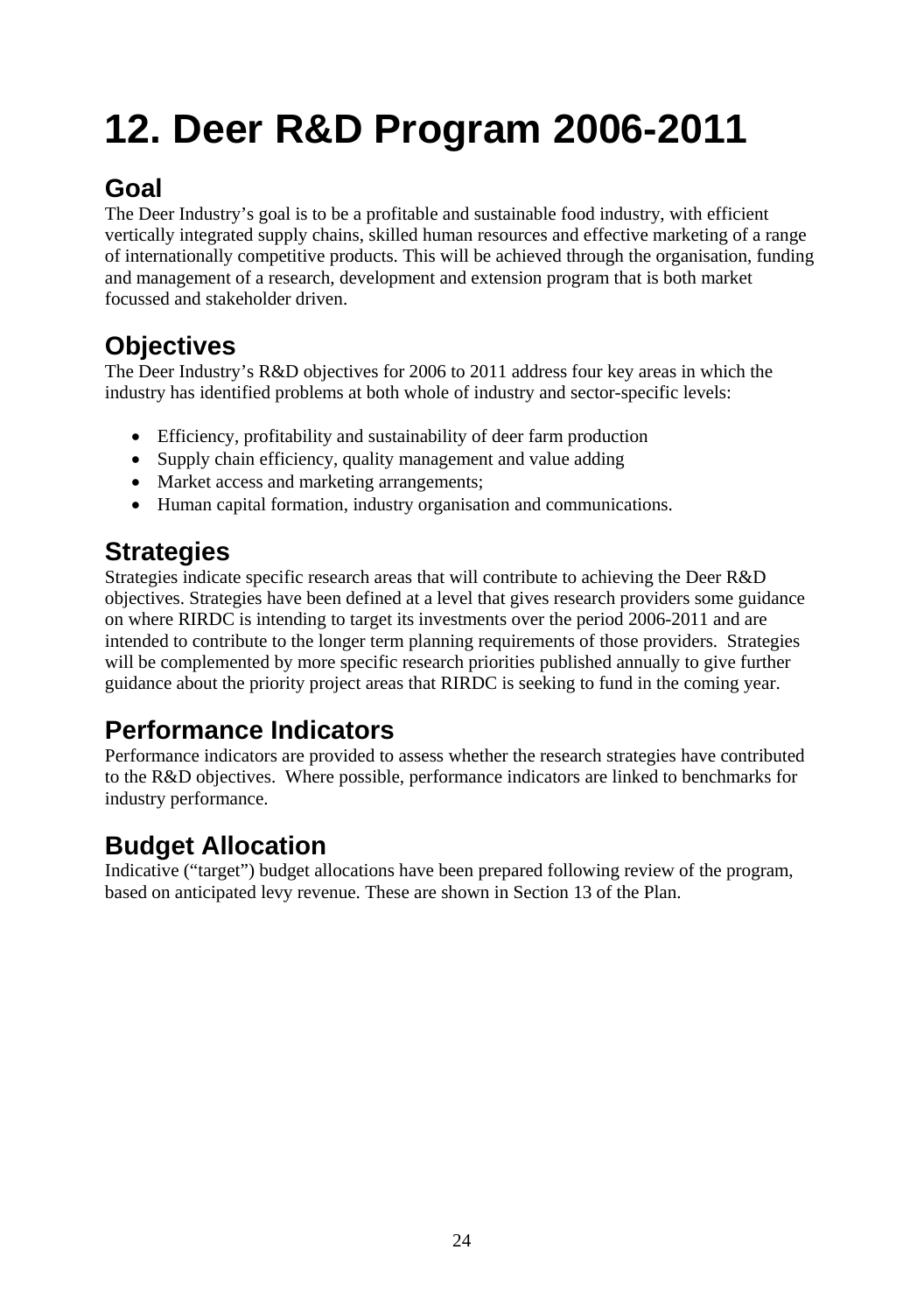## <span id="page-31-0"></span>**13. The R&D Plan**

### **Objective 1 Production Efficiency, Profitability and Sustainability**

- Reduce the cost of production of deer farm products (animals for slaughter and velvet antler) that meet supply chain quality standards for domestic and export markets
- Increase the proportion of deer farm products (animals for slaughter and velvet antler) that meet supply chain specifications for higher value domestic and export markets
- Protect and improve the health and welfare of farmed deer

### **Objective 2 Supply Chain Efficiency, Quality Management and Value Adding**

- Improve transparency and efficiency in venison and velvet supply chains
- Improve value signals and value rewards in venison and velvet supply chains
- Improve venison and velvet end product consistency and quality
- Identify, evaluate and develop value-adding opportunities for venison and velvet

### **Objective 3 Market Access and Marketing Arrangements**

- Develop a competitive advantage for the Australian deer industry through a better understanding within Market Focused Venison Supply Chain Alliances of existing and potential domestic and export markets for Australian venison and velvet products
- Develop and evaluate cost-effective strategies to promote consumer awareness of the attributes of Australian venison and velvet products
- Improve domestic and export marketing strategies for Australian venison and velvet

### **Objective 4 Human Capital Formation, Industry Organisation and Communications**

- Improve the commercial relevance of deer industry R&D planning
- Improve the technical and management skills of deer industry participants
- Improve the representation and communications of deer industry participants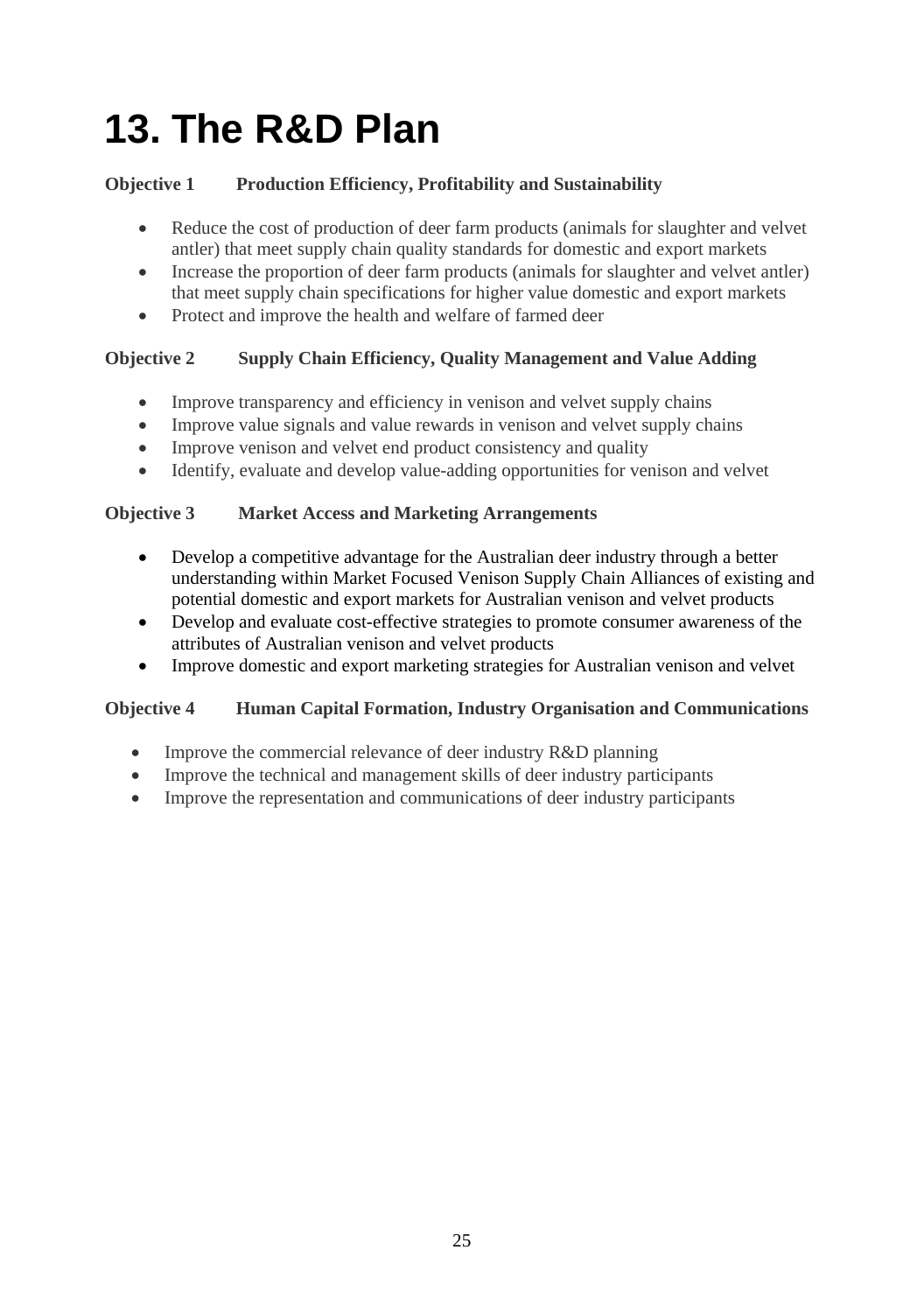### **Objective 1 Production Efficiency, Profitability and Industry Sustainability**

- Reduce the cost of production of deer farm products (animals for slaughter and velvet antler) that meet supply chain quality standards for domestic and export markets
- Increase the proportion of deer farm products (animals for slaughter and velvet antler) that meet supply chain specifications for higher value domestic and export markets
- Protect and improve the health and welfare of farmed deer

#### **Strategies**

- Facilitate and promote the adoption by farmers of existing knowledge about optimal nutritional management of farmed deer for high quality venison and velvet production, optimal management of breeding deer for high reproductive performance and optimal velvet harvesting and handling procedures for production of high quality velvet
- Facilitate and promote farmer participation in industry quality assurance schemes
- Facilitate and promote farmer participation in the National Velvet Accreditation Scheme
- Evaluate vaccination against Johne's disease in deer and promote adoption if vaccine efficacy is demonstrated
- Support establishment of a market assurance program for Johne's disease in deer
- Develop and promote adoption of a cost-effective technology for humane harvesting of velvet antler without use of analgesic or local anaesthetic drugs

- Rate of adoption of technologies and production systems known to reduce production costs and/or improve product quality - >60% of deer farmers adopting recommended venison and velvet production systems by 2010
- Costs of production cost of production of deer for slaughter  $\leq$  2.00/kg HCW, cost of production of velvet <\$40/kg on >80% of commercial deer farms by 2010
- Gross margins for venison and velvet production on commercial scale deer farms gross margins for deer farm enterprises exceed those for cattle and sheep enterprises on comparable properties by 2010
- Internal Rate of Return on deer farm investment IRR stabilised or increasing by 2008
- Proportion of slaughter animals turned off from deer farms that meet the highest value carcass specification of processor price grids - >80% of slaughter animals (excluding caste-for-age animals) meet target specification by 2010
- Proportion of velvet sold in premium grade at annual velvet pools >80% of velvet from mature stags sold in premium grades by 2010
- Down-grading of deer farm products due to quality defects  $-$  <15% of slaughter animals and <7.5% velvet down-graded due to quality defects by 2010
- Weaning rates (percentage of joined females weaning a live calf) average weaning rate >80% on commercial deer farms by 2010.
- Adoption of JD vaccination (if efficacy is demonstrated) >80% of farms that buy or sell live deer vaccinating for JD by 2010
- Establishment of a risk management or market assurance program for Johne's disease in deer - >50% of deer farmers who engage in interstate trade in live deer enrolled in MAP by 2010
- Cost-effective and practical non-chemical method available for humane harvesting of velvet antler – non-chemical velvet harvesting method in use by 2010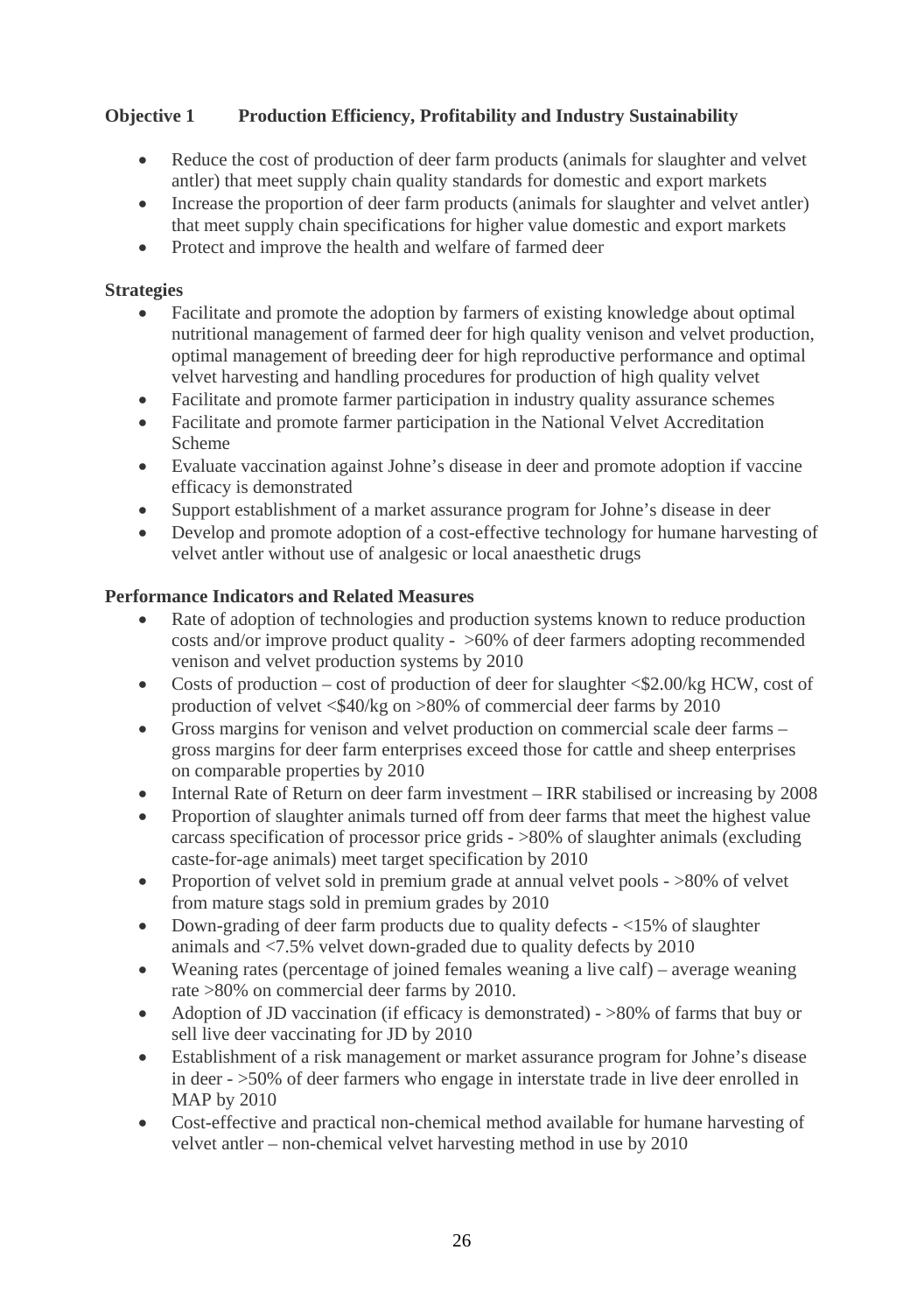### **Objective 2 Supply Chain Efficiency, Quality Management and Value Adding**

- Improve transparency and efficiency in venison and velvet supply chains
- Improve value signals and value rewards in venison and velvet supply chains
- Improve venison and velvet end product consistency and quality
- Identify, evaluate and develop value-adding opportunities for venison and velvet

#### **Strategies**

- Support the establishment and business planning of vertically integrated Venison and Velvet Supply Chain Alliances that adopt operational procedures and marketing strategies likely to enhance the profitability of participants (particularly deer farmers), evaluate the commercial viability and growth prospects of established Alliances to determine their eligibility for future RIRDC program funding, facilitate identification and prioritisation of growth limiting factors for each eligible Alliance and support the development and implementation of R&D projects by Alliances to overcome specific impediments to their growth
- Support improvement of the technical capacity of venison supply chain Alliances to achieve high value end market specifications for venison products from deer carcasses they process, particularly by improvements to pre-slaughter transport, handling in lairage, post-slaughter carcase management, boning, value-added processing, packaging, labelling and shelf-life of chilled or value-added products
- Develop and/or promote the adoption of technologies or practices that reduce supply chain costs (including transaction costs) for slaughter, processing and packaging of venison and handling, storage and processing of velvet
- Evaluate the practicality and regulatory feasibility of on-farm slaughter and processing of deer to produce venison for domestic consumption
- Review and improve the Ausmeat terminology for venison
- Facilitate the development and growth of horizontal Alliances between venison processors, whether or not they are within vertical supply chain Alliances, to improve returns for venison secondary cuts and trim

- Viable Market Focused Venison Supply Chain Alliances established >70% of venison producers and processors participating in viable venison supply chain Alliances by 2008
- Effective R&D programs established by Alliances >80% of eligible established Alliances undertaking R&D projects to overcome impediments to growth by 2007
- Proportion of industry products consigned to higher value domestic and export markets - >60% of venison product consigned to higher value domestic food services markets or niche export markets by 2010, <40% of venison products consigned to export or domestic commodity markets
- Storage, handling and processing costs– deer slaughter and carcass processing costs reduced by 30%, storage, total Market Focused Venison Supply Chain costs reduced by 25% by 2010.
- Practicality of on-farm slaughter for domestic consumption evaluated practicality of on-farm slaughter for domestic consumption evaluated by 2008
- Uniform basic venison language in use in domestic venison market >80% of Market Focused Venison Supply Chain Alliances adopting uniform basic venison language by 2008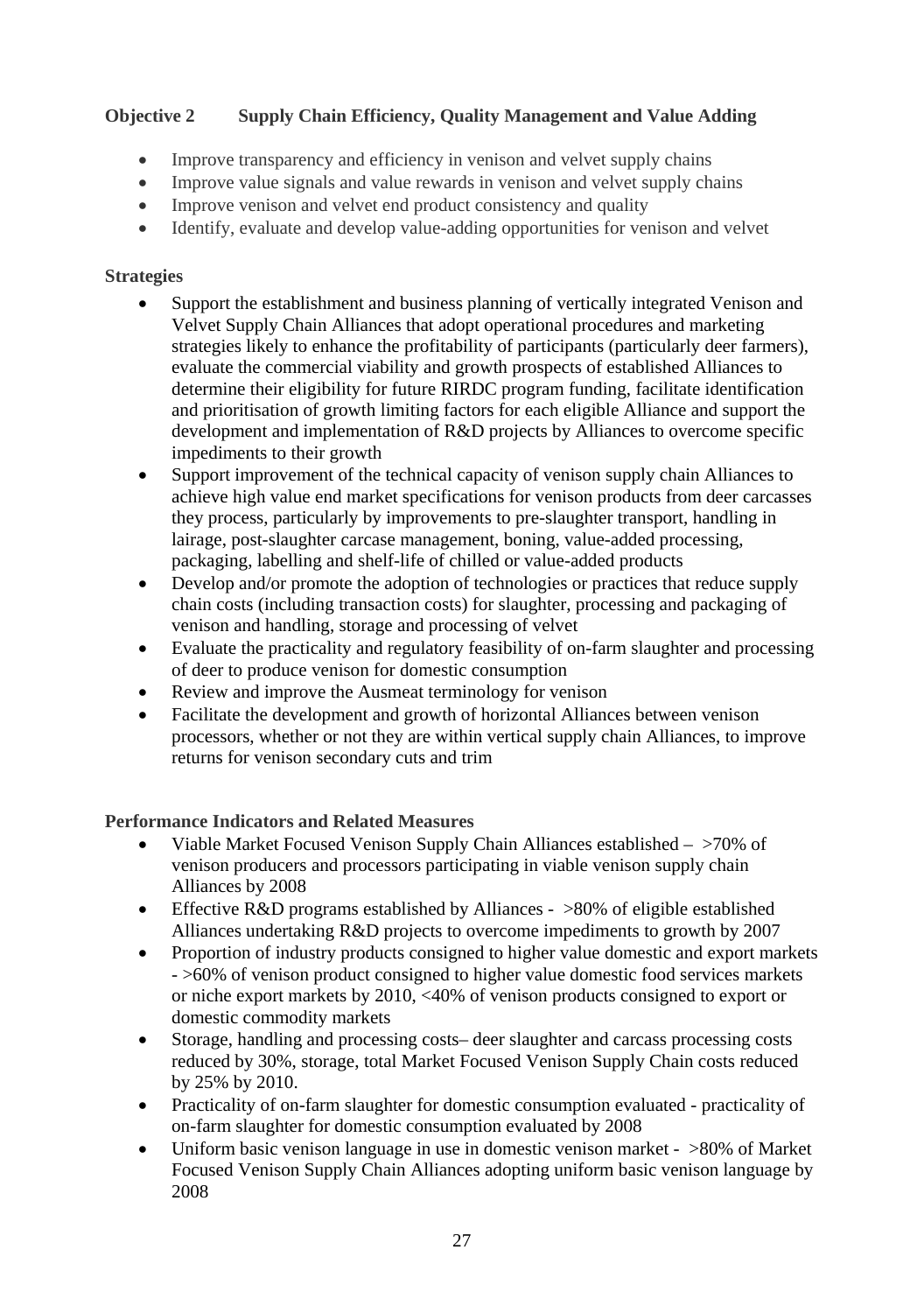- Market return from venison secondary cuts and trim value of venison secondary cuts and trim exceeds value of comparable beef and sheepmeat products by 2008
- Price stability for deer farm products  $-50\%$  reduction in the volatility of farmgate prices for prime slaughter stock with 25% increase in price of prime slaughter animals for the domestic market by 2010

#### **Objective 3 Market Access and Marketing Arrangements**

- Develop a competitive advantage for the Australian deer industry through a better understanding within Market Focused Venison Supply Chain Alliances of existing and potential domestic and export markets for Australian venison and velvet products
- Develop and evaluate cost-effective strategies to promote consumer awareness of the attributes of Australian venison and velvet products
- Improve domestic and export marketing strategies for Australian venison and velvet

#### **Strategies**

- Investigate and assess existing and potential markets for Australian venison and velvet products in collaboration with Market Focused Venison Supply Chain Alliances, to identify current and potential demand and the factors limiting market growth, reporting the results in confidence to the relevant Alliances
- In cooperation with Market Focused Venison Supply Chain Alliances, develop effective strategies to promote consumer awareness of the attributes of Australian venison as an alternative red meat and Australian velvet as a nutriceutical supplement for man and companion animals and evaluate the cost-effectiveness of these strategies in improving consumer demand for Australian venison and velvet products
- Identify, evaluate and support strategies by which benefits from investment in market development by a Market Focused Venison Supply Chain Alliance can be captured and retained by the Alliance over time, including, in appropriate cases, product branding and point-of-sale activities
- Improve industry and end market knowledge of the bioactivity of velvet antler and velvet antler products and the commercial applications of this bioactivity

- Improved industry knowledge of venison and velvet markets at least one target market investigation completed by each eligible Market Focused Venison Supply Chain Alliance by 2008
- Industry confidence in the cost-effectiveness of recommended strategies for improving consumer awareness of product attributes – 100% increase in the annual investment of industry participants for activities designed to increase consumer awareness of venison and velvet, by 2010
- Increased industry confidence that benefits from investment in market development involving consumer awareness using the recommended strategies are unlikely to be captured by competitors - 100% increase in annual investment by industry participants in activities designed to increase consumer awareness of Australian venison and velvet attributes, by 2010
- Market share of Alliances that invest in recommended market development strategies >20% per annum rate of return for Market Focused Venison Supply Chain Alliance from their investments in recommended market development strategies by 2010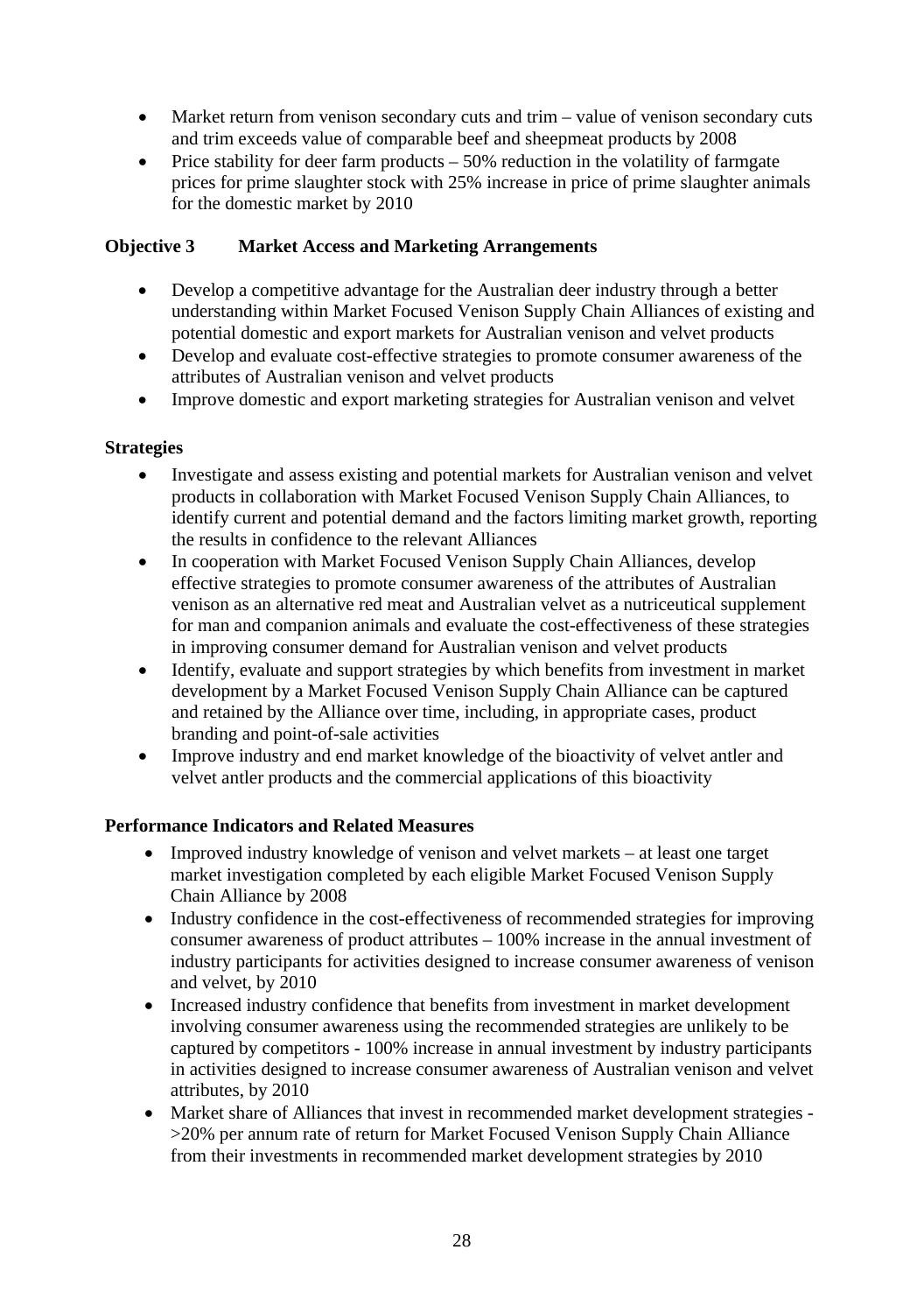- Demand for Australian venison products 100% increase in total consumption of Australian venison by 2010 with the average price of venison consigned to all domestic and export markets maintained above that of other red meat products
- Demand for Australian velvet products 50% increase in domestic consumption of Australian velvet antler products by 2010 at prices above export parity

#### **Objective 4 Human Capital Formation, Industry Organisation and Communications**

### **Objectives**

- Improve the commercial relevance of deer industry R&D planning
- Improve the technical and management skills of deer industry participants
- Improve the representation and communications of deer industry participants

#### **Strategies**

- Establish and support industry consultative procedures that will facilitate improvement in the commercial relevance of the deer industry's R&D planning and the industry's responsiveness to changing trading conditions, specifically by supporting close liaison between RIRDC and eligible Market Focused Venison Supply Chain Alliance in the planning of R&D projects initiated by Alliances according to their individual, Alliancespecific R&D priorities
- Maintain current industry consultative processes that identify and support the funding of high priority "whole-of-industry" R&D strategies, where these are supported by the majority of established Market Focused Venison Supply Chain Alliances and other industry participants
- Maintain appropriate levels of commercial confidentiality in all Market Focused Venison Supply Chain Alliance R&D planning and reporting, to allow Alliances to capture the benefits of their R&D activities *vis-a-vis* their competitors
- Undertake or support programs designed to improve the technical knowledge, practical skills or business management skills of industry participants
- Support or provide appropriate training for participants in Market Focused Venison Supply Chain Alliances that are directly involved in the management of their Alliance
- Support appropriate training for industry participants involved in the management or administration of industry representative organisations or corporate entities established by the industry for delivery of services to the industry
- Support and facilitate the internal and external communications of democratically organised deer industry representative organisations, in particular the Deer Industry Association of Australia.
- Support and facilitate consensus in industry decision making and the involvement of key industry participants in industry decision making processes

- Contribution by industry participants to the R&D program  $-$  >50% of R&D projects conducted in partnership with Market Focused Venison Supply Chain Alliance by 2008, >50% increase in non-levy contributions to deer R&D program by industry participant from 2008, >80% self-funding of Alliance-specific R&D by Alliances, from 2010 onwards
- Adoption or use of R&D results >75% rate of adoption or use of R&D results by identified target group for each project, for all projects initiated after January 2007 (target group for a project may be a single Market Focused Venison Supply Chain Alliance or the "whole of industry")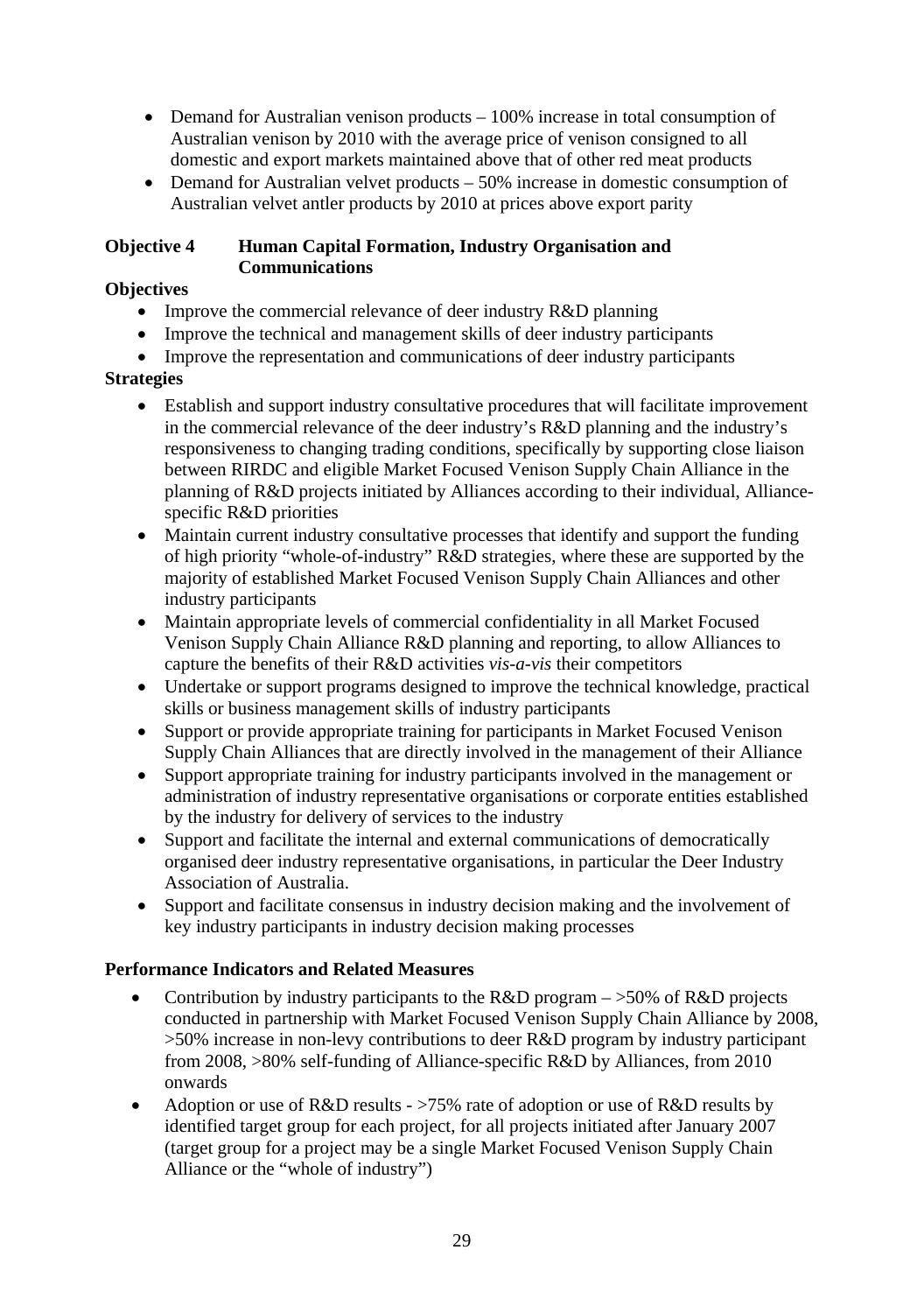- Business and management skills of industry participants >80% of industry participants undertake some relevant business skills training by 2010
- Management capacity of Market Focused Venison Supply Chain Alliance relevant Alliance management training provided for at least two Alliance administrators from each eligible supply chain Alliance by 2008
- Management and administrative capacity of elected and non-elected officers in the industry representative organisations – appropriate organisational management training provided to not less than two persons nominated by the DIAA, by 2010
- Participation in major industry representative organisation >80% of industry players participating in industry decision making through a single industry representative organisation by 2010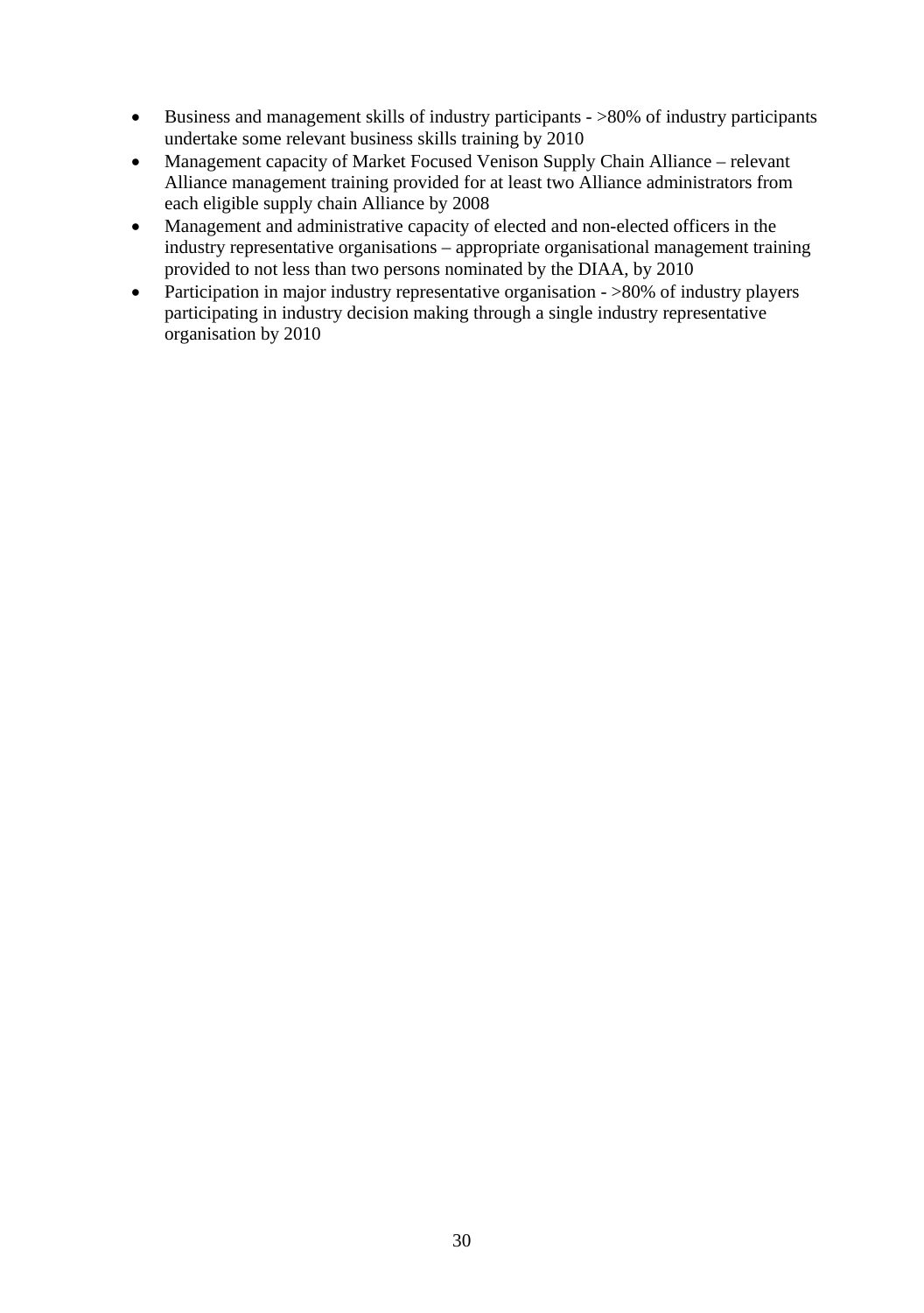## <span id="page-37-0"></span>**14. Deer R&D Budget 2006-2011**

An indicative Five-Year R&D Plan budget has been prepared using a forecast levy income and current reserves. The budget is based on the current levy rates and production levels providing an estimated program income of \$170,000-200,000 per annum which includes \$52,000 per annum from RIRDC core funds. It is envisaged that financial reserves will significantly fund the plan. Further, it should be noted that DAFF levy collection costs are \$15,000-20,000 per annum.

|                                                                                                                                                                              |                                   |                   | Proposed Deer R&D Budget 2006-2011 |                   |                  |                   |
|------------------------------------------------------------------------------------------------------------------------------------------------------------------------------|-----------------------------------|-------------------|------------------------------------|-------------------|------------------|-------------------|
|                                                                                                                                                                              | $%$ of 5<br>Year<br><b>Budget</b> | 2006/2007         | 2007/2008                          | 2008/2009         | 2009/2010        | 2010/2011         |
| <b>OPENING BALANCE</b>                                                                                                                                                       |                                   | 458,928           | 320,228                            | 133,728           | 67,728           | 72,728            |
| <b>REVENUES</b>                                                                                                                                                              |                                   |                   |                                    |                   |                  |                   |
| <b>Industry Levies</b>                                                                                                                                                       |                                   | 80,000            | 100,000                            | 120,000           | 140,000          | 160,000           |
| Commonwealth<br>Contributions                                                                                                                                                |                                   | 25,000            | 22,500                             | 25,000            | 30,000           | 35,000            |
| <b>IPP Funding</b>                                                                                                                                                           |                                   | 250,0001          |                                    |                   |                  |                   |
| <b>RIRDC Core</b><br>Contribution <sup>1</sup>                                                                                                                               |                                   | 52,000            | 52,000                             | 52,000            | 52,000           | 52,000            |
| Interest                                                                                                                                                                     |                                   | 20,000            | 5,000                              | 1,000             | 1,000            | 1,000             |
| <b>TOTAL REVENUE</b>                                                                                                                                                         |                                   | 885,928           | 499,728                            | 331,728           | 290,728          | 320,728           |
| <b>EXPENDITURE</b><br>Objective 1<br>Production Efficiency,<br>Profitability and Industry<br>Sustainability<br>Objective 2<br>Supply Chain Efficiency,<br>Quality Management | 15%<br>59%                        | 40,000<br>310,000 | 30,000<br>180,000                  | 40,000<br>120,000 | 30,000<br>90,000 | 60,000<br>100,000 |
| and Value Adding<br>Objective 3<br>Market Access and<br>Marketing<br>Arrangements                                                                                            | 22%                               | 130,000           | 80,000                             | 30,000            | 20,000           | 30,000            |
| Objective 4<br>Human Capital<br>Formation, Industry<br>Organisation and<br>Communications                                                                                    | 4%                                | 20,000            | 10,000                             | 10,000            | 10,000           | 10,000            |
| R&D Program Total                                                                                                                                                            | 100%                              | 500,000           | 300,000                            | 200,000           | 150,000          | 200,000           |
| Collect and Admin<br>Costs<br>(% of R&D Program<br>Total)                                                                                                                    | 24%                               | 65,700            | 66,000                             | 64,000            | 68,000           | 60,000            |
| <b>TOTAL EXPENDITURE</b>                                                                                                                                                     |                                   | 565,700           | 366,000                            | 314,000           | 268,000          | 260,000           |
| CLOSING BALANCE                                                                                                                                                              |                                   | 320,228           | 133,728                            | 67,728            | 72,728           | 60,728            |

Budget Notes:

The budget includes a revenue estimate of \$250,000 contribution from the DIAA from the total IPP allocation of \$350,000. The balance of \$100,000 will be allocated to activities that are outside the direct mandate of RIRDC under the *Primary Industries and Energy Research and Development Act* but which are nonetheless integral to the Deer Industries Development Plan.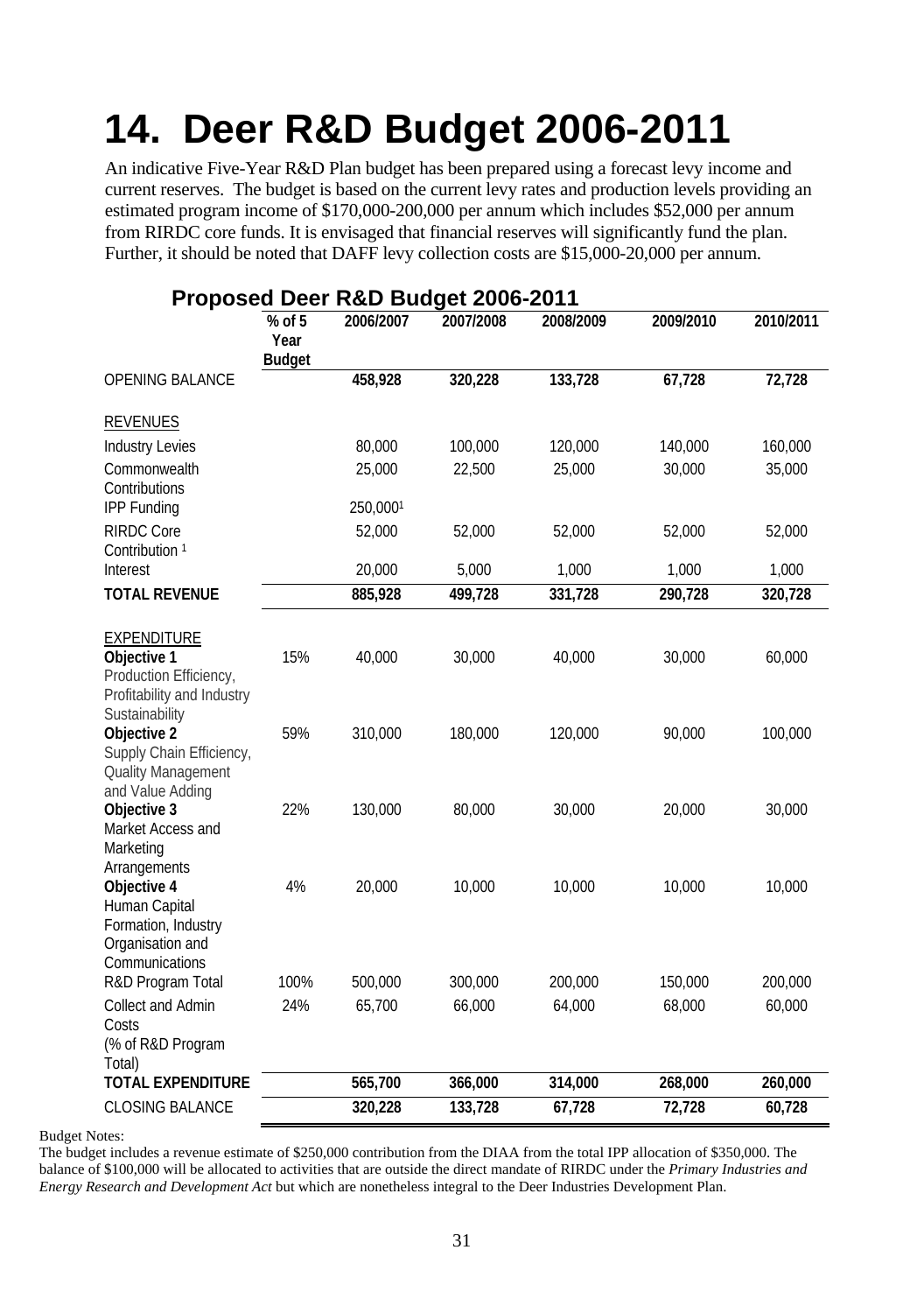## <span id="page-38-0"></span>**15. References**

Cox RJ, GK Watson and TB McRae (2005), "Industry Endorsed Strategic Plan for the Australian Venison Industry," Report of RIRDC Project US-130A

Heisey PW, JL King, KD Rubenstein, and R Shoemaker (2006), "Government Patenting and Technology Transfer," USDA Economic Research Report No. 15.

Moffat DA (2005), "A Domestic Marketing Positioning Strategy for Australian Venison' – Report of RIRDC Project US-130A.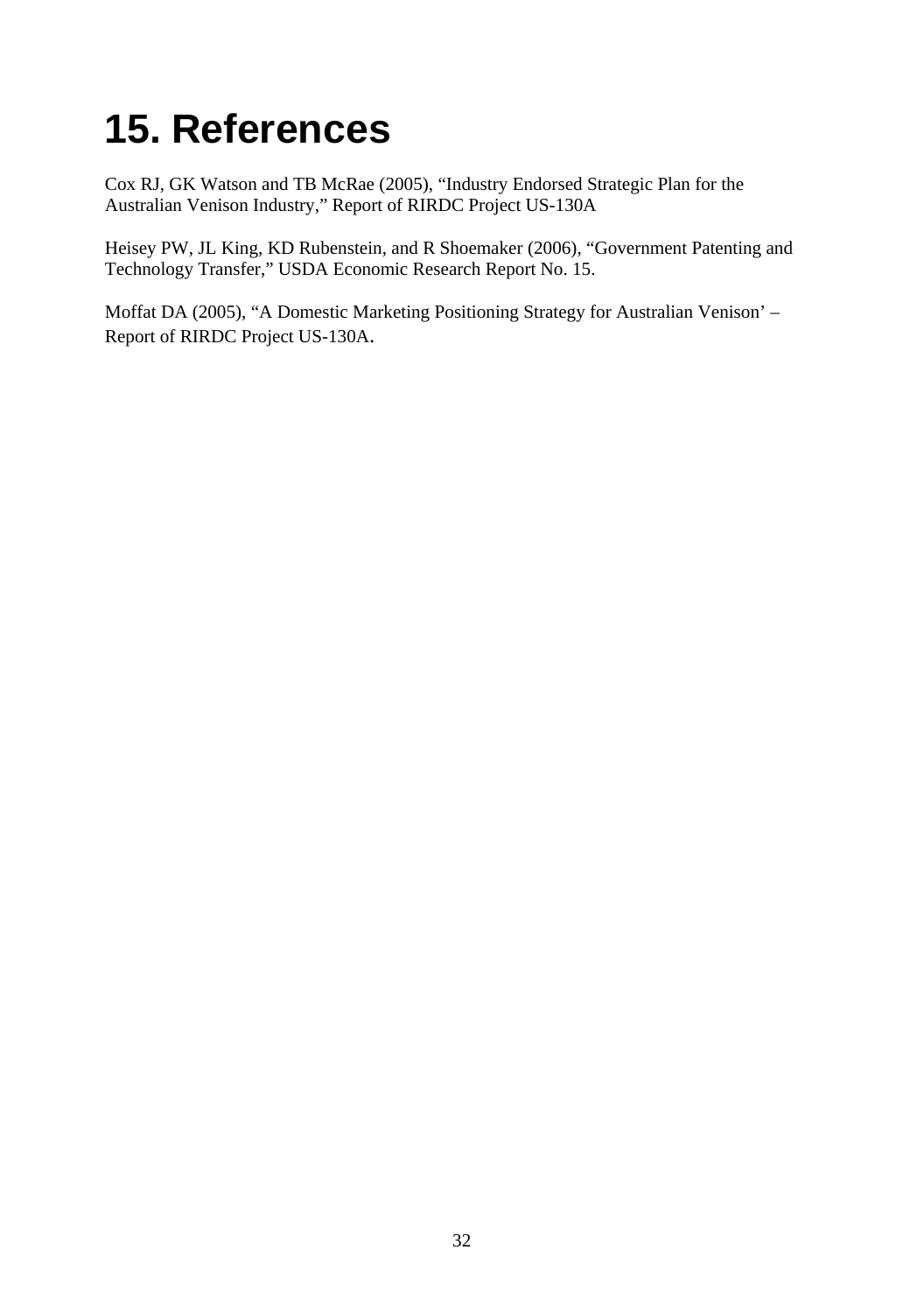## <span id="page-39-0"></span>**Appendices Appendix 1: Alignment of Plan Objectives with RIRDC'S Corporate Goals/Strategies**

| <b>RIRDC Goal</b>                                                                               | <b>Specific RIRDC Strategy</b>                                                                                                                                                      | Deer R&D Plan<br>Objective |
|-------------------------------------------------------------------------------------------------|-------------------------------------------------------------------------------------------------------------------------------------------------------------------------------------|----------------------------|
| Goal 1<br>Develop new<br>opportunities.                                                         | Utilise advances in science such as<br>biotechnology, genomics,<br>communications and information<br>technology to develop and<br>commercialise new industries and new<br>products. | 2                          |
| Goal 2<br>Adopt new<br>technologies and                                                         | Foster 'frontier technology' R&D<br>packages as the driver of competitive<br>advantage in established industries.                                                                   |                            |
| systems for<br>established<br>industries.                                                       | Deliver R&D packages that are amenable<br>for adoption by industry and key<br>stakeholders.                                                                                         | 1,2,3,4                    |
|                                                                                                 | Disseminate R&D results through<br>effective demonstration and<br>communication systems and channels.                                                                               | 1,4                        |
| Goal 3<br>Improve the<br>competitiveness and<br>sustainability of                               | Undertake research that addresses trade<br>impediments and options to respond to<br>current distortions in world trading<br>conditions.                                             | 3                          |
| Australian<br>agriculture.                                                                      | Provide analyses to contribute to future<br>market access negotiations.                                                                                                             | 3                          |
|                                                                                                 | Develop and promote alternative<br>cropping and animal husbandry systems<br>which avoid or reduce negative<br>environmental impacts in the rural<br>sector.                         |                            |
| Goal 4<br>Improve the<br>competitiveness and<br>sustainability of<br>Australian<br>agriculture. | Augment market access systems through<br>measures to improve scientific analysis<br>and controls over invasive pests and<br>diseases.                                               | 1                          |
| Goal 5<br>Underpin innovation<br>and change in<br>Australian                                    | Ensure wide recognition of the<br>importance of human capacity building<br>in delivering positive changes for rural<br>and regional Australia.                                      | 4                          |
| agriculture.                                                                                    | Improve the business and financial risk<br>management skills of Australian<br>producers.                                                                                            | 4                          |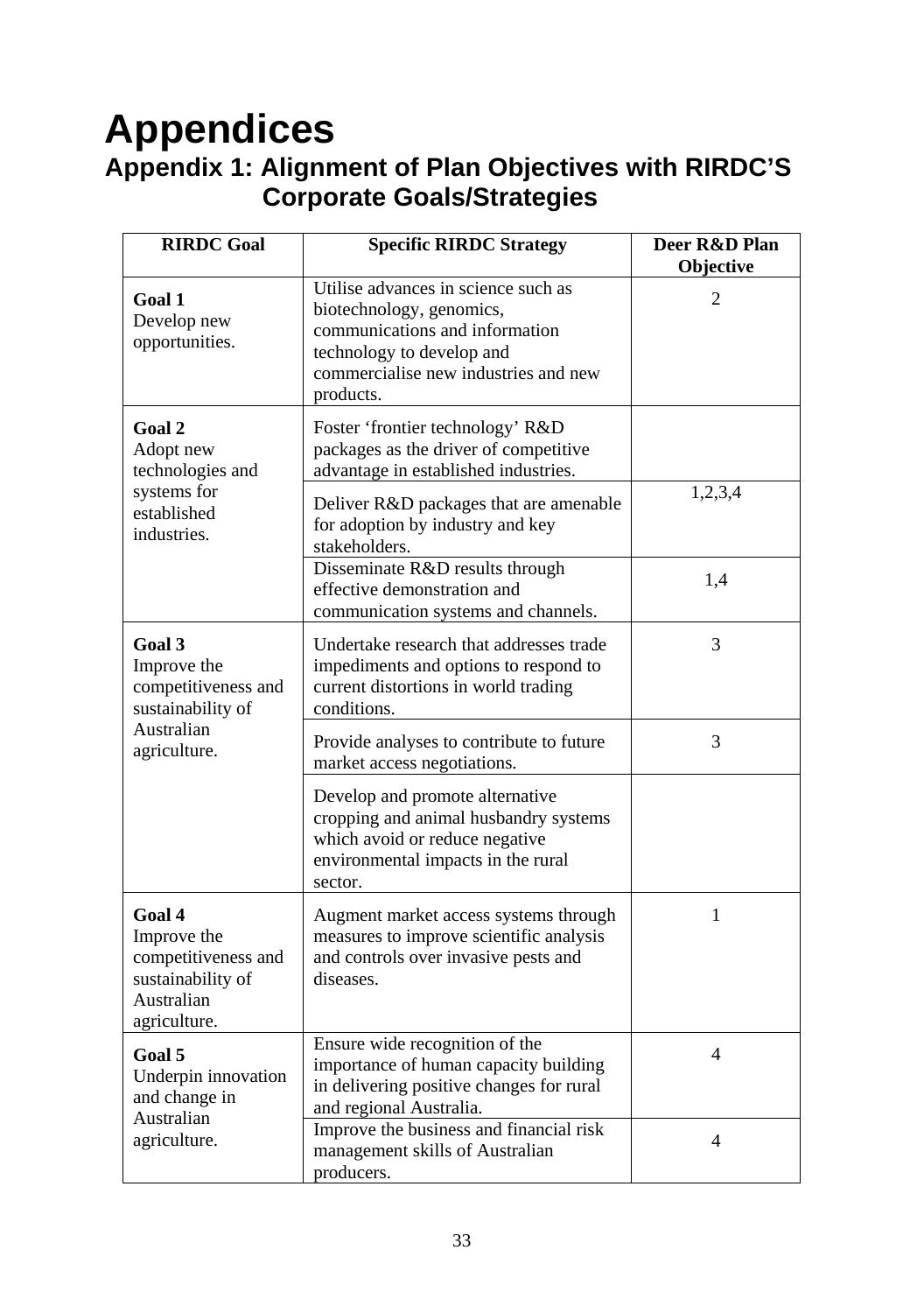| Facilitate wider availability of                                                   |     |
|------------------------------------------------------------------------------------|-----|
| information technology in rural Australia                                          |     |
| to secure and utilise timely data and                                              |     |
| information for business improvement.                                              |     |
| Examine and design processes to                                                    | 1,4 |
| enhance rural learning and practice,                                               |     |
| including rural extension and education.                                           |     |
| Contribute to the development of the<br>next generation of rural industry leaders. | 4   |
| Investigate processes of social change in                                          |     |
| rural Australia and options to improve                                             |     |
| outcomes from industry restructure.                                                |     |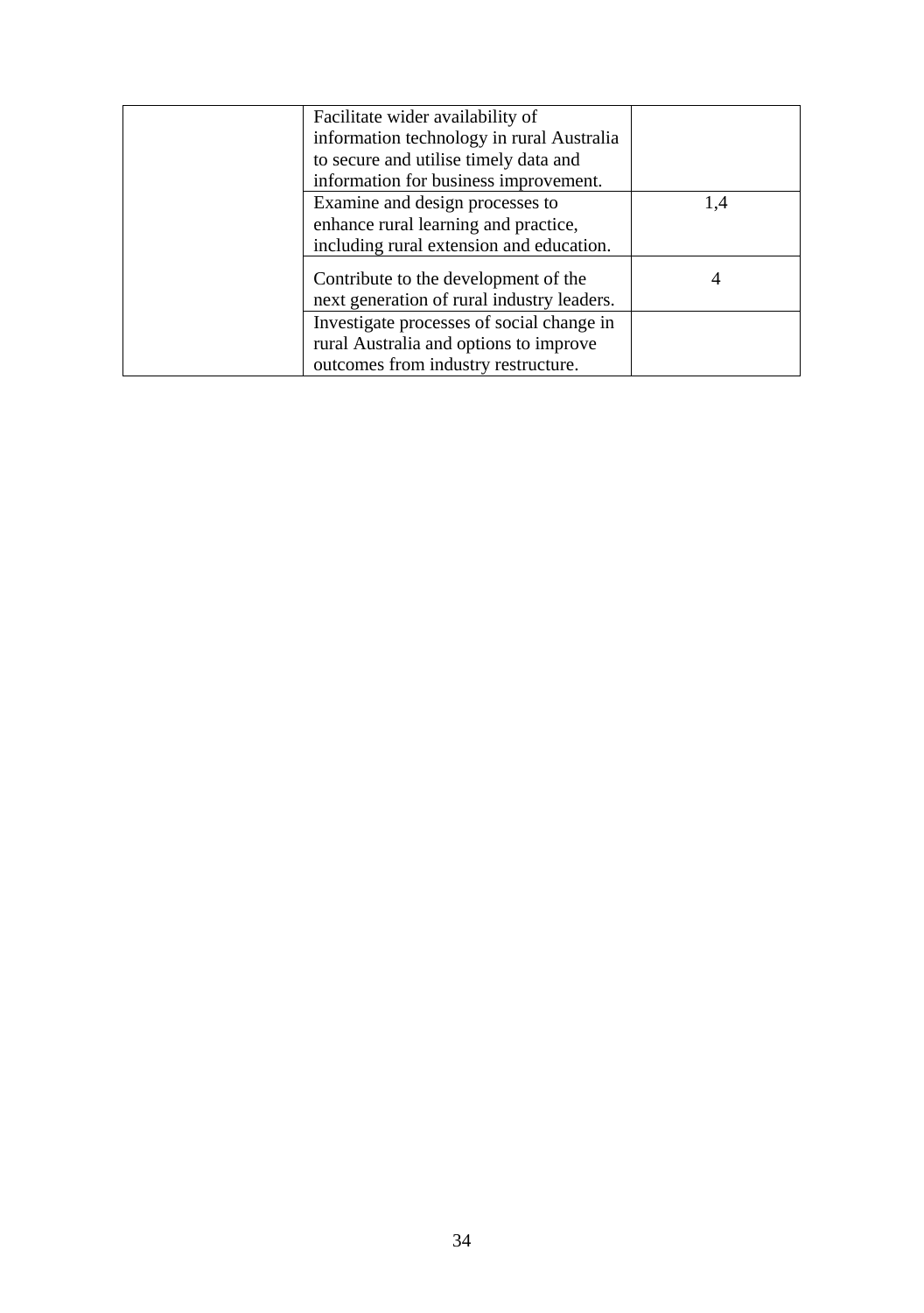### <span id="page-41-0"></span>**Appendix 2: Contacts for R&D Program**

#### **Ms Nola Anderson**

Chair RIRDC Deer R&D Advisory Committee 119 Mildrens Rd BULN BULN Vic 3821 Phone : (03) 5626 7013 Mobile : 0408 558 014 Email : nea1952@hotmail.com

#### **Dr Laurence Denholm**

Research Program Manager Deer Program Rural Industries Research and Development Corporation Phone : (02) 6365 5482 Fax :  $(02)$  6365 5560 Mobile : 0418 641 957 Email : denholml@bigpond.com

#### **Ms Annette Sugden**

Senior Research Manager Established Industries Rural Industries Research and Development Corporation Phone : (02) 6272 6497 Fax: (02) 6272 5877 Email: annette.sugden@rirdc.gov.au Web: [www.rirdc.gov.au](http://www.rirdc.gov.au/)

#### **Ms Margaret Thomson**

General Manager Established Industries Rural Industries Research and Development Corporation Phone : (02) 6272 4152 Fax : (02) 6272 5877 Email: [margie.thomson@rirdc.gov.au](mailto:margie.thomson@rirdc.gov.au) Web : [www.rirdc.gov.au](http://www.rirdc.gov.au/)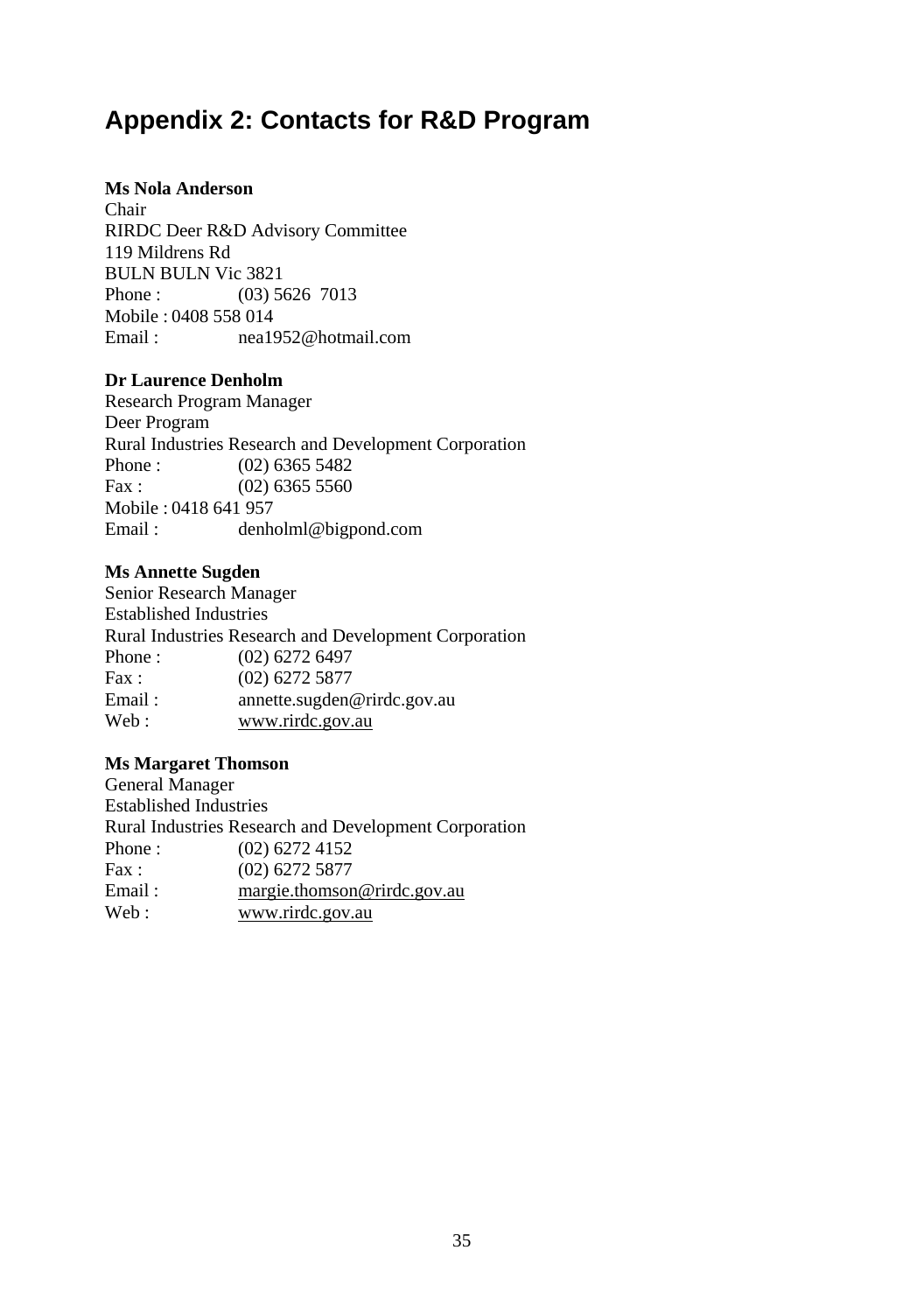### <span id="page-42-0"></span>**Appendix 3: Market Focused Venison Supply Chain Alliances Guidelines for alliance project consideration – Stages 2 & 3**

#### **How will Stages 2 and 3 work?**

Market Focused Venison Supply Chain Alliances established in Stage 1 will be eligible to receive funding for specific R&D projects under Stage 3 of the Alliances project subject to their agreement to operate under a Business Plan developed in Stage 2 and approved by the Steering Committee.

A key element of Stage 2 for each Alliance is the identification of those factors limiting the growth and/or efficiency of the Alliance that can be addressed by R&D projects under Stage 3 of the Alliances project. Stage 3 projects include both "development" projects directed at establishing processes within Alliances as well as projects directed at acquiring new knowledge using traditional research protocols.

Stage 3 R&D priorities will be identified by the Alliances themselves in their applications for funding and their Business Plans. The Steering Committee will also be looking for applications with common objectives where there may be opportunities for co-operation between Alliances.

It is anticipated that the objectives of most projects will be specific to a particular Alliance. This Alliance-specific approach follows the recognition that restricting R&D activity to projects with an identifiable whole-of-industry benefit has resulted in a lot of R&D activity being directed at work which the majority of industry participants regard as low priority and with limited prospects for short-term adoption. The objective of the Alliances project is to direct industry funding into R&D activities that are likely to be adopted by a sector of the industry at least, given commitment to the R&D by that sector of the industry

#### **Who will assess the projects?**

To avoid the conflicts of interest that would arise as a consequence of industry members of the RIRDC Deer R&D Advisory Committee being members of particular Venison Alliances that will receive funding under the R&D program, an independent "Venison Supply Chain Alliances Project Steering Committee" has been established to review applications from Alliances for funding under Stages 2 and 3 of the project.

The Steering Committee includes members with experience in Supply Chain Alliance management in other meat industries. The Committee will report directly to the Advisory Committee on the Alliance project progress but will maintain the confidentiality of commercially sensitive information in Alliance applications and progress reports.

#### **How will Industry Partnership Program funds be administered?**

It is anticipated that RIRDC, the Department of Agriculture, Fisheries and Forestry (DAFF) and the Deer Industry Association of Australia (DIAA) will set out the basis for RIRDC use of the IPP funds allocated by DAFF to the DIAA in a Memorandum of Understanding.

This joint funding arrangement will be established by RIRDC by authority of s.14 of the PIERD Act.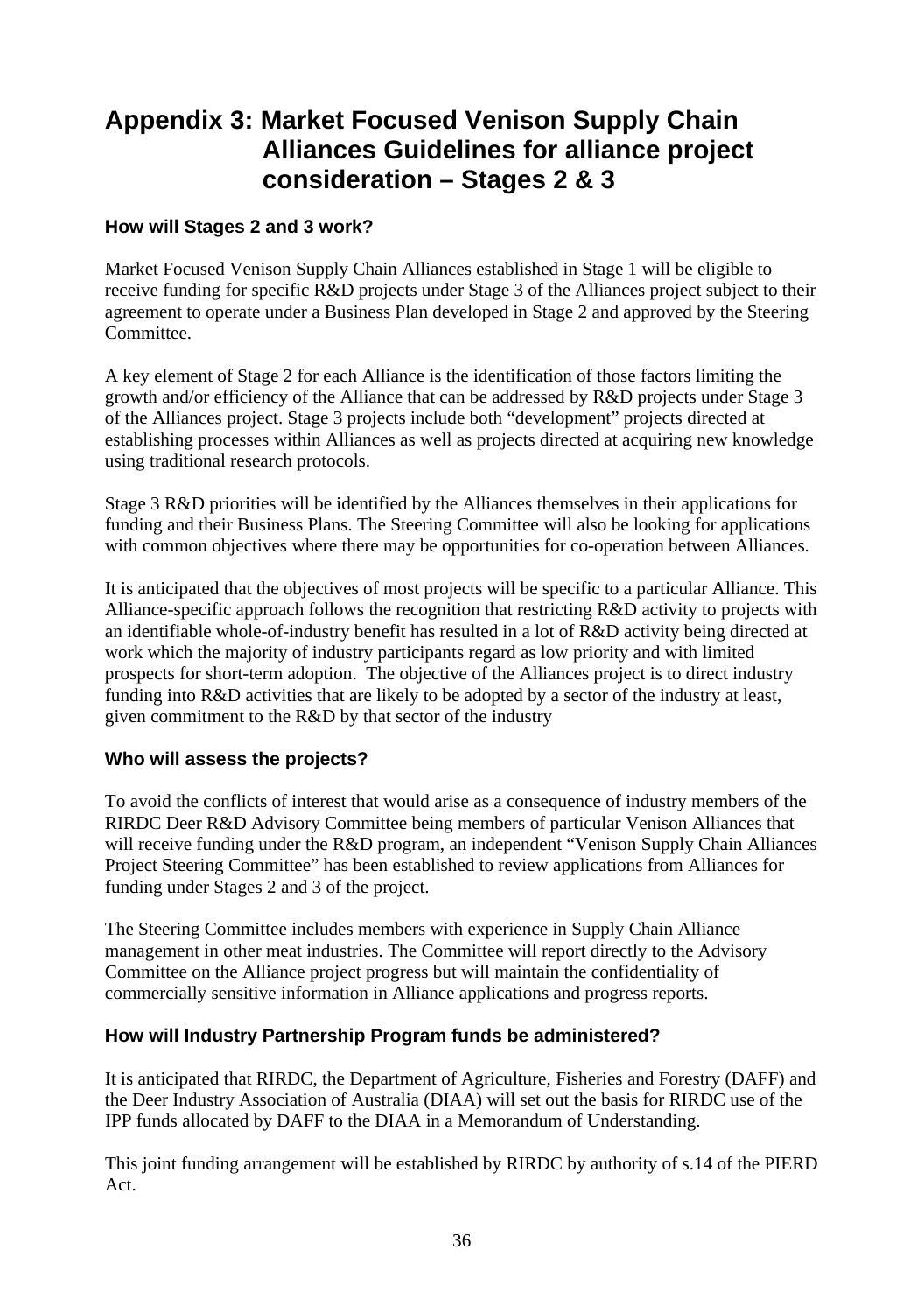Of the total of \$350,000 available through the Industry Partnerships Program (IPP) it is anticipated that \$250,000 will be paid directly to RIRDC (as project manager) by DAFF for use in the Market Focused Venison Alliances project. Of this \$250,000, up to \$150,000 will be used to fund the development of Alliance Business Plans in Stage 2 of the project, with the balance available for Stage 3 projects. RIRDC will administer these IPP funds on behalf of the deer industry on the basis that funds administered by RIRDC can only be applied for activities that are allowable under the PIERD Act.

The 'remaining' \$100,000 of DIAA IPP funds will be transferred by DAFF directly under contract to Venison Alliances to be used for purposes that are outside the RIRDC mandate from the PIERD Act, in particular for promotion of marketing activities undertaken by the Alliances outside the usual  $\overline{R} \& D$  context.

All funds administered by RIRDC will be managed in accordance with the usual principles and procedures for RIRDC grant management.

Allocation of funds by RIRDC will be based on recommendations from the Venison Supply Chain Alliances Project Steering Committee to the R&D Advisory Committee.

### **How does the PIERD Act define the boundaries for activities that might be approved for Market Focused Venison Supply Chain Alliances?**

The first objective of the *Primary Industries and Energy Research and Development Act 1989*  ("the Act") is "increasing the economic, environmental and social benefits to [members](http://www.austlii.edu.au/au/legis/cth/consol_act/piaerada1989531/s4.html#member) of primary industries and to the community in general by improving the production, processing, storage, transport or *marketing* of the products of primary industries".

The Act confers statutory responsibility upon RIRDC for the coordination and funding of industry "R&D activities" consistent with the 5 Year R&D Plan and Annual Operational Plan. Specifically, s.13 of the Act authorises the Corporation to "enter into an agreement with a person for the carrying out of *R&D activities* by the person".

"R&D activity", in relation to a [primary industry](http://www.austlii.edu.au/au/legis/cth/consol_act/piaerada1989531/s4.html#primary_industry) or class of primary industries, includes:

(a) an R&D project in respect of that industry or class; or

(b) the training of persons to carry out [research and development](http://www.austlii.edu.au/au/legis/cth/consol_act/piaerada1989531/s4.html#research_and_development) in respect of that industry or class; or

(c) the dissemination of information, or the provision of advice or assistance, to persons or organisations engaged in any aspect of:

(i) that industry or class; or

(ii) the production, processing, storage, transport or marketing of goods that are the produce, or that are derived from the produce, of that industry or class;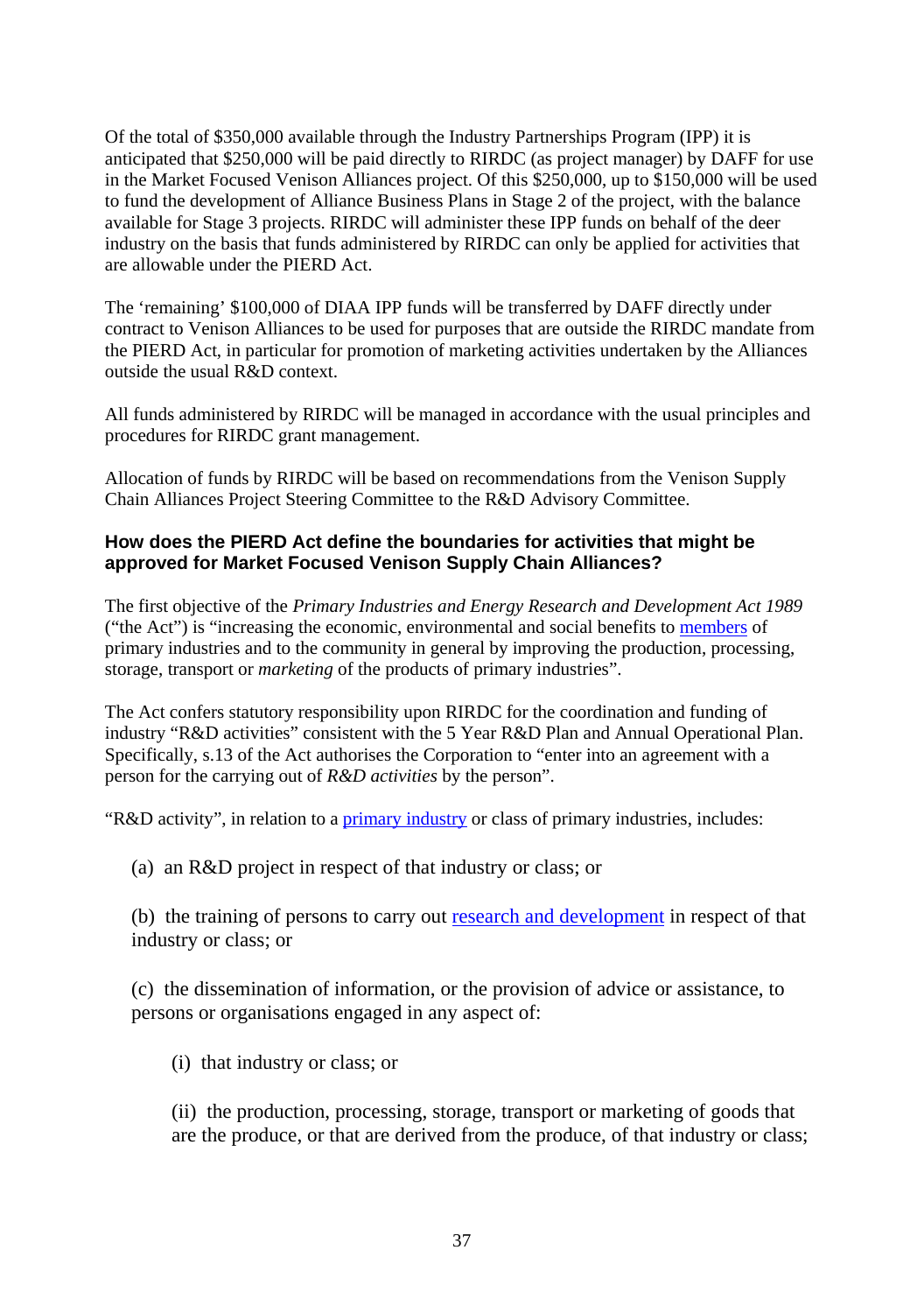for the purpose of encouraging those persons or organisations to adopt technical developments designed or adapted to improve that aspect of the industry or class, or that production, processing, storage, transport or marketing; or

- (d) the publication of reports, periodicals, books or papers containing information that is related to [research and development](http://www.austlii.edu.au/au/legis/cth/consol_act/piaerada1989531/s4.html#research_and_development) in respect of that industry or class; or
- (e) an activity incidental to an activity referred to in paragraph (a), (b), (c) or (d).

"Research and development", in relation to a [primary industry](http://www.austlii.edu.au/au/legis/cth/consol_act/piaerada1989531/s4.html#primary_industry) or class of primary industries, means:

systematic experimentation and analysis in any field of science, technology or economics (including the study of the social or environmental consequences of the adoption of new technology) carried out with the object of:

(a) acquiring knowledge that may be of use in obtaining or furthering an objective of that [primary industry](http://www.austlii.edu.au/au/legis/cth/consol_act/piaerada1989531/s4.html#primary_industry) or class, including knowledge that may be of use for the purpose of improving any aspect of the production, processing, storage, transport or marketing of goods that are the produce, or that are derived from the produce, of that [primary industry](http://www.austlii.edu.au/au/legis/cth/consol_act/piaerada1989531/s4.html#primary_industry) or class; or

(b) applying such knowledge for the purpose of attaining or furthering such an objective

By s.11(e) of the Act*,* RIRDC is also authorised "to facilitate the dissemination, adoption and commercialisation of the results of [research and development](http://www.austlii.edu.au/au/legis/cth/consol_act/piaerada1989531/s4.html#research_and_development) in relation to the [primary industry](http://www.austlii.edu.au/au/legis/cth/consol_act/piaerada1989531/s4.html#primary_industry) or class of primary industries in respect of which the Corporation was established".

Whilst the Act provides no authority for RIRDC to directly undertake marketing activity on behalf of any industry, given the declared statutory objective to improve "marketing of the products of primary industries" and the inclusion within the definition of the "R&D activity" of primary industries for which RIRDC is responsible of "provision of advice or assistance, to persons or organisations engaged in any aspect of …… (ii) the …. marketing of goods that are the produce, or that are derived from the produce, of that industry or class", it is clear that it was the statutory intent that RIRDC would provide assistance to persons or organisations engaged in marketing primary products but without directly undertaking such marketing. RIRDC may also assist industries with marketing of their products by "facilitat[ing] the dissemination, adoption and commercialisation of the results of [research and development](http://www.austlii.edu.au/au/legis/cth/consol_act/piaerada1989531/s4.html#research_and_development) in relation to the [primary](http://www.austlii.edu.au/au/legis/cth/consol_act/piaerada1989531/s4.html#primary_industry)  [industry](http://www.austlii.edu.au/au/legis/cth/consol_act/piaerada1989531/s4.html#primary_industry) or class of primary industries in respect of which the Corporation was established".

Whilst the definition of "R&D activity" provides limited bounds to the circumstances in which assistance may be provided for "marketing of goods that are the produce of that industry", application of the definition of "research and development" in this context would significantly narrow these circumstances. On this interpretation, assistance could only be provided where the R&D activity involved "systematic experimentation and analysis in any field of science, technology or economics ….carried out with the object of (a) acquiring knowledge that may be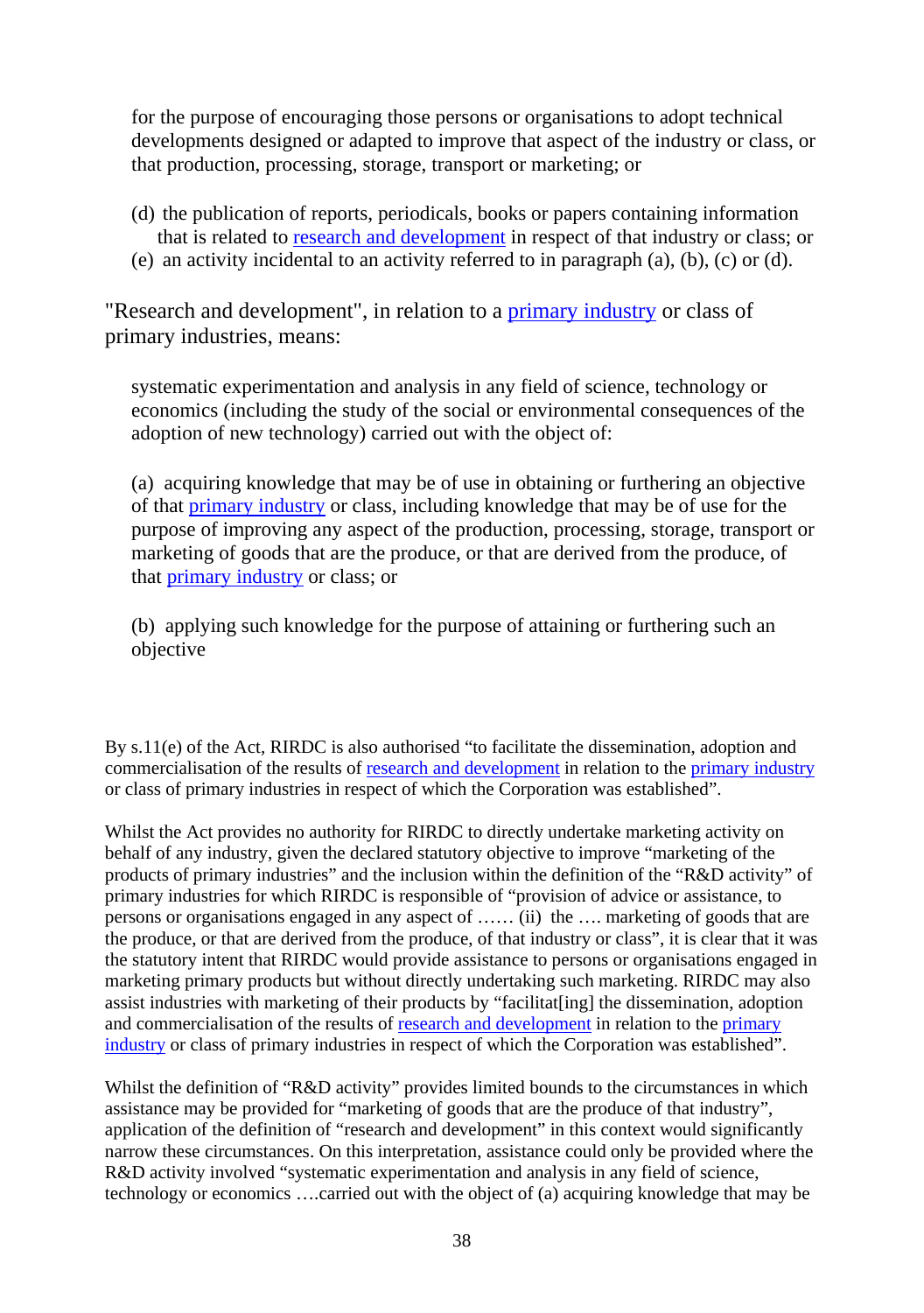of use in obtaining or furthering an objective of that primary industry or class, including knowledge that may be of use for the purpose of improving any aspect of the …. marketing of goods that are the produce, or that are derived from the produce, of that primary industry or class; or (b) applying such knowledge for the purpose of attaining or furthering such an objective."

For the purposes of the R&D Plan, the narrower interpretation is adopted. The R&D Plan does not propose funding by RIRDC of any marketing or marketing-related project that does not involve systematic experimentation or analysis of data collected in the course of the project for application in another time or place – in other words, the development of new knowledge. Application for funding of projects that are directed only at promotion or marketing without more will not be funded.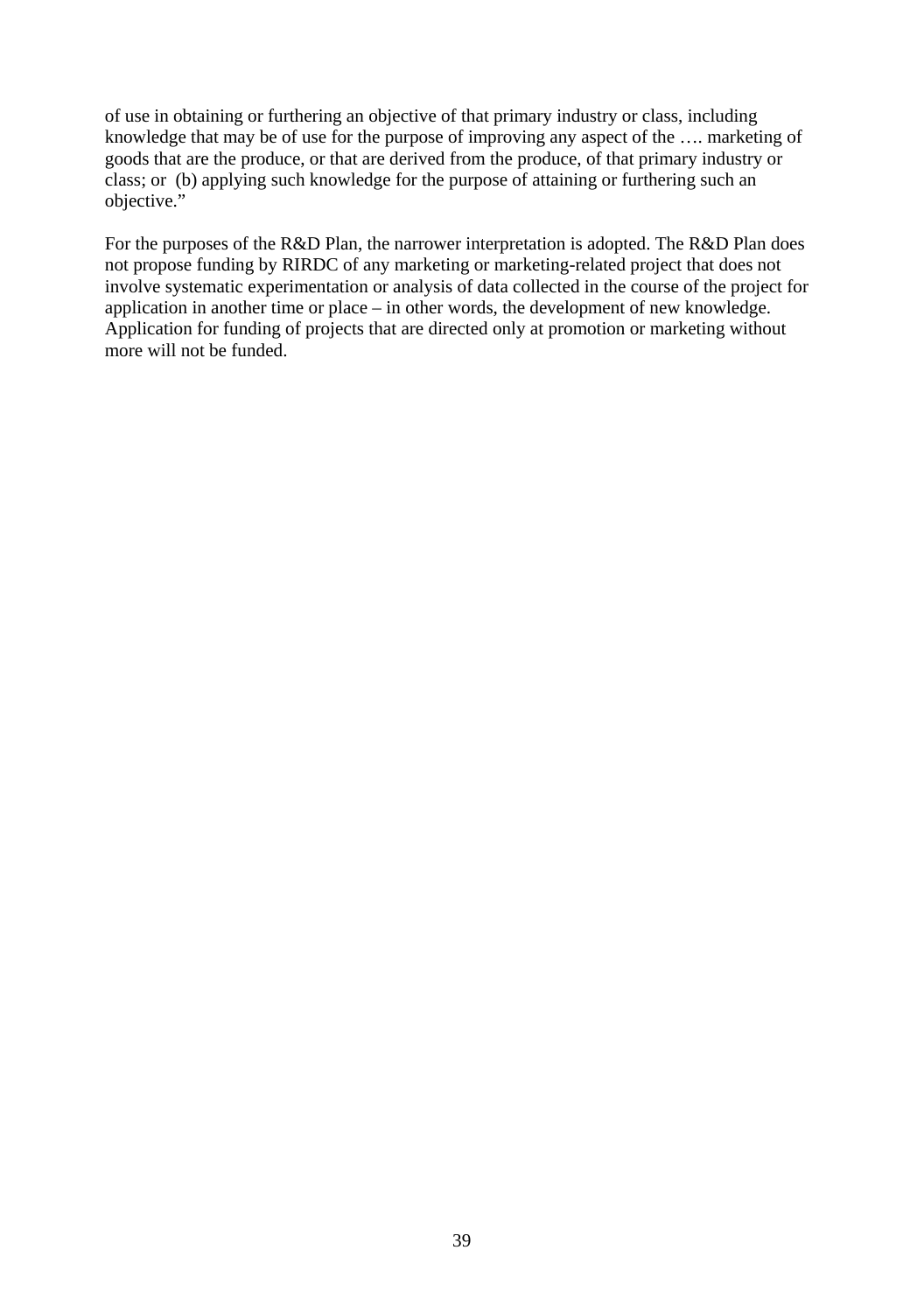#### **What principles will be followed in implementation of the R&D with respect to the Market Focused Venison Supply Chain Alliances project?**

The following principles will be adopted in the implementation of the R&D Plan with respect to the Venison Alliances project. These principles are intended to allow the Committee to carefully balance the shorter and longer term interests of the Alliances, the industry as a whole, and the general public in management of the project.

#### 1. Public benefit

Before recommending the funding of any project application from an Alliance, the Steeering Committee will consider whether the project, if successful, will create sufficient public benefit to justify the proposed investment of industry and public funds. To the extent that it is accepted that the establishment and growth of Alliances which operate in a manner calculated to improve the profitability and sustainability of producer members is consistent with the objects of the *Primary Industries and Energy Research and Development Act 1989*  and therefore in the public interest, the Steering Committee will assess the probability that each proposed project will contribute to the success and growth of the applicant Alliance. If the Steering Committee is not satisfied the proposed project will, in the opinion of the Steering Committee, contribute to success and growth of the Alliance and the profitability and sustainability of producers, the project will not be funded.

#### 2. Alliance-specific R&D benefits

The default position to be adopted in managing the Alliances project is that any benefit obtained from R&D undertaken with the use of public funds should be disseminated widely unless this would not be in the public interest. In particular, the Steering Committee will seek out opportunities for cooperation between Alliances in the identification and development of mutual benefits.

In considering each application for funding by an Alliance, the Steering Committee will consider whether the project, if funded and successful, will create an ongoing Alliance specific benefit. If this is the case, the Steering Committee will then consider whether it is in the public interest to create this ongoing Alliance-specific benefit and for how long the Alliance should have exclusive access to the benefit.

Factors to be taken into consideration in determining the duration of exclusive access to the benefit will include (1) the contribution of the Alliance in cash or in kind towards the project that resulted in the benefit, (2) the extent to which the Alliance would be harmed by loss of its exclusive access to the benefit, (3) the degree of non-exclusivity of access that will maximise the benefit for the Australian deer industry as a whole (for example, coexclusive access may be preferable to non-exclusive access) and (4) the anticipated impact of the proposed degree of exclusivity on the operation of relevant markets.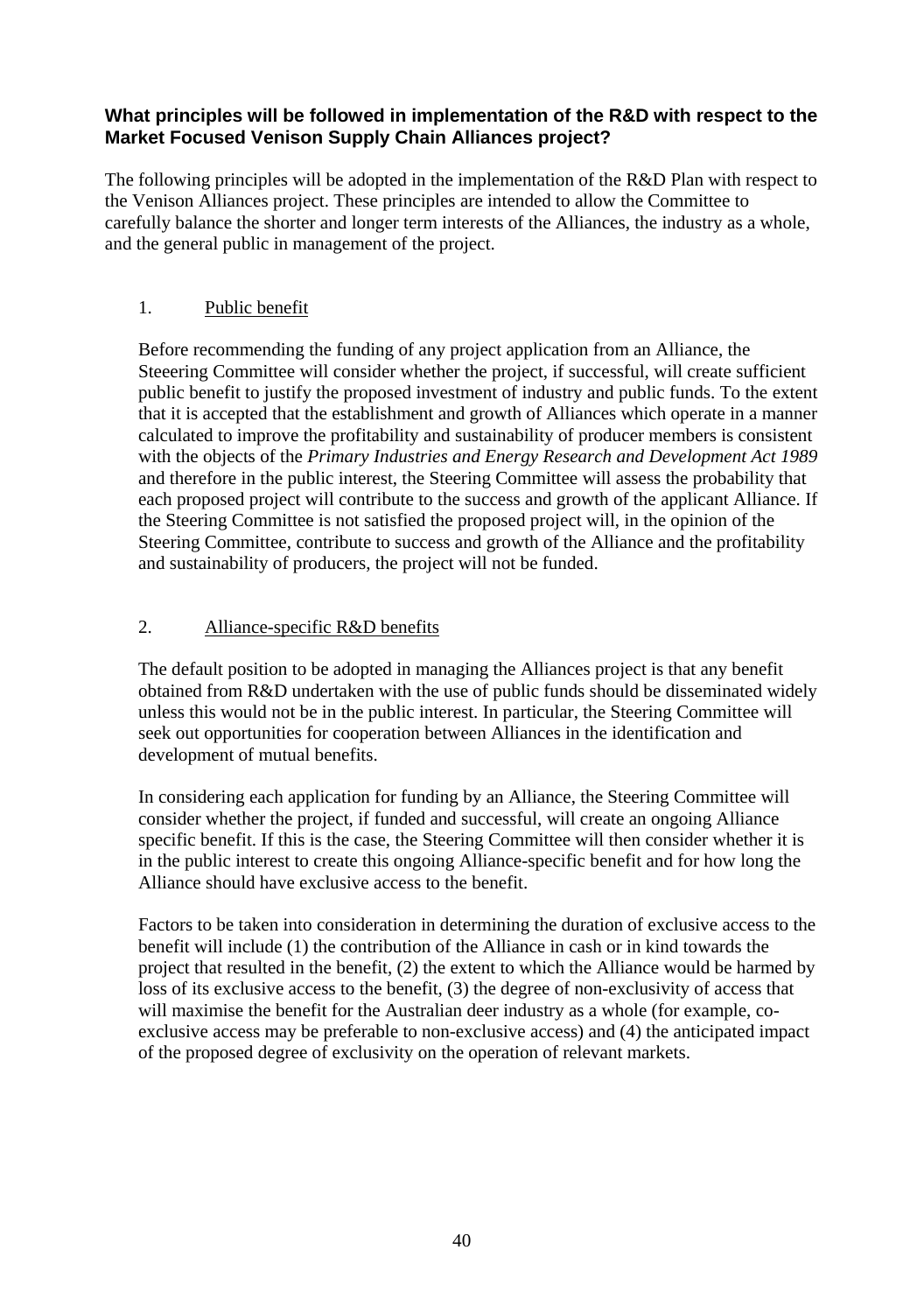### 3. Disclosure of R&D Results

The default position is that disclosure of R&D results should be undertaken to the extent and by methods and at a time when the benefits of such disclosure for the Australian deer industry as a whole are maximised.

Prior to the approval of funding, the Steering Committee will reach agreement with the applicant Alliance on the methods, extent and timing of disclosure of the results of the R&D activity. Full public disclosure is to be the default position unless otherwise agreed as a term of the funding contract. Agreements on disclosure will not affect the usual contractual obligation to report R&D results. In the event an Alliance ceases to operate, individual members of the Alliance will have no proprietary right in the results of R&D activities previously completed by the Alliance and RIRDC will determine the method, extent and timing of disclosure of any results not previously publicly disclosed to maximise the benefit of disclosure for the industry as a whole.

Factors to be taken into consideration in determining the extent and timing of disclosure will include (1) the contribution of the Alliance in cash or in kind towards the project that resulted in the benefit, (2) the extent to which the Alliance would be harmed by the disclosure, (3) the extent to which the Australian deer industry as a whole would benefit from disclosure and (4) the anticipated impact of the proposed disclosure on the operation of relevant markets.

#### 4. Confidentiality procedures

The Steering Committee will handle all commercially sensitive information received from Alliances in the course of its R&D approval and monitoring activities in confidence. The Steering Committee will respond to inquiries from the R&D Advisory Committee for information about the Alliances project in a way that does not compromise the commercial confidentiality of information it has obtained to facilitate effective supervision of Alliance projects.

#### 5. Allowable R&D Activities

The Steering Committee will not recommend the funding of projects that include activities that are not R&D activities under the PIERD Act. In determining what is an "allowable" activity, the Steering Committee will apply the narrow interpretation of "R&D activity" referred to above in section 11 of the R&D Plan. Specifically, the Steering Committee will only support the marketing activities of Alliances that involve systematic experimentation, performance monitoring and analysis for the purpose of obtaining information to be applied to improve the performance of the Alliance or wider industry in the future. Funding of marketing activities that are not part of an allowable R&D activity as defined in section 11 of the R&D Plan will not be approved.